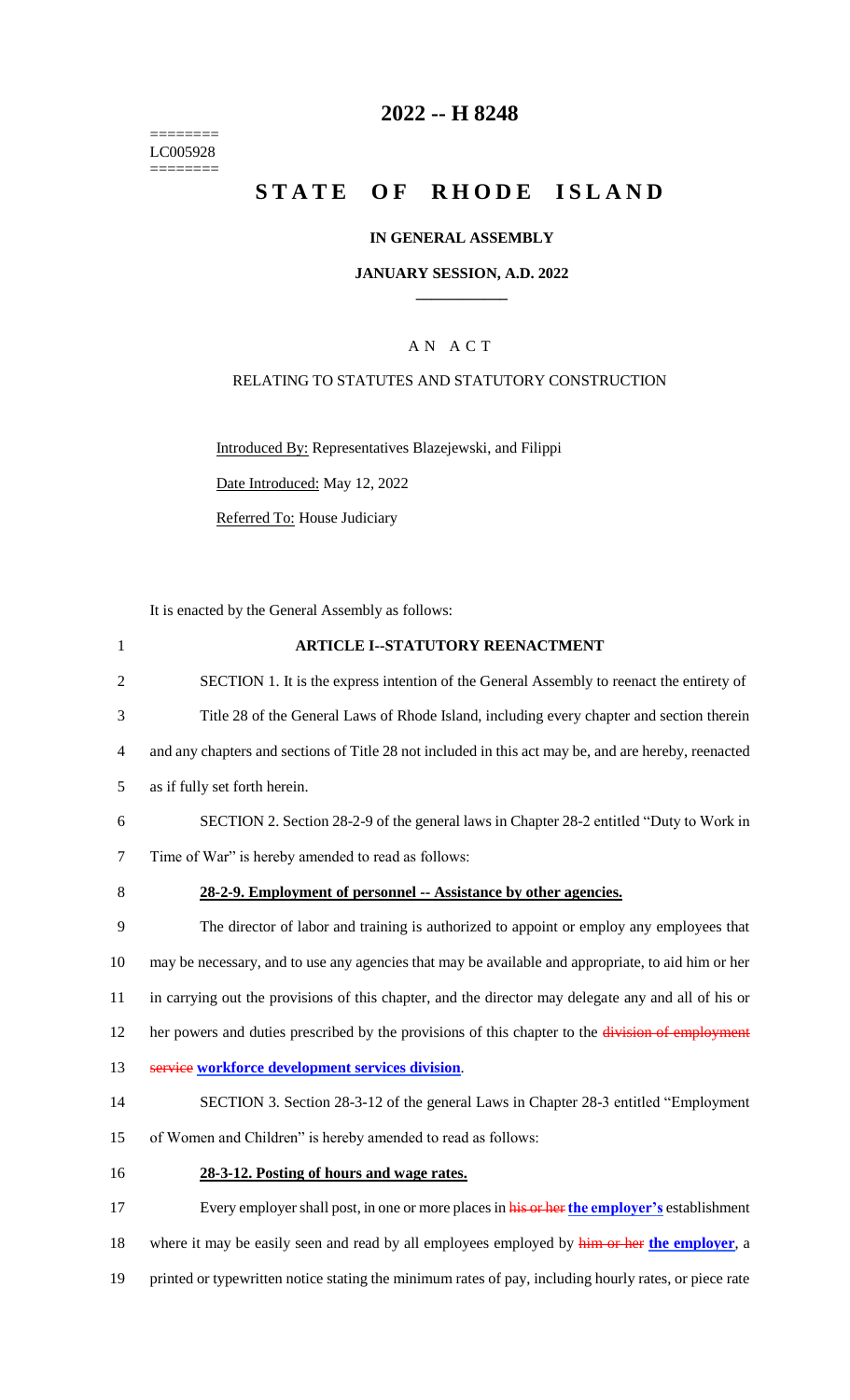or both, as the case may be, which the employees are receiving for the various types of work performed in the establishment, and the number of hours' work required of the person on each day of the week, and the hours of commencing and stopping work. The employment of any minor for a longer time in a period of twenty-four (24) consecutive hours than so stated shall be deemed a violation of § 28-3-11. The provisions of §§ 28-3-11 -- 28-3-12 **28-3-11, 28-3-11.1[Repealed], and 28-3-12** shall not be construed to impair any restriction placed upon the employment of any child by the provisions of chapter 19 of title 16.

 SECTION 4. Section 28-5-37 of the general Laws in Chapter 28-5 entitled "Fair Employment Practices" is hereby amended to read as follows:

# **28-5-37. Posting of statutory provisions.**

 Every employer, employment agency, and labor union subject to this chapter shall post in a conspicuous place or places on his or her **the employer's, employment agency's or labor union's** premises a notice to be prepared or approved by the commission, which shall set forth excerpts of this chapter and any other relevant information which the commission deems necessary to explain the chapter. Any employer, employment agency, or labor union refusing to comply with the provisions of this section shall be punished by a fine of not less than one hundred dollars (\$100) 17 nor more than five hundred dollars (\$500).

 SECTION 5. Section 28-6.5-1 of the General Laws in Chapter 28-6.5 entitled "Labor and Labor Relations" is hereby amended to read as follows:

#### **28-6.5-1. Testing permitted only in accordance with this section.**

 (a) No employer or agent of any employer shall, either orally or in writing, request, require, or subject any employee to submit a sample of his or her urine, blood, or other bodily fluid or tissue for testing as a condition of continued employment unless that test is administered in accordance with the provisions of this section. Employers may require that an employee submit to a drug test if:

 (1) The employer has reasonable grounds to believe based on specific aspects of the employee's job performance and specific contemporaneous documented observations, concerning the employee's appearance, behavior or speech that the employee may be under the influence of a controlled substance, which may be impairing his or her ability to perform his or her job;

(2) The employee provides the test sample in private, outside the presence of any person;

 (3) Employees testing positive are not terminated on that basis, but are instead referred to a substance abuse professional (a licensed physician with knowledge and clinical experience in the diagnosis and treatment of drug related disorders, a licensed or certified psychologist, social worker, or EAP professional with like knowledge, or a substance abuse counselor certified by the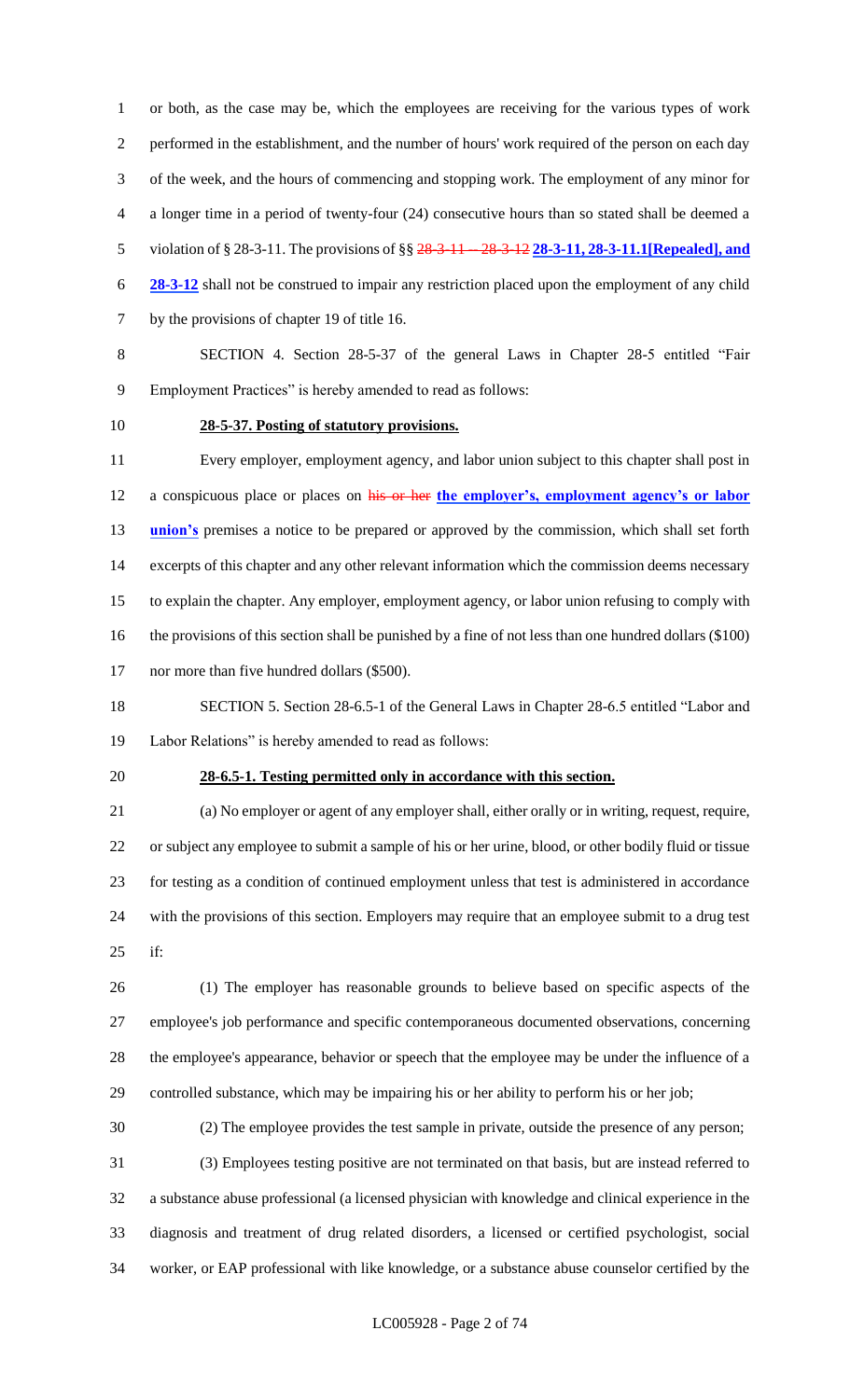National Association of Alcohol and Drug Abuse Counselors (all of whom shall be licensed in Rhode Island)) for assistance; provided, that additional testing may be required by the employer in accordance with this referral, and an employee whose testing indicates any continued use of controlled substances despite treatment may be terminated;

 (4) Positive tests of urine, blood or any other bodily fluid or tissue are confirmed by a federally certified laboratory by means of gas chromatography/mass spectrometry or technology recognized as being at least as scientifically accurate;

 (5) The employer provides the test to the employee, at the employer's expense, the opportunity to have the sample tested or evaluated by an independent testing facility and so advises the employee;

 (6) The employer provides the test to the employee with a reasonable opportunity to rebut or explain the results;

 (7) The employer has promulgated a drug abuse prevention policy which complies with requirements of this chapter; and

 (8) The employer keeps the results of any test confidential, except for disclosing the results of a "positive" test only to other employees with a job-related need to know, and to defend against any legal action brought by the employee against the employer.

 (b) Any employer who subjects any person employed by him or her to this test, or causes, directly or indirectly, any employee to take the test, except as provided for by this chapter, shall be guilty of a misdemeanor punishable by a fine of not more than one thousand dollars (\$1,000) or not more than one year in jail, or both.

(c) In any civil action alleging a violation of this section, the court may:

(1) Award punitive damages to a prevailing employee in addition to any award of actual

damages;

(2) Award reasonable attorney's fees and costs to a prevailing employee; and

(3) Afford injunctive relief against any employer who commits or proposes to commit a

violation of this section.

 (d) Nothing in this chapter shall be construed to impair or affect the rights of individuals under chapter 5 of this title.

(e) Nothing in this chapter shall be construed to:

(1) Prohibit or apply to the testing of drivers regulated under 49 C.F.R. § 40.1 et seq and

 49 C.F.R. part 382 if that testing is performed pursuant to a policy mandated by the federal government; or

(2) Prohibit an employer in the public utility or mass transportation industry from requiring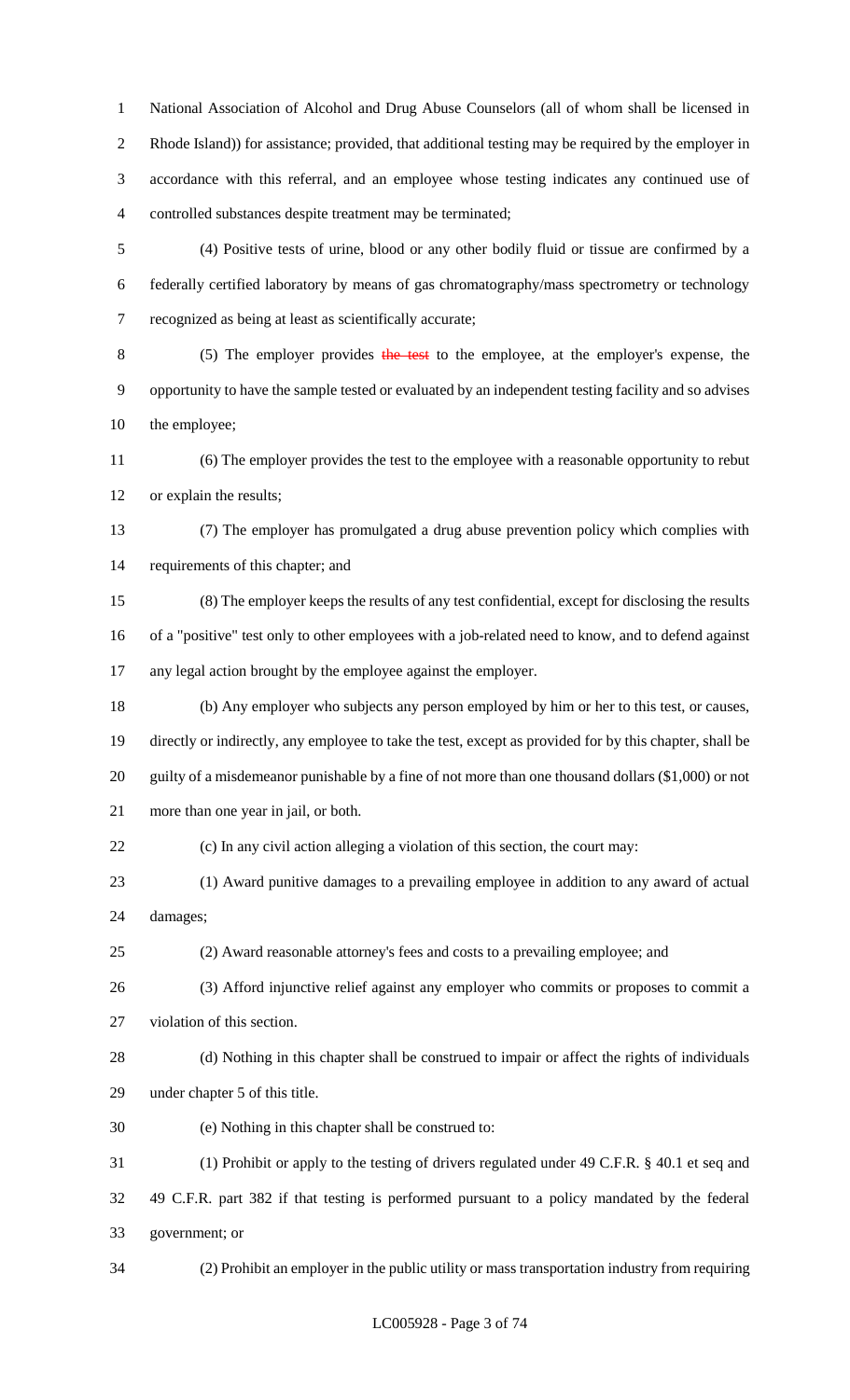- testing otherwise barred by this chapter if that testing is explicitly mandated by federal regulation or statute as a condition for the continued receipt of federal funds.
- (3) Prohibit an employer in the highway maintenance industry, which shall include the construction, upkeep, maintenance and repair of the state's highways, roads and bridges including the repaving or resurfacing of the same, from requiring testing otherwise barred by this chapter, provided the testing is performed as regulated under 49 C.F.R. part 40.
- 
- (f) Notwithstanding the foregoing, this chapter shall not apply to members of the International Association of Bridge, Structural, Ornamental and Reinforcing Iron Workers and its signatory contractors jointly participating in the IMPACT National Substance Abuse Program for purposes of pre-qualifying workers for employment on and ensuring the maintenance of designated
- drug free work sites; provided, however, that:
- 
- (1) Participation by each worker is voluntary; and
- (2) Workers who refuse to participate shall not be subjected to any adverse employment action other than an inability to work on a designated drug free work site; and
- (3) The penalty for a first "positive" test shall not exceed a thirty (30) day suspension from work on designated drug free work sites.
- SECTION 6. Section 28-7-48 of the general Laws in chapter 28-48 entitled "Labor Relations Act" is hereby amended to read as follows:
- 

# **28-7-48. Prohibition against economic benefit to an unfair employer.**

- Except for state payments to health care providers pursuant to the medical assistance program in chapter 8 of title 40 and the Rite **RIte** Start program in § 23-13-18 **chapter 12.3 of title 42**, the state of Rhode Island or any subsidiary or agency of the state shall not enter into any new contracts with, or provide any new subsidiary, payment, service or state revenue bond money to, nor make any favorable administrative ruling which might reasonably lead to the financial gain of, any employer who has been found guilty of any unfair labor practice by an administrative law judge of the national labor relations board for the duration of any strike by the employer's employees
- SECTION 7. Section 28-9.2-11 of the General Laws in Chapter 28-9.2 entitled 'Municipal Police Arbitration" is hereby amended to read as follows:
- 

## **28-9.2-11. Fees and expenses of arbitration.**

 Fees and necessary expenses of arbitration shall be borne equally by the bargaining agent and the corporate authorities. Notwithstanding any other remedies which a court appointed **an** 32 arbitrator appointed by the chief justice pursuant to § 28-9.2-8 may have, the arbitrator or a party who has paid its share of the fees and necessary expenses of a court appointed **an** arbitrator may petition the superior court for sanctions against the party failing to make timely payment of its share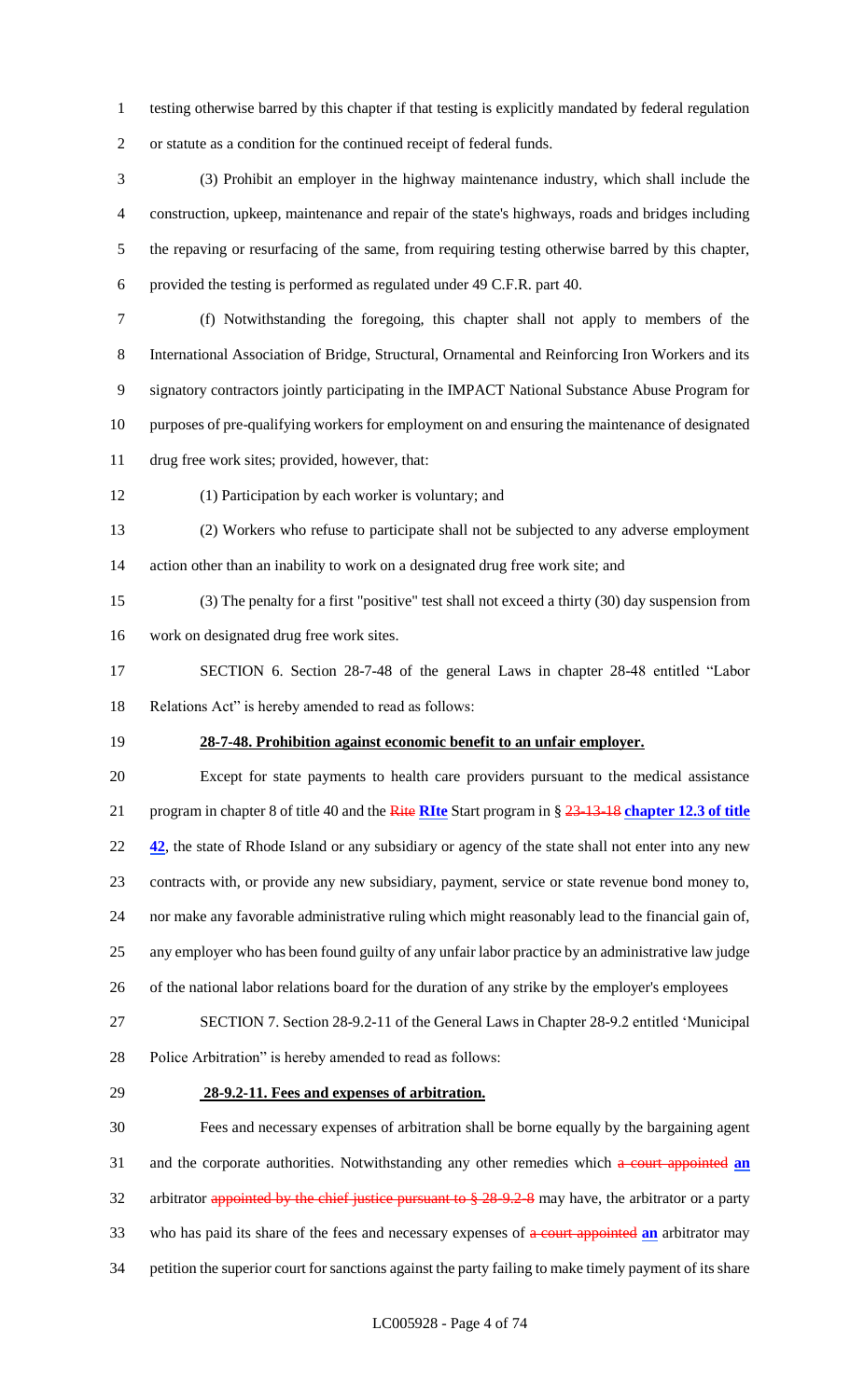of the arbitrator's fees and expenses, and the superior court is authorized to enforce the sanctions 2 against the nonpaying party, including, but not limited to, contempt powers pursuant to § 8-6-1.

 SECTION 8. Section 28-9.5-2 of the general laws in Chapter 28-9.5 entitled "State Police Arbitration" is hereby amended to read as follows:

## **28-9.5-2. Statement of policy.**

 (a) The protection of the public health, safety, and welfare demands that the full-time state police officers of the state of Rhode Island not be accorded the right to strike or engage in any work stoppage or slowdown. This necessary prohibition does not require the denial to such **these** state employees of other well recognized rights of labor, such as the right to organize, to be represented by an organization of their choice, and the right to bargain collectively concerning wages, rates of pay, and other terms and conditions of employment.

 (b) It is declared to be the public policy of this state to accord to the full-time police officers of the state all of the rights of labor other than the right to strike or engage in any work stoppage or slowdown. To provide for the exercise of these rights, a method of arbitration of disputes is established.

 (c) The establishment of this method of arbitration shall not in any way, be deemed to be recognition by the state of compulsory arbitration as a superior method of settling labor disputes between employees who possess the right to strike and their employers, but rather is a recognition solely of the necessity to provide some alternative mode of settling disputes where employees must as a matter of public policy be denied the usual right to strike.

 SECTION 9. Section 28-9.7-2 of the General Laws in Chapter 28-9.7 entitled" Correctional Officers Arbitration" is hereby amended to read as follows:

### **28-9.7-2. Statement of policy.**

 (a) The protection of the public health, safety and welfare demands that the full-time correctional officers of the state of Rhode Island not be accorded the right to strike or engage in any work stoppage or slowdown. This necessary prohibition does not, however, require the denial to such state employees of other well recognized rights of labor, such as the right to organize, to be represented by an organization of their choice, and the right to bargain collectively concerning wages, rates of pay, and other terms and conditions of employment.

 (b) It is hereby declared to be the public policy of this state to accord to the full-time correctional officers of the state all of the rights of labor other than the right to strike or engage in any work stoppage or slowdown. To provide for the exercise of these rights, a method of arbitration of disputes is hereby established.

34 (c) The establishment of this method of arbitration shall not, however, in any way whatever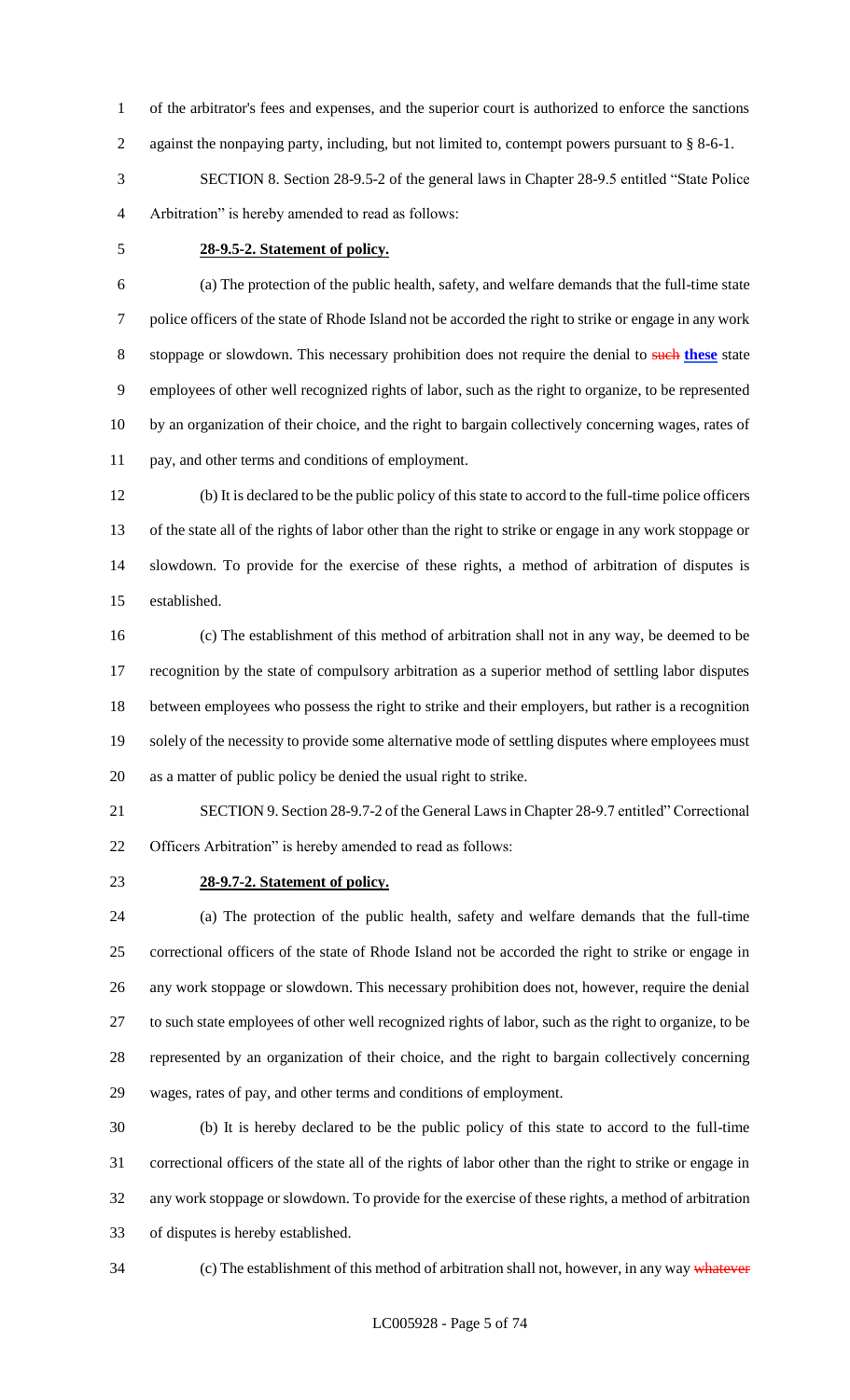**whatsoever**, be deemed to be recognized by the state of compulsory arbitration as a superior method of settling labor disputes between employees who possess the right to strike and their employers, but rather shall be deemed to be a recognition solely of the necessity to provide some alternative mode of settling disputes where employees must as a matter of public policy be denied

the usual right to strike.

 SECTION 10. Section 28-12-4.3 of the General Laws in Chapter 28-12 entitled "Minimum Wages" is hereby amended to read as follows:

# **28-12-4.3. Exemptions.**

 (a) The provisions of §§ 28-12-4.1 and 28-12-4.2 do not apply to the following employees: (1) Any employee of a summer camp when it is open no more than six (6) months of the year.

(2) Police officers.

 (3) Employees of the state or political subdivision of the state who may elect through a collective bargaining agreement, memorandum of understanding, or any other agreement between the employer and representatives of the employees, or if the employees are not represented by an exclusive bargaining agent, through an agreement or understanding arrived at between the employer and the employee prior to the performance of work, to receive compensatory time off for hours worked in excess of forty (40) in a week. The compensatory hours shall at least equal one and one-half (1 1/2) times the hours worked over forty (40) in a week. If compensation is paid to an employee for accrued compensatory time, the compensation shall be paid at the regular rate earned by the employee at the time of payment. At the time of termination, unused accrued compensatory time shall be paid at a rate not less than:

 (i) The average regular rate received by the employee during the last three (3) years of the employee's employment; or

(ii) The final regular rate received by the employee, whichever is higher.

 (4) Any employee employed in a bona fide executive, administrative, or professional capacity, as defined by the Fair Labor Standards Act of 1938, 29 U.S.C. § 201 et seq., compensated 28 for services on a salary basis of not less than two hundred dollars (\$200) per week.

 (5) Any employee as defined in subsection (a)(4) of this section unless the wages of the employee, if computed on an hourly basis, would violate the applicable minimum wage law.

 (6) Any salaried employee of a nonprofit national voluntary health agency who elects to receive compensatory time off for hours worked in excess of forty (40) hours per week.

(7) Any employee, including drivers, driver's helpers, mechanics, and loaders of any motor

carrier, including private carriers, with respect to whom the U.S. Secretary of Transportation has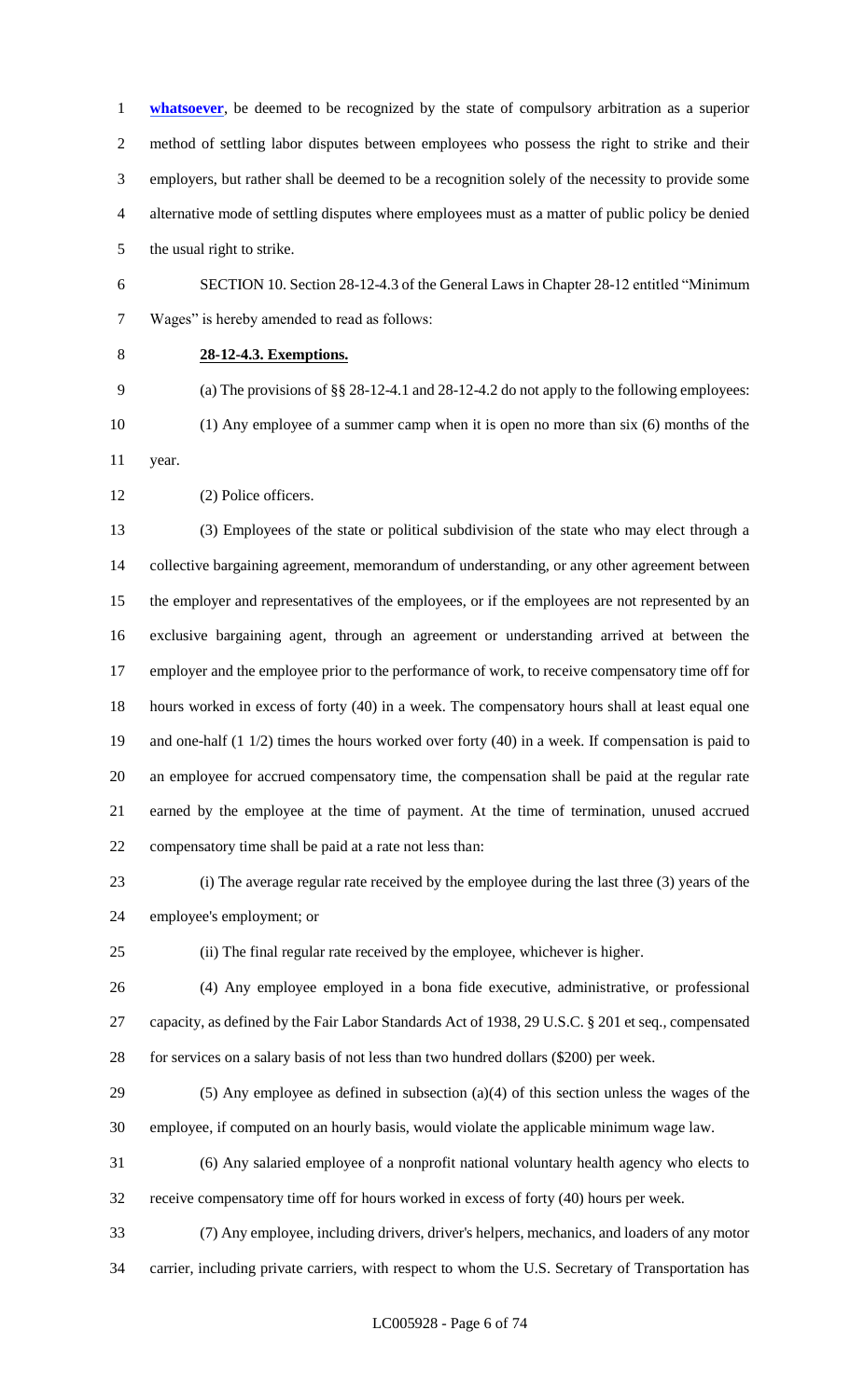power to establish qualifications and maximum hours of service pursuant to the provisions of 49

U.S.C. § 31502.

 (8) Any employee who is a salesperson, parts person, or mechanic primarily engaged in the sale and/or servicing of automobiles, trucks, or farm implements, and is employed by a non- manufacturing employer primarily engaged in the business of selling vehicles or farm implements 6 to ultimate purchasers, to the extent that the employers are exempt under the federal Wage-Hour and Equal Pay Act, 29 U.S.C. § 201 et seq. and **Fair Labor Standards Act of 1938,** 29 U.S.C. § 8 213(b)(10); provided, that the employee's weekly, bi-weekly, or monthly actual earnings exceed an amount equal to the employee's basic contractual hourly rate of pay times the number of hours actually worked plus the employee's basic contractual hourly rate of pay times one-half (1/2) the number of hours actually worked in excess of forty (40) hours per week.

 (9) Any employee employed in agriculture; however, this exemption applies to all agricultural enterprises that produce greenhouse crops, fruit and vegetable crops, herbaceous crops, sod crops, viticulture, viniculture, floriculture, feed for livestock, forestry, dairy farming, aquaculture, the raising of livestock, furbearing animals, poultry and eggs, bees and honey, mushrooms, and nursery stock. This exemption also applies to nursery workers.

 (10) Any employee of an air carrier subject to the provisions of 45 U.S.C. § 181 et seq., of the Railway Labor Act when the hours worked by that employee in excess of forty (40) in a work week are not required by the air carrier, but are arranged through a voluntary agreement among employees to trade scheduled work hours.

 (b) Nothing in this section exempts any employee who under applicable federal law is entitled to overtime pay or benefits related to overtime pay.

 SECTION 11. Section 28-14-23 of the General laws in Chapter 28-14 entitled "Payment of Wages" is hereby amended to read as follows:

### **28-14-23. Assignment of wage claims to director -- Prosecution of actions.**

The director shall have the power and authority to:

# (1) Take assignments of wage claims and rights of action for penalties as provided by §§

28-14-17 and 28-14-18 **28-14-19** without being bound by any of the technical rules with reference

to the validity of the assignments;

- (2) Prosecute actions for the collection of the claims of persons who, in the judgment of
- the director, have claims which are valid and enforceable in the courts; and
- (3) Join various claimants in one preferred claim or lien, and in case of suit to join them in one cause of action.
- SECTION 12. Section 28-16-1 of the General Laws in Chapter 28-6 entitled "Enforcement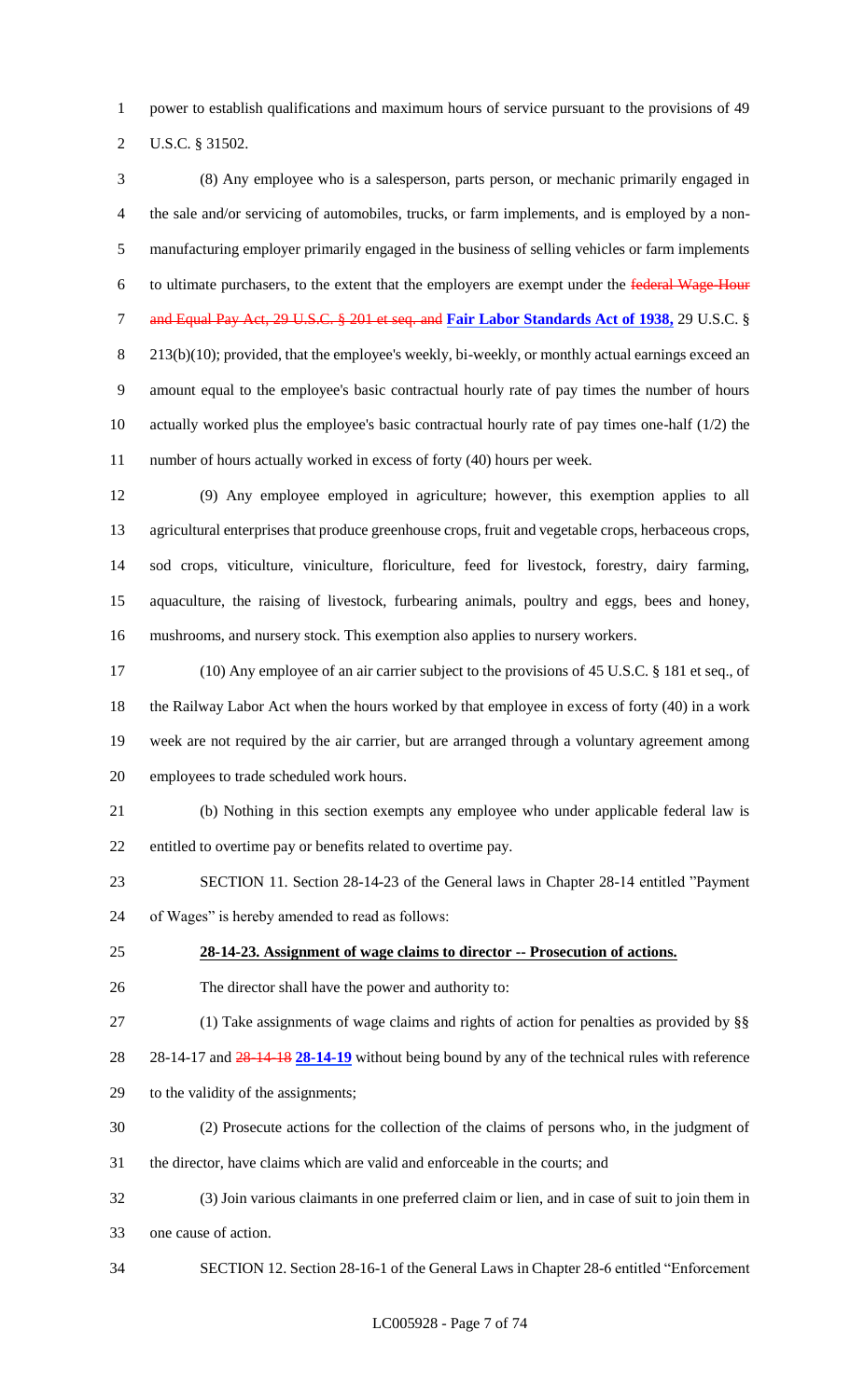- of Wage and Hour Laws" is hereby amended to read as follows:
- 

# **28-16-1. Power of department to assist in enforcement of federal law.**

 The Rhode Island department of labor and training is empowered to assist and cooperate with the administrator of the wage and hour and public contracts division and the director of the bureau of labor standards of the United States Department of Labor, in the administration and the enforcement within this state of the provisions of the Fair Labor Standards Act **of 1938**, 29 U.S.C. § 201 et seq. The department is further authorized to accept payment and/or reimbursement for its services as provided by that act. Assistance and cooperation may include the designation by the director of the department of labor and training of state employees to investigate federal and state violations of wage, hour, and child labor provisions and regulations and may provide for joint inspection.

 SECTION 13. Section 28-21-18 of the General Laws in Chapter 28-21 entitled "Hazardous Substances Right-to-Know Act" is hereby amended to read as follows:

### **28-21-18. Labeling.**

 (a) The employer shall ensure that each container of designated substances in the workplace as listed in § 28-21-3 is labeled, tagged, or marked with the following information:

(1) Identity of the designated substance; and

(2) Hazard warnings.

 (b) When stationary containers in a work area have similar contents and hazards, the employer may post signs or placards to convey the required information rather than affixing labels to each individual container.

- (c)(1) The employer shall ensure that each container of designated substance present or leaving the workplace is labeled, tagged, or marked with the following information:
- 
- (i) Identity of the designated substance;
- (ii) Hazard warnings; and

 (iii) Name and address of the manufacturer or other responsible party who can provide additional information on the designated substance and appropriate emergency procedures, if necessary.

 (2) There shall be no conflict with the requirements of the Hazardous Materials Transportation Act, 18 U.S.C. § 1801 et seq. **49 U.S.C § 5101** et seq., and regulations issued under that act by the department of transportation.

 (d) The employer need not affix new labels to comply with this section if existing labels already convey the necessary information.

(e) The employer is not required to label portable containers into which designated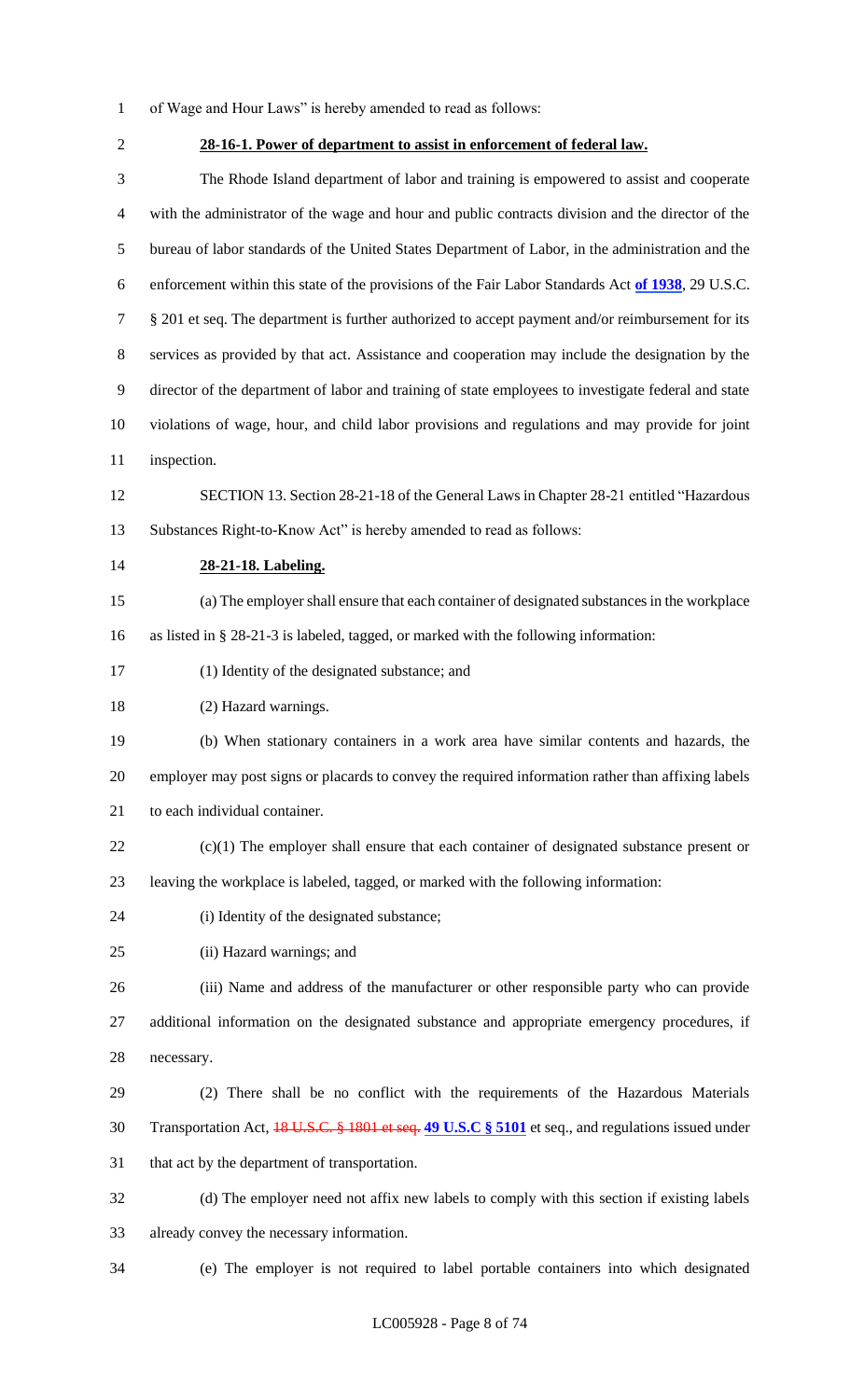- substances are transferred from labeled containers, and which are intended only for the immediate use of the employee who performs the transfer.
- (f) The employer shall not remove or deface existing labels on incoming containers of designated substances unless the container is immediately marked with the required information.
- (g) "Container" as used in this chapter means any receptacle or formed flexible covering, including but not limited to bags, barrels, boxes, cans, cylinders, drums, cartons, vessels, vats, and stationary or mobile storage tanks used solely for the storage of designated substances, but shall not include containers used as equipment where the designated substances are formulated, chemically reacted, or otherwise processed so long as records are available within the immediate location of the piece of equipment to designate the activity taking place in the container.
- SECTION 14. Section 28-27-24.1 of the General Laws in Chapter 28-27 entitled "Mechanical Trades" are hereby amended to read as follows:
- 

#### **28-27-24.1. Compelling obedience to subpoenas.**

 In case of failure of any person to comply with any subpoena lawfully issued **subpoena** or subpoena duces tecum, or on the refusal of any witness to testify to any matter regarding which he or she may be lawfully interrogated, it shall be the duty of the district court or any judge of the district court, on application by the director, to compel obedience by proceedings in the nature of those for contempt.

 SECTION 15. Section 28-33-5 of the General laws in Chapter 28-33 entitled "Workers Compensation – Benefits" is hereby amended to read as follows:

#### **28-33-5. Medical services provided by employer.**

 The employer shall, subject to the choice of the employee as provided in § 28-33-8, promptly provide for an injured employee any reasonable medical, surgical, dental, optical, or other attendance or treatment, nurse and hospital service, medicines, crutches, and apparatus for such period as is necessary, in order to cure, rehabilitate or relieve the employee from the effects of his injury; provided, that no fee for major surgery shall be paid unless permission for it is first obtained from the workers' compensation court, the employer, or the insurance carrier involved, except where compliance with it may prove fatal or detrimental to the employee. Irrespective of the date of injury, the liability of the employer for hospital service rendered under this section to the injured employee shall be the cost to the hospital of rendering the service at the time the service is rendered. The director, after consultations with representatives of hospitals, employers, and insurance companies, shall establish administrative procedures regarding the furnishing and filing of data and the time and method of billing and may accept as representing the costs for both routine and special services to patients, costs as computed for the federal Medicare program. Each hospital licensed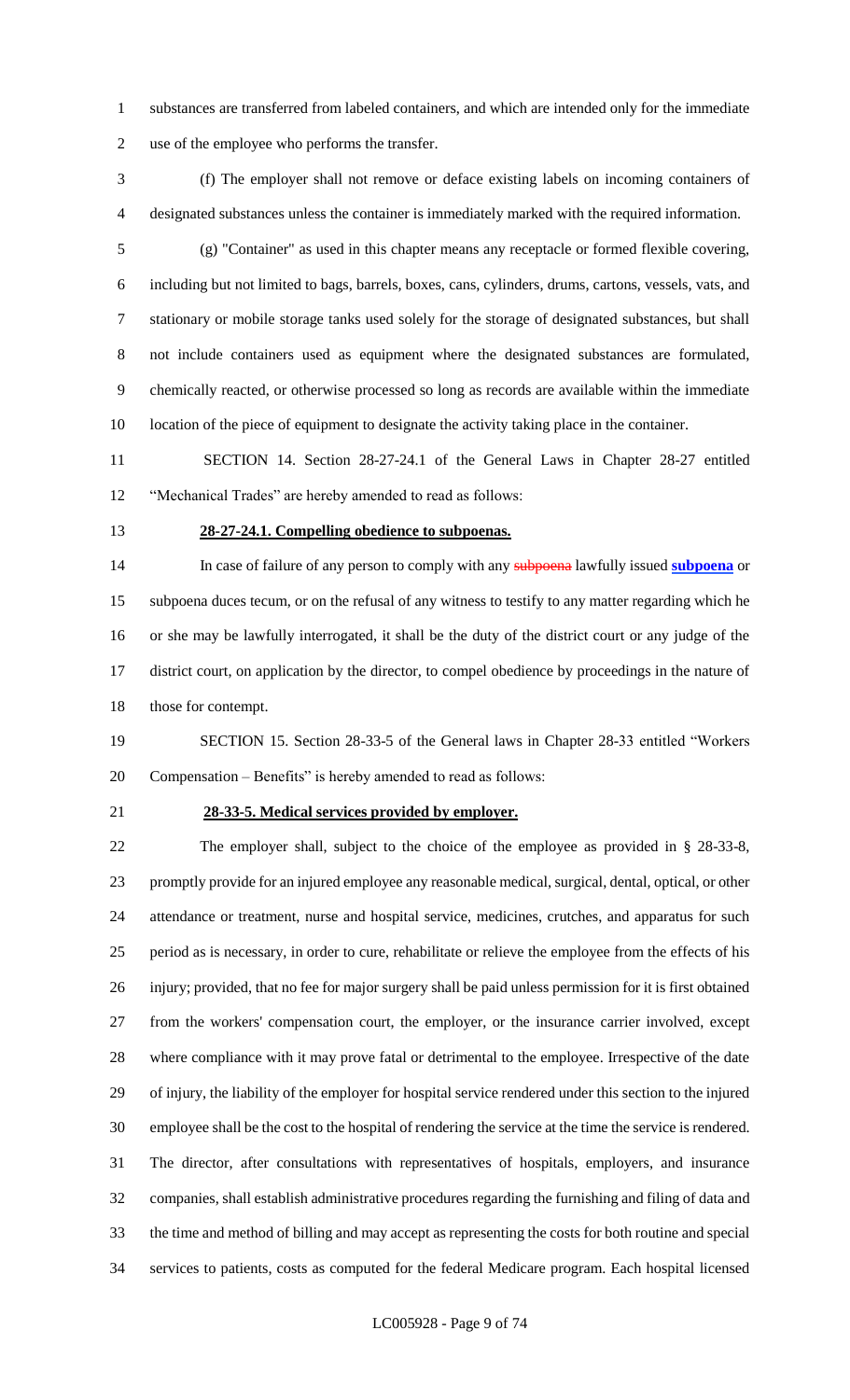under chapter 16 **17** of title 23 which renders services to injured employees under the Workers' Compensation Act, chapters 29 -- 38 of this title, shall submit and certify to the director, in accordance with requirements of the administrative procedures established by him or her, its costs for those services. The employer shall also provide all medical, optical, dental, and surgical appliances and apparatus required to cure or relieve the employee from the effects of the injury, including but not being limited to the following: ambulance and nursing service, eyeglasses, dentures, braces and supports, artificial limbs, crutches, and other similar appliances; provided, that the employer shall not be liable to pay for or provide hearing aids or other amplification devices.

 SECTION 16. Sections 28-35-8 and 28-35-41 of the General Laws in Chapter 28-35 entitled "Workers Compensation – Procedure" are hereby amended to read as follows:

### **28-35-8. Filing of non-prejudicial memorandum of agreement.**

 (a) Notwithstanding § 28-35-1, if the employer files a memorandum of agreement but 13 specifically designates that agreement as  $a$  "non-prejudicial" or "without prejudice", the employer may pay weekly compensation benefits not exceeding thirteen (13) weeks. In these cases, the employer shall send a copy of the non-prejudicial memorandum and any amendments to it to the employee and his or her attorney or the representative of the decedent and his or her attorney by certified mail, return receipt requested, at the same time as it is filed with the department in the same manner as if it were a memorandum of agreement. The non-prejudicial memorandum of agreement shall contain all information as directed by § 28-35-1. Having done so, the non- prejudicial memorandum of agreement and any action taken pursuant to it shall be without prejudice to any party subsequently maintaining any position as to employer liability for payments under chapters 29 -- 38 of this title, maintainable in the absence of an agreement. If at any time within or at the close of the thirteen-week period after payments of compensation have commenced the employer or insurer terminates weekly payments to the employee or to those entitled to payments on account of death of an employee, the employer or insurer shall notify the employee and his or her attorney or the representative of the decedent employee and his or her attorney within ten (10) days on a form prescribed by the department that:

(1) Payments have terminated;

(2) The claim has not been formally accepted; and

 (3) The employee has the right to file a petition, within the two (2) year limitation as set forth in § 28-35-57, to formally establish liability of the employer or insurer.

 (b) If the employer or insurer makes payments of weekly benefits to the employee or to those entitled to payments on account of death of an employee for more than the thirteen (13) week period, the payments shall constitute a conclusive admission of liability and ongoing incapacity as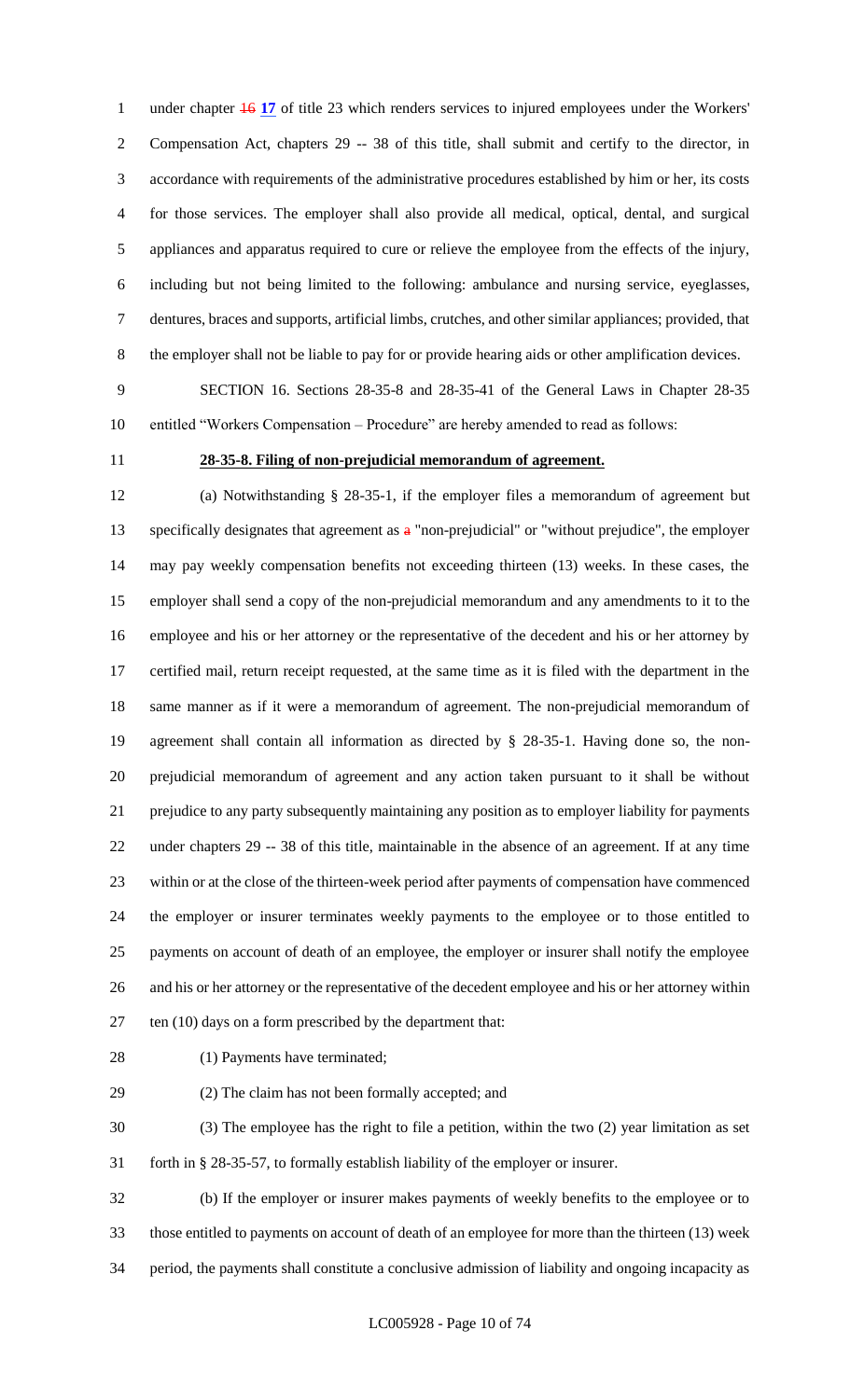to the injuries set forth in the non-prejudicial memorandum of agreement. The employer or insurer 2 shall within ten (10) days of making additional payments file a memorandum of agreement pursuant to § 28-35-1.

### **28-35-41. Time for payment or notification to employee of controverted question.**

 For all injuries occurring on or before February 28, 1986, within twenty-one (21) days after the employer has notice of an injury or death as provided in chapters 29 -- 38, of this title and has received the initial medical report referred to in § 28-35-9 **28-33-8**, the employer or employer's insurer shall either immediately begin the payment of compensation, or advise the director and the employee or his or her representative that the right to benefits under those chapters is controverted. In the event that the employer or his or her insurer does not immediately begin the payment of compensation to the employee, or does not notify the director and the employee that the right to benefits under those chapters is controverted, within the time prescribed by this section, the employer or employer's insurer may be required to pay to an employee who successfully prosecutes a petition for workers' compensation an additional fifty dollars (\$50.00), which is to be awarded to that employee by the workers' compensation court in its discretion and added to his or her first week's compensation.

 SECTION 17. Section 28-37-1 of the General Laws in chapter 28-37 entitled "Workers Compensation Administrative Fund" is hereby amended to read as follows:

### **28-37-1. Establishment -- Sources -- Administration.**

 (a) There is established in the department of labor and training a special account to be known as the workers' compensation administrative account, an account within the general fund. This account, referred to as the "workers' compensation administrative account," shall consist of payments made to it as provided in this chapter, or penalties paid pursuant to this chapter, and of all other moneys paid into and received by the fund, of property and securities acquired by and through the use of moneys belonging to the fund, and of interest earned upon the moneys belonging to the fund. All moneys in the fund shall be mingled and undivided. The fund shall be administered by the director of labor and training or his or her designee.

(b) The purposes for which this fund shall be used are as follows:

 (1) To provide funds to the Chief Judge Robert F. Arrigan rehabilitation center for suitable structures, personnel, and equipment necessary for the rendering of rehabilitative services, including, but not limited to, physical therapy, psychotherapy, and occupational therapy to injured workers coming within the purview of chapters 29 -- 38 of this title;

33 (2) To provide funds for all expenditures of the education unit created pursuant to  $\frac{24.16}{10.5}$ 4 **42-16.1-5** and all expenditures of the workers' compensation fraud prevention unit created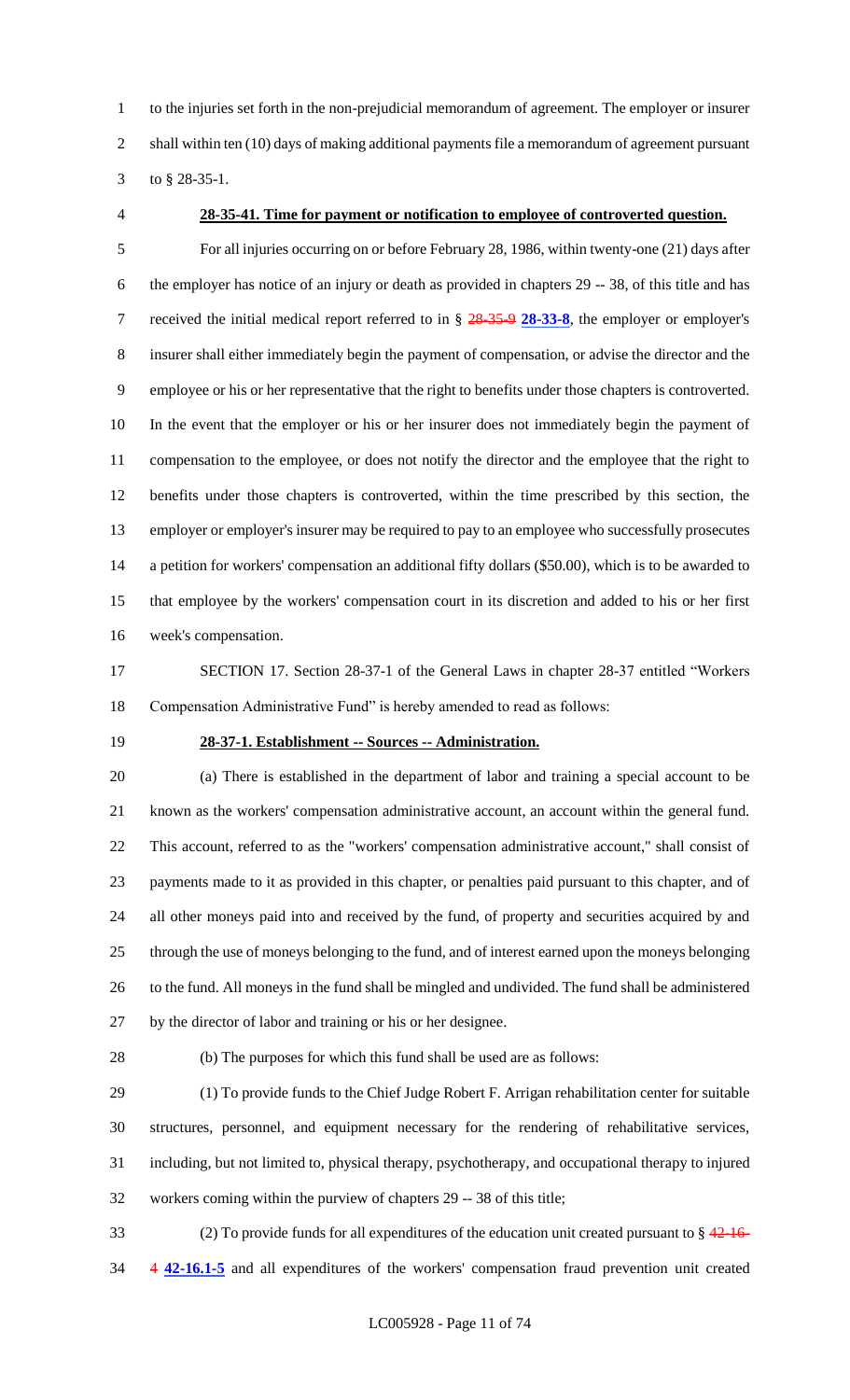pursuant to § 42-16.1-12;

 (3) To provide funds for all expenditures of the workers' compensation court. The administrator of the fund shall on July 1st of each fiscal year transfer those funds that are reasonable and necessary to fund all expenditures of the workers' compensation court for the fiscal year from the administrative account, to a restricted receipt account to be established in the judicial department. The administrator of the workers' compensation court is authorized to draw funds from the restricted receipt account for all court expenditures;

 (4) To provide funds to the department of labor and training for all expenditures incurred in administering its responsibilities under chapters 29 -- 38 of this title;

 (5) To provide funds to the department of labor and training for all expenditures incurred in investigating and processing or otherwise administering its responsibilities regarding claims for benefits or payments under §§ 28-35-20, 28-37-4 **[Repealed]**, and 28-37-8;

 (6) To provide funds to the department of labor and training for the maintenance and operation of a system of data collection as provided for in § 28-37-31. The director shall be authorized to purchase and/or lease equipment necessary to effectuate the purposes of § 28-37-31; (7) To provide funds for loans to the state compensation insurance fund as provided in §§

27-7.2-19 and 27-7.2-20.1[Repealed]; and

 (8) To provide funds for the payment or reimbursement of actual incremental costs of COLA increases mandated by § 28-33-17 respecting injuries occurring prior to September 1, 1990, in such amounts as the director, in his or her sole discretion, deems appropriate. These amounts may be paid out of the fund by order of the director and shall be made by order drawn on the general treasury to be charged against the fund.

 (9) To provide funds to the workers' compensation advisory council created pursuant to the provisions of § 28-29-30 for expenditures to carry out its responsibilities.

 (10) To provide funds to the department of business regulation relating to the evaluation of rate filings, reviews, and pricing procedures pursuant to the provisions of § 27-9-52.

 SECTION 18. Sections 28-39-2 and 28-39-28 of the general laws in Chapter 28-39 entitled "Temporary Disability Insurance – General Provisions" are hereby amended to read as follows:

**28-39-2. Definitions.**

 The following words and phrases, as used in chapters 39 -- 41 of this title, have the following meanings unless the context clearly requires otherwise:

 (1) "Average weekly wage" means the amount determined by dividing the individual's total wages earned for services performed in employment within his or her base period by the number of that individual's credit weeks within the base period;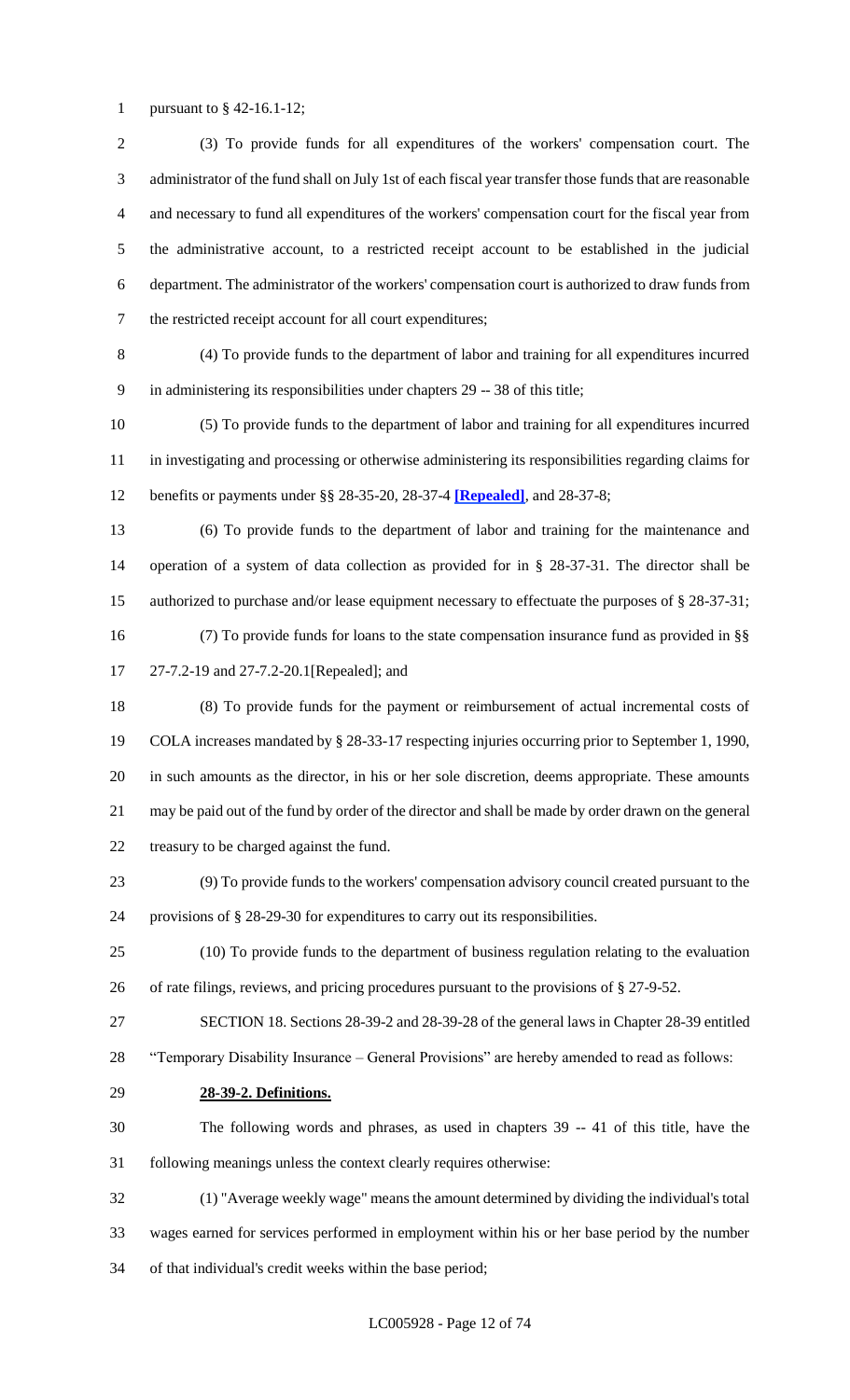(2) "Base period" with respect to an individual's benefit year when the benefit year begins on or after October 7, 1990, means the first four (4) of the most recently completed five (5) calendar quarters immediately preceding the first day of an individual's benefit year; provided, that for any individual's benefit year when the benefit year begins on or after October 4, 1992, and for any individual deemed monetarily ineligible for benefits under the "base period" as defined in this subdivision, the department shall make a re-determination of entitlement based upon an alternate base period which consists of the last four (4) completed calendar quarters immediately preceding the first day of the claimant's benefit year. Notwithstanding anything contained to the contrary in this subdivision, the base period shall not include any calendar quarter previously used to establish a valid claim for benefits; provided, however, that the "base period" with respect to members of the United States military service, the Rhode Island National Guard, or a United States military reserve force, and who served in a United States declared combat operation during their military service, who file a claim for benefits following their release from their state or federal active military service and who are deemed to be monetarily ineligible for benefits under this section, shall mean the first four (4) of the most recently completed five (5) calendar quarters immediately preceding the first day the individual was called into that state or federal active military service; provided, that for any individual deemed monetarily ineligible for benefits under the "base period" as defined in this section, the department shall make a re-determination of entitlement based upon an alternative base period which consists of the last four (4) completed calendar quarters immediately preceding the first day the claimant was called into that state or federal active military service. Notwithstanding any provision of this section of the general or public laws to the contrary, the base period shall not include any calendar quarter previously used to establish a valid claim for benefits;

 (3) "Benefit" means the money payable, as provided in chapters 39 -- 41 of this title, to an individual as compensation for his or her unemployment caused by sickness;

 (4) "Benefit credits" means the total amount of money payable to an individual as benefits, as provided in § 28-41-7;

 (5) "Benefit rate" means the money payable to an individual as compensation, as provided in chapters 39 -- 41 of this title, for his or her wage losses with respect to any week during which his or her unemployment is caused by sickness;

 (6) "Benefit year" with respect to any individual who does not already have a benefit year in effect, and who files a valid claim for benefits as of November 16, 1958, or any later date, means fifty-two (52) consecutive calendar weeks, the first of which shall be the week containing the day as of which he or she first files that valid claim in accordance with regulations adopted as subsequently prescribed; provided, that for any benefit year beginning on or after October 7, 1990,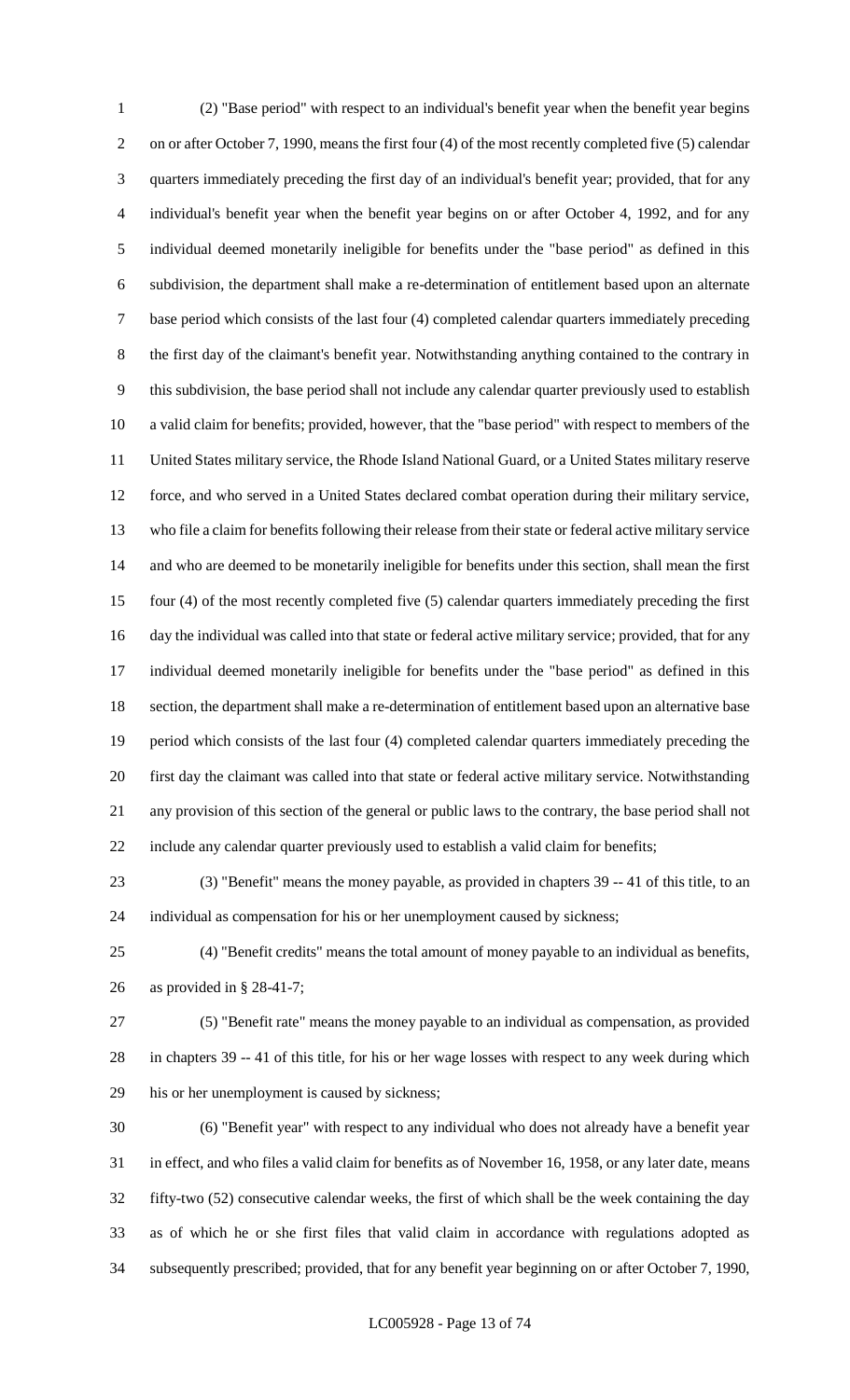the benefit year shall be fifty-three (53) consecutive calendar weeks if the subsequent filing of a new valid claim immediately following the end of a previous benefit year would result in the overlapping of any quarter of the base period of the prior new claim. In no event shall a new benefit year begin prior to the Sunday next following the end of the old benefit year;

 (i) For benefit years that begin on or after July 1, 2012, an individual's benefit year will begin on the Sunday of the calendar week in which an individual first became unemployed due to sickness and for which the individual has filed a valid claim for benefits;

 (7) "Board" means the board of review as created under chapter 19 of title 42 **16.1 of title 42**;

(8) "Calendar quarter" has the same definition as contained in chapter 42 of this title;

 (9) "Credit week" means any week within an individual's base period in which that individual earns wages amounting to at least twenty (20) times the minimum hourly wage as defined in chapter 12 of this title, for performing services in employment for one or more employers subject to chapters 39 -- 41 of this title;

(10) "Director" means the director of the department of labor and training;

 (11) "Employee" means any person who is or has been employed by an employer subject to chapters 39 -- 41 of this title and in employment subject to those chapters;

 (12) "Employer" means any employing unit that is an employer under chapters 42 -- 44 of this title;

 (13) "Employing unit" has the same definition as contained in chapter 42 of this title and includes any governmental entity that elects to become subject to the provisions of chapters 39 -- 41 of this title, in accordance with the provisions of §§ 28-39-3.1 and 28-39-3.2;

(14) "Employment" has the same definition as contained in chapter 42 of this title;

(15) "Employment office" has the same definition as contained in chapter 42 of this title;

 (16) "Fund" means the Rhode Island temporary disability insurance fund established by this chapter;

 (17) "Partial unemployment due to sickness." For weeks beginning on or after January 1, 2006 an individual shall be deemed partially unemployed due to sickness in any week of less than full-time work if he or she fails to earn in wages for services for that week an amount equal to the weekly benefit rate for total unemployment due to sickness to which he or she would be entitled if totally unemployed due to sickness and eligible.

 (i) For the purposes of this subdivision and subdivision (22) of this section, "Wages" includes only that part of remuneration for any work, which is in excess of one-fifth (1/5) of the weekly benefit rate for total unemployment, rounded to the next lower multiple of one dollar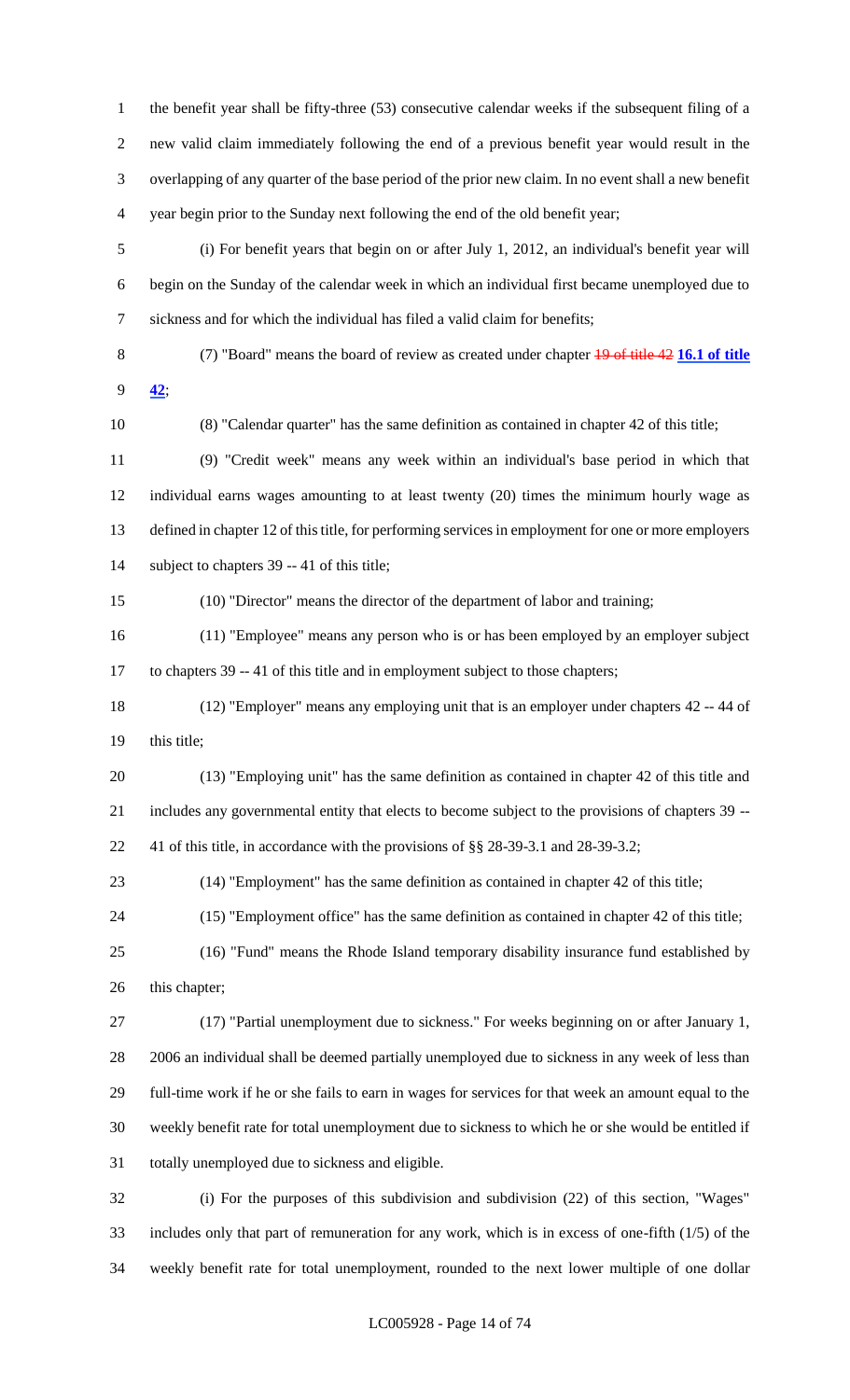(\$1.00), to which the individual would be entitled if totally unemployed and eligible in any one week, and "services" includes only that part of any work for which remuneration in excess of one- fifth (1/5) of the weekly benefit rate for total unemployment, rounded to the next lower multiple of one dollar (\$1.00), to which the individual would be entitled if totally unemployed and eligible in any one week is payable; provided, that nothing contained in this paragraph shall permit any individual to whom remuneration is payable for any work performed in any week in an amount equal to, or greater than, his or her weekly benefit rate to receive benefits under this subdivision for that week.

 (18) "Reserve fund" means the temporary disability insurance reserve fund established by § 28-39-7;

 (19) "Services" means all endeavors undertaken by an individual that are paid for by another or with respect to which the individual performing the services expects to receive wages or profits;

 (20) "Sickness." An individual shall be deemed to be sick in any week in which, because of his or her physical or mental condition, including pregnancy, he or she is unemployed and unable 16 to perform his or her regular or customary work or services;

 (21)(i) "Taxes" means the money payments required by chapters 39 -- 41 of this title, to be made to the temporary disability insurance fund or to the temporary disability insurance reserve fund.

 (ii) Wherever and whenever in chapters 39 -- 41 of this title, the words "contribution" and/or "contributions" appear, those words shall be construed to mean the "taxes," as defined in this subdivision, which are the money payments required by those chapters to be made to the temporary disability insurance fund or to the temporary disability insurance reserve fund;

 (22) "Wages" has the same definition as contained in chapter 42 of this title; provided, that no individual shall be denied benefits under chapters 39 -- 41 of this title because his or her employer continues to pay to that individual his or her regular wages, or parts of them, while he or she is unemployed due to sickness and unable to perform his or her regular or customary work or services. The amount of any payments, whether or not under a plan or system, made to or on behalf of an employee by his or her employer after the expiration of six (6) calendar months following the last calendar month in which the employee performed actual bona fide personal services for his or her employer, shall not be deemed to be wages either for the purpose of paying contributions thereon under chapter 40 of this title, or for the purpose of being used as a basis for paying benefits under chapter 41 of this title; and

(23) "Week" has the same definition as contained in chapter 42 of this title.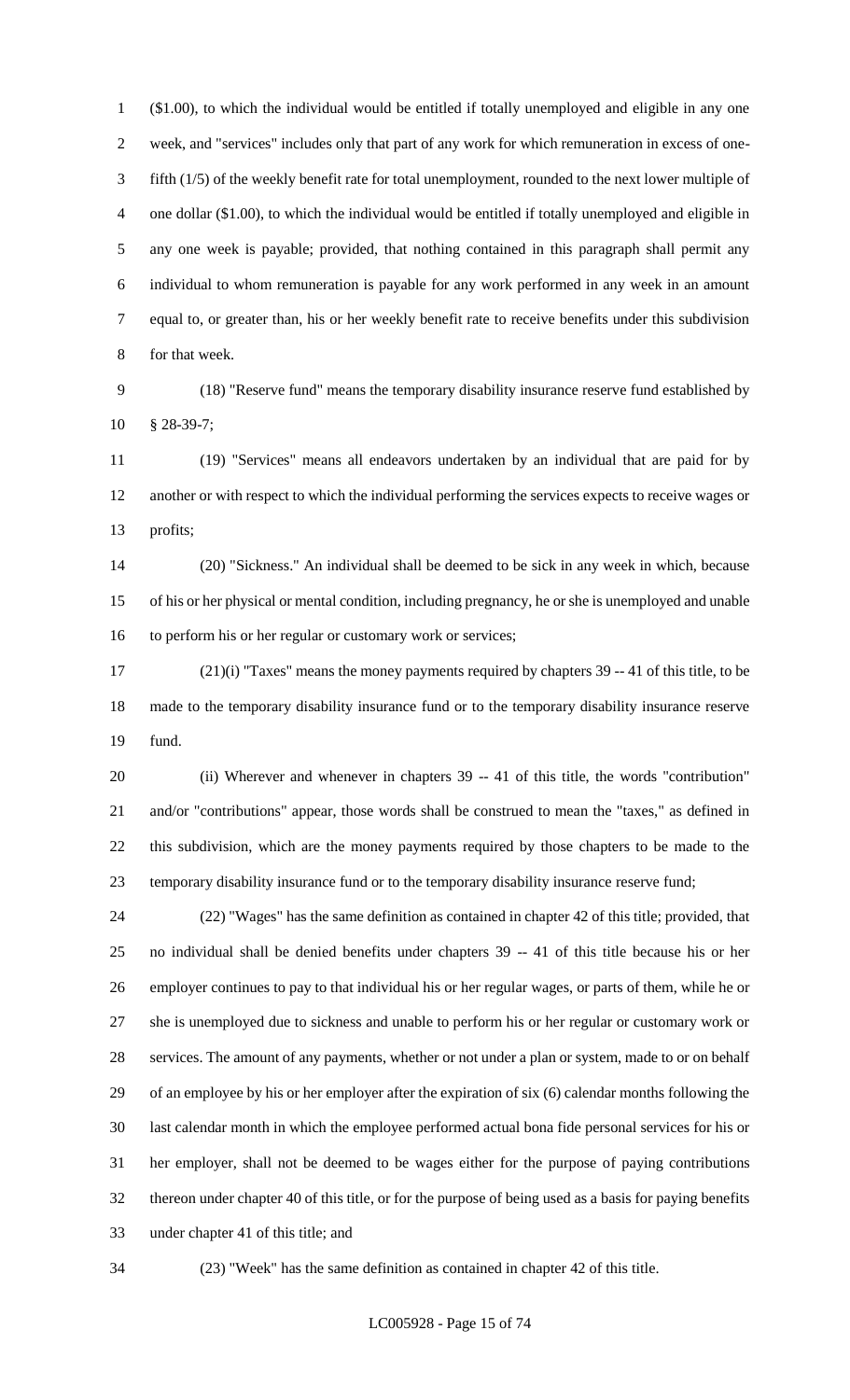### **28-39-28. Disposition of fines.**

 All fines specified or provided for in §§ 28-39-23 -- 28-39-32 **28-39-27** shall be paid to the temporary disability insurance reserve fund.

 SECTION 19. Sections 28-41-13 and 28-41-35 of the General Laws in Chapter 28-41 entitled "Temporary Disability Insurance – Benefits" are hereby amended to read as follows:

### **28-41-13. Disqualification by receipt of unemployment compensation benefits.**

 (a)(1) An individual shall be disqualified from receiving benefits during any week with respect to which he or she will receive remuneration in the form of benefits under an unemployment compensation law of any state or of the United States.

 (2) Notwithstanding any provisions of chapters 39 -- 41 of this title to the contrary, an individual receiving unemployment compensation and who is injured while unemployed and who is then denied unemployment compensation as a result of those injuries, shall, if otherwise eligible, be entitled to receive temporary disability insurance benefits without serving a waiting period as required in § 28-41-12.**[repealed]**

 (b) Notwithstanding any provisions of chapters 39 -- 41 of this title to the contrary, if an individual has been determined to have been paid unemployment compensation benefits and/or dependents' allowances under chapters 42 -- 44 of this title, for the same week or weeks with respect to which the individual was entitled to receive temporary disability insurance benefits and/or dependents' allowances under chapters 39 -- 41 of this title, that individual shall, at the discretion of the director, be liable to have that sum deducted from any benefits payable to him or her under chapters 39 -- 41 of this title for the same week or weeks, to reimburse the director for the employment security fund.

### **28-41-35. Benefits.**

 (a) Subject to the conditions set forth in this chapter, an employee shall be eligible for temporary caregiver benefits for any week in which he or she is unable to perform his or her regular and customary work because he or she is:

 (1) Bonding with a newborn child or a child newly placed for adoption or foster care with the employee or domestic partner in accordance with the provisions of § 28-41-36(c)(1) **28-41- 36(c)**; or

 (2) Caring for a child, parent, parent-in-law, grandparent, spouse, or domestic partner, who has a serious health condition, subject to a waiting period in accordance with the provisions of § 28-41-12 **[repealed]**. Employees may use accrued sick time during the eligibility waiting period in accordance with the policy of the individual's employer.

(b) Temporary caregiver benefits shall be available only to the employee exercising his or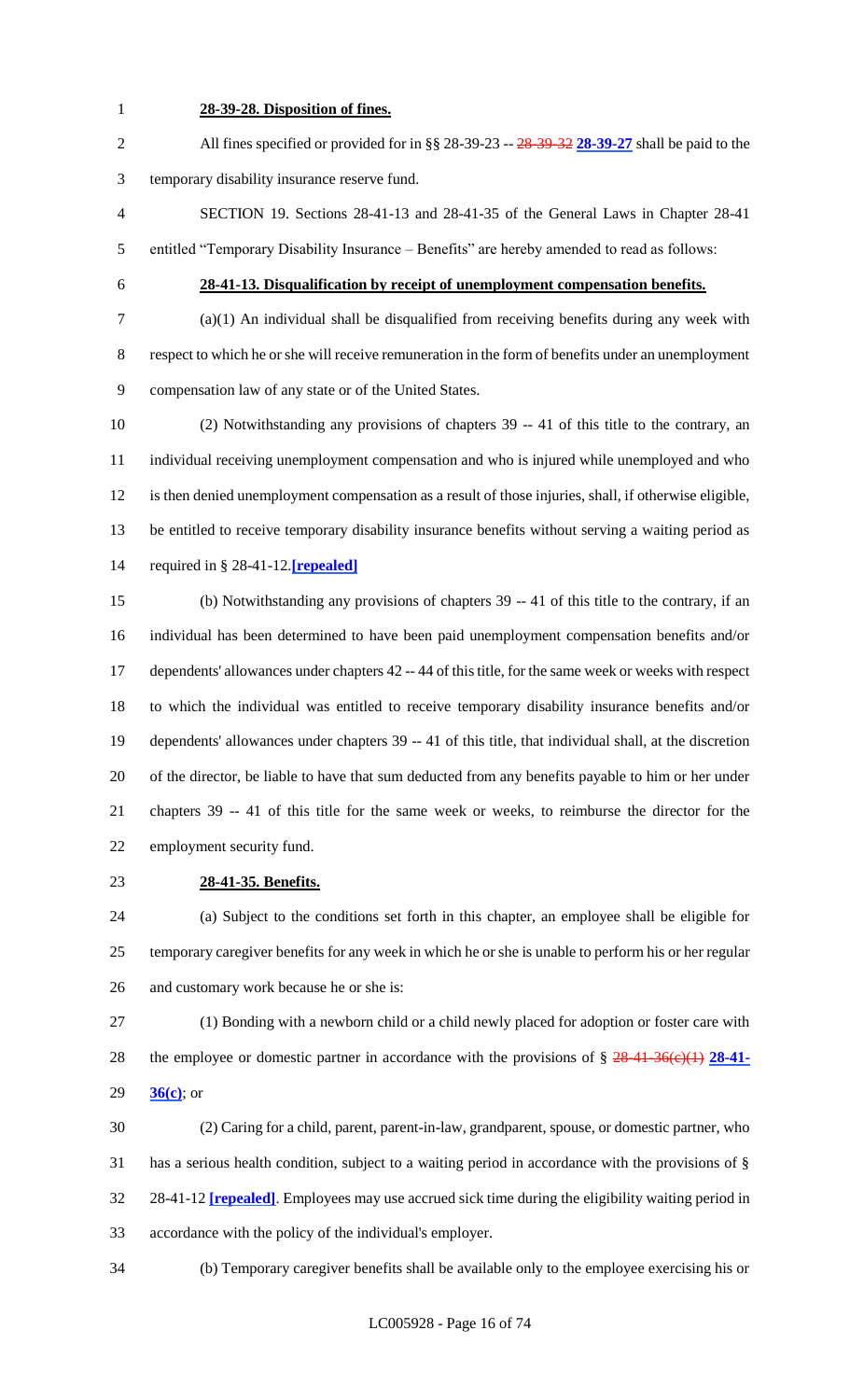her right to leave while covered by the temporary caregiver insurance program. An employee shall file a written intent with his or her employer, in accordance with rules and regulations promulgated by the department, with a minimum of thirty (30) days' notice prior to commencement of the family leave. Failure by the employee to provide the written intent may result in delay or reduction in the claimant's benefits, except in the event the time of the leave is unforeseeable or the time of the leave changes for unforeseeable circumstances.

 (c) Employees cannot file for both temporary caregiver benefits and temporary disability benefits for the same purpose, concurrently, in accordance with all provisions of this act and chapters 39 -- 41 of this title.

 (d) Temporary caregiver benefits may be available to any individual exercising his or her right to leave while covered by the temporary caregiver insurance program, commencing on or after January 1, 2014, which shall not exceed the individual's maximum benefits in accordance with chapters 39 -- 41 of this title. The benefits for the temporary caregiver program shall be payable with respect to the first day of leave taken after the waiting period and each subsequent day of leave during that period of family temporary disability leave. Benefits shall be in accordance with the following:

 (1) Beginning January 1, 2014, temporary caregiver benefits shall be limited to a maximum of four (4) weeks in a benefit year;

 (2) Beginning January 1, 2022, temporary caregiver benefits shall be limited to a maximum of five (5) weeks in a benefit year;

 (3) Beginning January 1, 2023, temporary caregiver benefits shall be limited to a maximum of six (6) weeks in a benefit year.

 (e) In addition, no individual shall be paid temporary caregiver benefits and temporary disability benefits that together exceed thirty (30) times his or her weekly benefit rate in any benefit year.

 (f) Any employee who exercises his or her right to leave covered by temporary caregiver insurance under this chapter shall, upon the expiration of that leave, be entitled to be restored by the employer to the position held by the employee when the leave commenced, or to a position with equivalent seniority, status, employment benefits, pay, and other terms and conditions of employment including fringe benefits and service credits that the employee had been entitled to at the commencement of leave.

 (g) During any caregiver leave taken pursuant to this chapter, the employer shall maintain any existing health benefits of the employee in force for the duration of the leave as if the employee had continued in employment continuously from the date he or she commenced the leave until the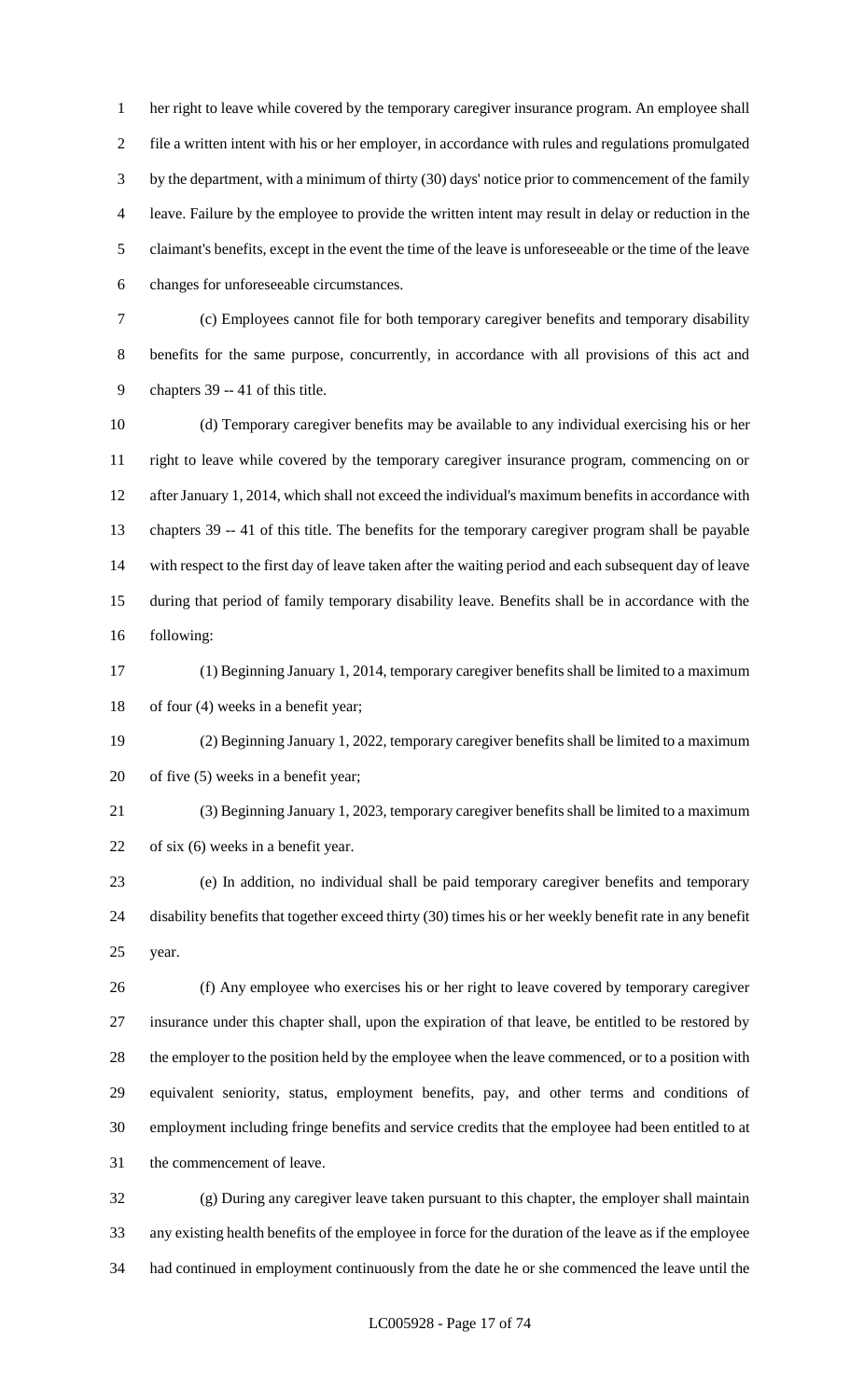date the caregiver benefits terminate; provided, however, that the employee shall continue to pay any employee shares of the cost of health benefits as required prior to the commencement of the caregiver benefits.

 (h) No individual shall be entitled to waiting period credit or temporary caregiver benefits under this section for any week beginning prior to January 1, 2014. An employer may require an employee who is entitled to leave under the federal Family and Medical Leave Act, Pub. L. No. 103-3 and/or the Rhode Island Parental and Family Medical Leave Act, § 28-48-1 et seq., who exercises his or her right to benefits under the temporary caregiver insurance program under this chapter, to take any temporary caregiver benefits received, concurrently, with any leave taken pursuant to the federal Family and Medical Leave Act and/or the Rhode Island Parental and Family Medical Leave Act.

 (i) Temporary caregiver benefits shall be in accordance with the federal Family and Medical Leave Act (FMLA), Pub. L. No. 103-3 and the Rhode Island Parental and Family Medical Leave Act in accordance with § 28-48-1 et seq. An employer may require an employee who is entitled to leave under the federal Family and Medical Leave Act, Pub. L. No. 103-3 and/or the Rhode Island Parental and Family Medical Leave Act, § 28-48-1 et seq., who exercises his or her 17 right to benefits under the temporary caregiver insurance program under this chapter, to take any temporary caregiver benefits received, concurrently, with any leave taken pursuant to the federal Family and Medical Leave Act and/or the Rhode Island Parental and Family Medical Leave Act. SECTION 20. Sections 28-42-3, 28-42-14.1, 28-42-38.1, 28-42-38.2, 28-42-67, 28-42-69

 and 28-42-78 of the General Laws in chapter 28-42 entitled "Employment Security – General Provisions" are hereby amended to read as follows:

**28-42-3. Definitions.**

 The following words and phrases, as used in chapters 42 -- 44 of this title, have the following meanings unless the context clearly requires otherwise:

 (1) "Administration account" means the employment security administration account established by this chapter.

 (2) "Average weekly wage" means the amount determined by dividing the individual's total wages earned for service performed in employment within the individual's base period by the number of that individual's credit weeks within the individual's base period.

 (3) "Base period," with respect to an individual's benefit year, means the first four (4), of the most recently completed five (5) calendar quarters immediately preceding the first day of an individual's benefit year. For any individual's benefit year, and for any individual deemed monetarily ineligible for benefits for the "base period" as defined in this subdivision, the department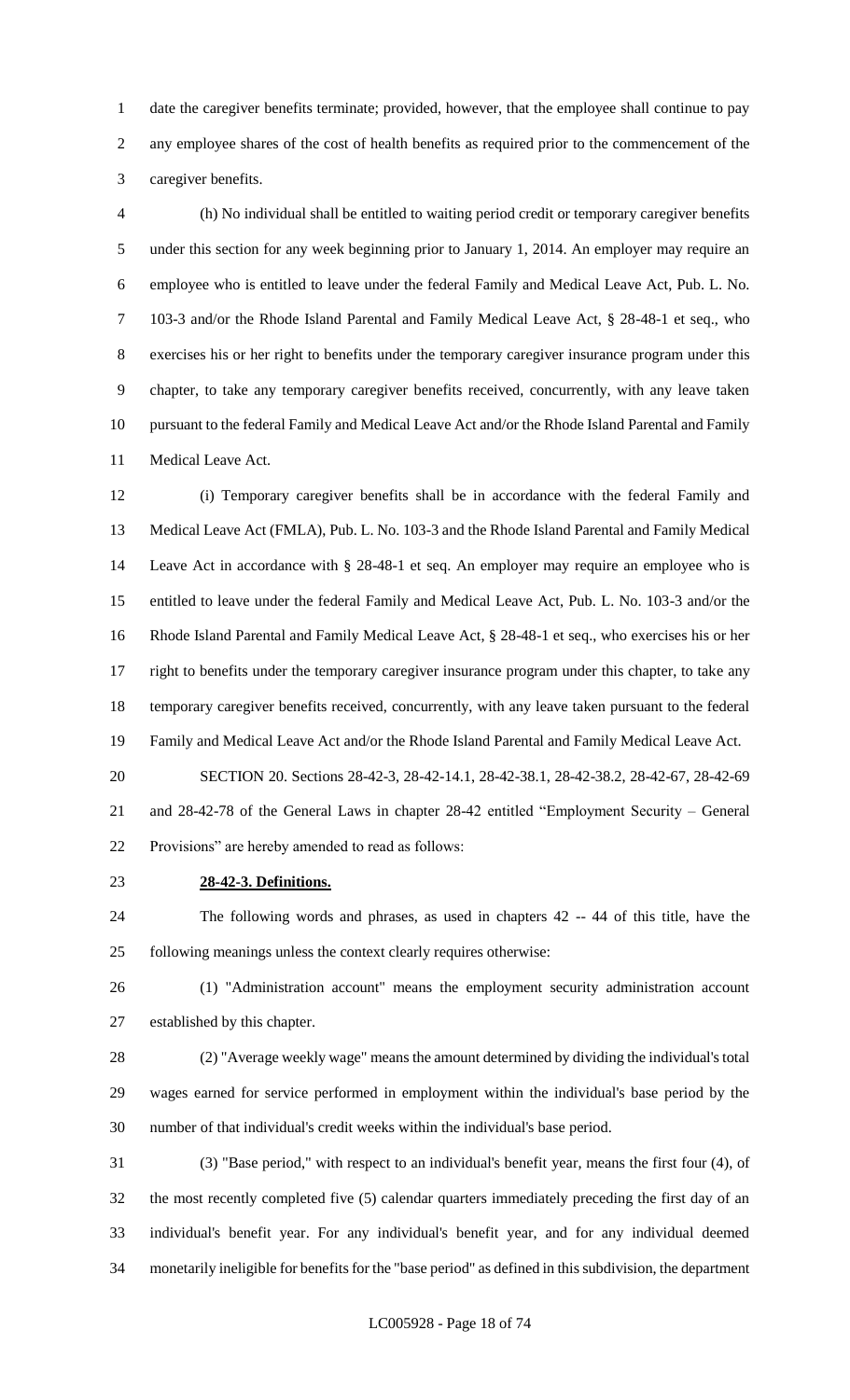shall make a re-determination of entitlement based upon the alternate base period that consists of the last four (4) completed calendar quarters immediately preceding the first day of the claimant's benefit year. Notwithstanding anything contained to the contrary in this subdivision, the base period shall not include any calendar quarter previously used to establish a valid claim for benefits; provided, that notwithstanding any provision of chapters 42 -- 44 of this title to the contrary, for the benefit years beginning on or after October 4, 1992, whenever an individual who has received workers' compensation benefits is entitled to reinstatement under § 28-33-47, but the position to which reinstatement is sought does not exist or is not available, the individual's base period shall be determined as if the individual filed for benefits on the date of the injury.

 (4) "Benefit" means the money payable to an individual as compensation for the individual's wage losses due to unemployment as provided in these chapters.

 (5) "Benefit credits" means the total amount of money payable to an individual as benefits, as determined by § 28-44-9.

 (6) "Benefit rate" means the money payable to an individual as compensation, as provided in chapters 42 -- 44 of this title, for the individual's wage losses with respect to any week of total unemployment.

 (7) "Benefit year," with respect to any individual who does not already have a benefit year in effect and who files a valid claim for benefits, means fifty-two (52) consecutive calendar weeks, the first of which shall be the week containing the day as of which he or she first files a valid claim in accordance with regulations adopted as hereinafter prescribed; provided, that the benefit year shall be fifty-three (53) weeks if the filing of a new, valid claim would result in overlapping any quarter of the base period of a prior new claim previously filed by the individual. In no event shall a new benefit year begin prior to the Sunday next following the end of the old benefit year.

 (8) "Calendar quarter" means the period of three (3) consecutive calendar months ending 25 March 31, June 30, September 30, and December 31; or the equivalent thereof, in accordance with regulations as subsequently prescribed.

 (9) "Contributions" means the money payments to the state employment security fund required by those chapters.

 (10) "Credit amount," effective July 6, 2014, means earnings by the individual in an amount equal to at least eight (8) times the individual's weekly benefit rate.

 (11) "Credit week," prior to July 1, 2012, means any week within an individual's base period in which that individual earned wages amounting to at least twenty (20) times the minimum hourly wage as defined in chapter 12 of this title for performing services in employment for one or more employers subject to chapters 42 -- 44 of this title, and for the period July 1, 2012, through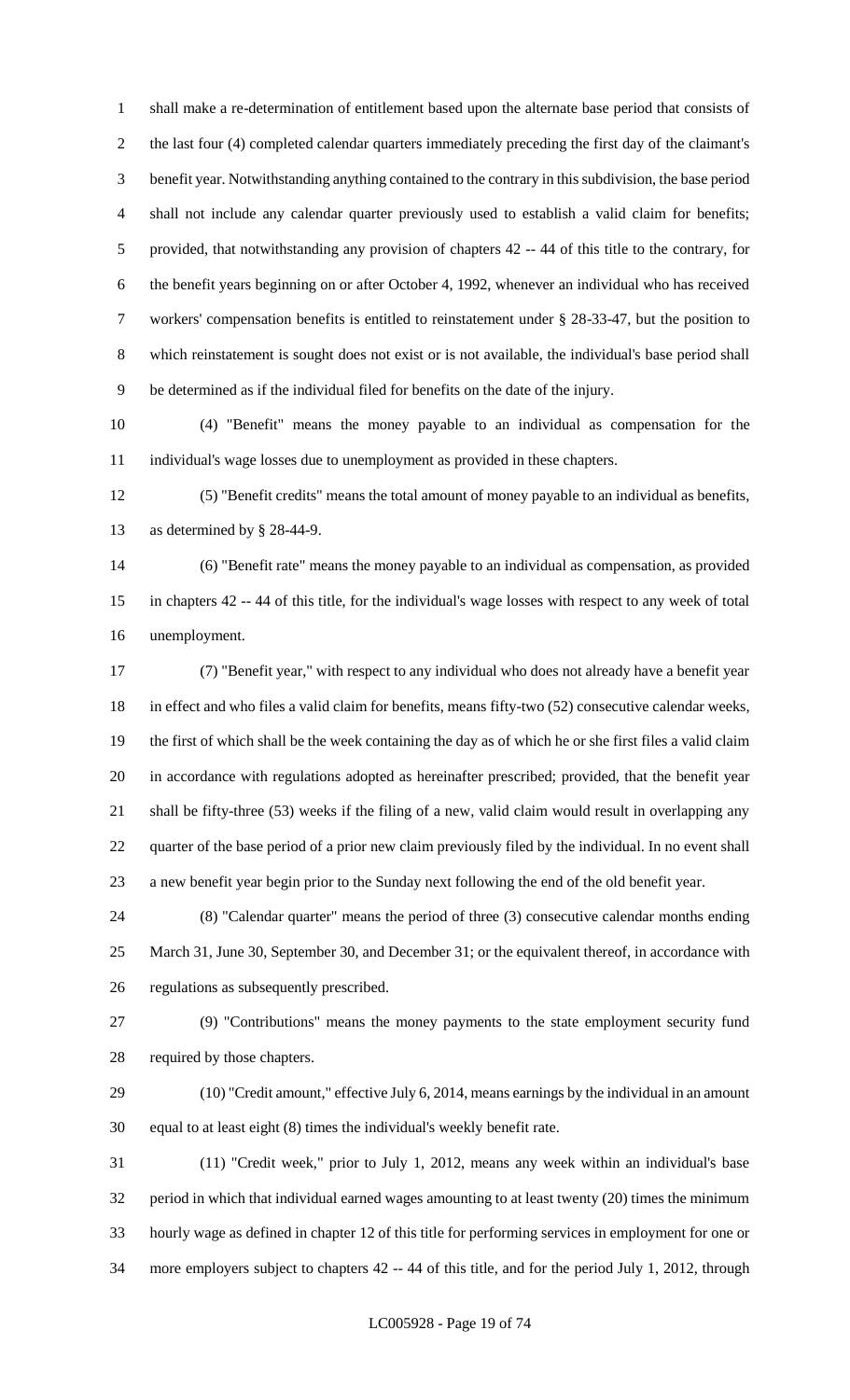July 5, 2014, means any week within an individual's base period in which that individual earned wages amounting to at least the individual's weekly benefit rate for performing services in employment for one or more employers subject to chapters 42 -- 44 of this title. (12) "Crew leader," for the purpose of subdivision (19) of this section, means an individual

who:

(i) Furnishes individuals to perform service in agricultural labor for any other person;

 (ii) Pays (either on the crew leader's own behalf or on behalf of that other person) the individuals so furnished by the crew leader for the service in agricultural labor performed by them; and

 (iii) Has not entered into a written agreement with that other person (farm operator) under which that individual (crew leader) is designated as an employee of that other person (farm operator).

 (13) "Director" means the head of the department of labor and training or the director's authorized representative.

 (14) "Domestic service employment." "Employment" includes domestic service in a private home performed for a person who paid cash remuneration of one thousand dollars (\$1,000) or more in any calendar quarter in the current calendar year, or the preceding calendar year, to individuals employed in that domestic service.

 (15) "Employee" means any person who is, or has been, employed by an employer subject to those chapters and in employment subject to those chapters.

(16) "Employer" means:

(i) Any employing unit that was an employer as of December 31, 1955;

 (ii) Any employing unit that for some portion of a day on and after January 1, 1956, has, or had, in employment, within any calendar year, one or more individuals; except, however, for "domestic service employment," as defined in subdivision (14) of this section;

 (iii) For the effective period of its election pursuant to § 28-42-12, any other employing unit that has elected to become subject to chapters 42 -- 44 of this title; or

 (iv) Any employing unit not an employer by reason of any other paragraph of this subdivision for which, within either the current or preceding calendar year, service is, or was, performed with respect to which that employing unit is liable for any federal tax against which credit may be taken for contributions required to be paid into this state's employment security fund; or which, as a condition for approval of chapters 42 -- 44 of this title for full tax credit against the tax imposed by the Federal Unemployment Tax Act, 26 U.S.C. § 3301 et seq., is required, pursuant to that act, to be an "employer" under chapters 42 -- 44 of this title.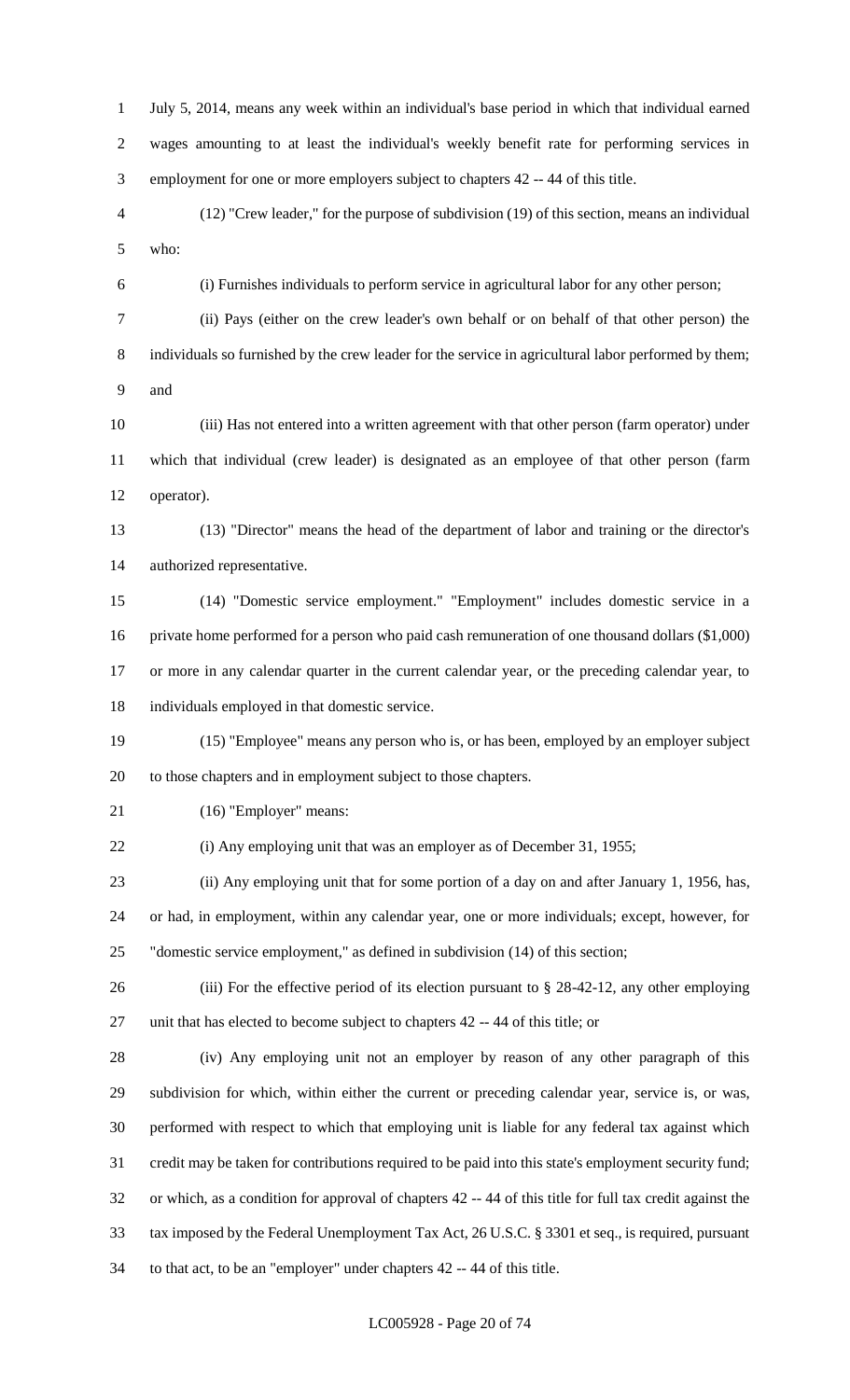(17) "Employing unit" means any person, partnership, association, trust, estate, or corporation, whether domestic or foreign, or its legal representative, trustee in bankruptcy, receiver, or trustee, or the legal representative of a deceased person, that has, or had, in the unit's employ, one or more individuals. For the purposes of subdivision (14) of this section, a private home shall be considered an employing unit only if the person for whom the domestic service was performed paid cash remuneration of one thousand dollars (\$1,000) or more in any calendar quarter in the current calendar year, or the preceding calendar year, to individuals employed in that domestic service in that private home.

 (18)(i) "Employment," subject to §§ 28-42-4 -- 28-42-10, means service, including service in interstate commerce, performed for wages, or under any contract of hire, written or oral, express or implied; provided, that service performed shall also be deemed to constitute employment for all the purposes of chapters 42 -- 44 of this title if performed by an individual in the employ of a nonprofit organization as described in subdivision (25) of this section, except as provided in § 28- 42-8(7).

 (ii) Notwithstanding any other provisions of this section, "Employment" also means service with respect to which a tax is required to be paid under any federal law imposing a tax against which credit may be taken for contributions required to be paid into this state's employment security fund or which, as a condition for full tax credit against the tax imposed by the Federal Unemployment Tax Act, is required to be covered under chapters 42 -- 44 of this title.

 (iii) Employment not to include owners. Employment does not include services performed by sole proprietors (owners), partners in a partnership, limited liability company -- single member filing as a sole proprietor with the IRS, or members of a limited liability company filing as a partnership with the IRS.

(19) "Employment -- Crew leader." For the purposes of subdivision (12) of this section:

 (i) Any individual who is a member of a crew furnished by a crew leader to perform service in agricultural labor for any other person shall be treated as an employee of that crew leader if:

 (A) That crew leader holds a valid certificate of registration under the Migrant and Seasonal Agricultural Worker Protection Act, 29 U.S.C. § 1801 et seq., or substantially all members of that crew operate or maintain tractors, mechanized harvesting, or crop-dusting equipment, or any other mechanized equipment that is provided by that crew leader; and

 (ii) That individual is not an employee of the other person within the meaning of subdivision (15) of this section; and

 (iii) In the case of any individual who is furnished by a crew leader to perform service in agricultural labor for any other person and who is not treated as an employee of that crew leader: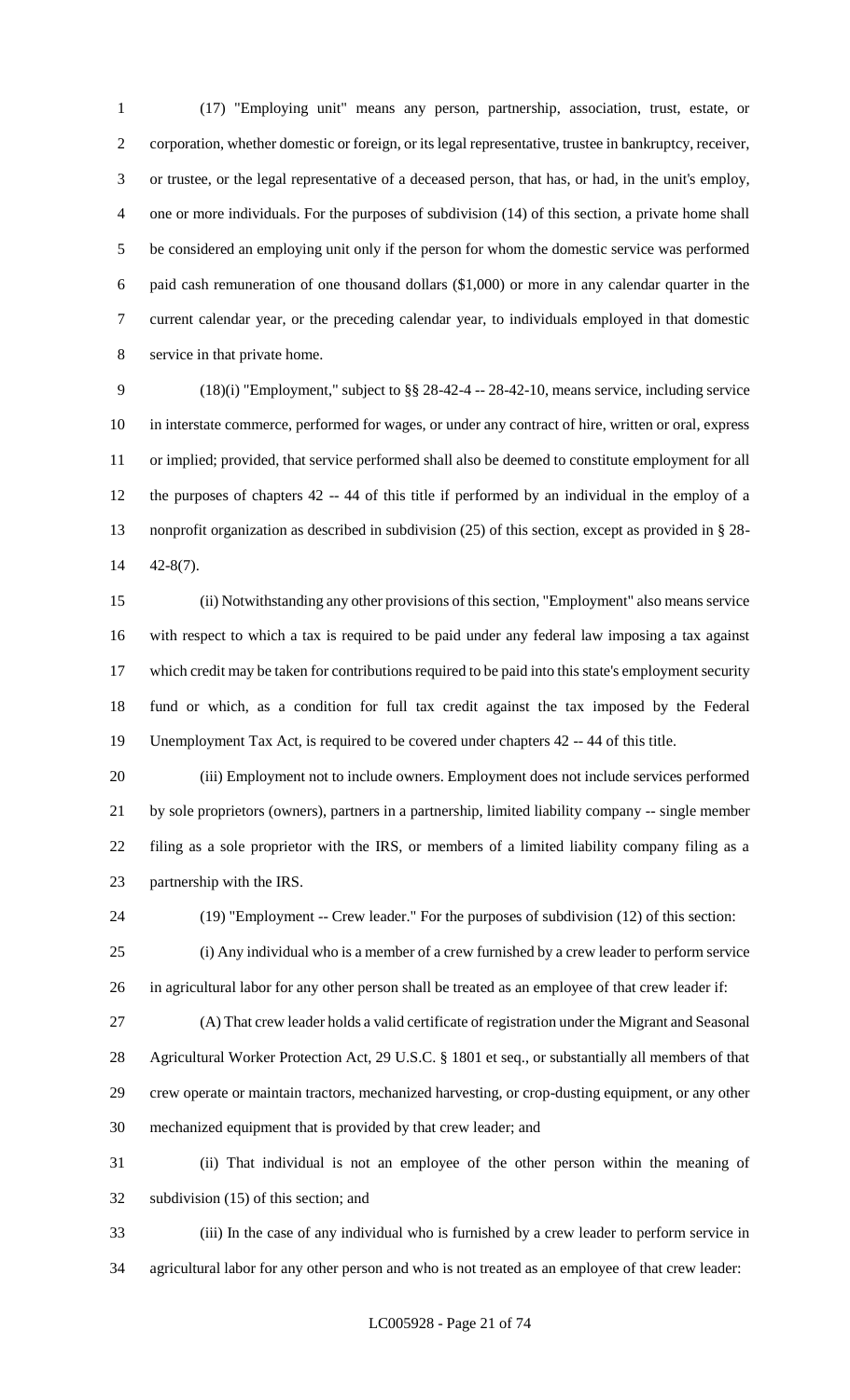(A) That other person, and not the crew leader, shall be treated as the employer of that individual; and (B) That other person shall be treated as having paid cash remuneration to that individual in an amount equal to the amount of cash remuneration paid to that individual by the crew leader (either on the crew leader's own behalf or on behalf of that other person) for the service in agricultural labor performed for that other person. (20) "Employment office" means a free, public-employment office, or its branch, operated by the director or by this state as part of a system of free, public-employment offices, or any other agency that the director may designate with the approval of the Social Security Administration. (21) "Fund" means the employment security fund established by this chapter. (22) "Governmental entity" means state and local governments in this state and includes the following: (i) The state of Rhode Island or any of its instrumentalities, or any political subdivision of 14 the state, or any of its instrumentalities; (ii) Any instrumentality of more than one of these entities; or (iii) Any instrumentality of any of these entities and one or more other states or political subdivisions. (23) "Hospital" means an institution that has been licensed, certified, or approved by the department of health as a hospital. (24)(i) "Institution of higher education" means an educational institution in this state that: (A) Admits, as regular students, only individuals having a certificate of graduation from a high school, or the recognized equivalent of such certificate; (B) Is legally authorized within this state to provide a program of education beyond high school; (C) Provides: (I) An educational program for which it awards a bachelor's or higher degree, or a program that is acceptable for full credit toward such a degree; (II) A program of post-graduate or post-doctoral studies; or (III) A program of training to prepare students for gainful employment in a recognized occupation; and (D) Is a public or other nonprofit institution. (ii) Notwithstanding any of the preceding provisions of this subdivision, all colleges and universities in this state are institutions of higher education for purposes of this section. (25) "Nonprofit organization" means an organization, or group of organizations, as defined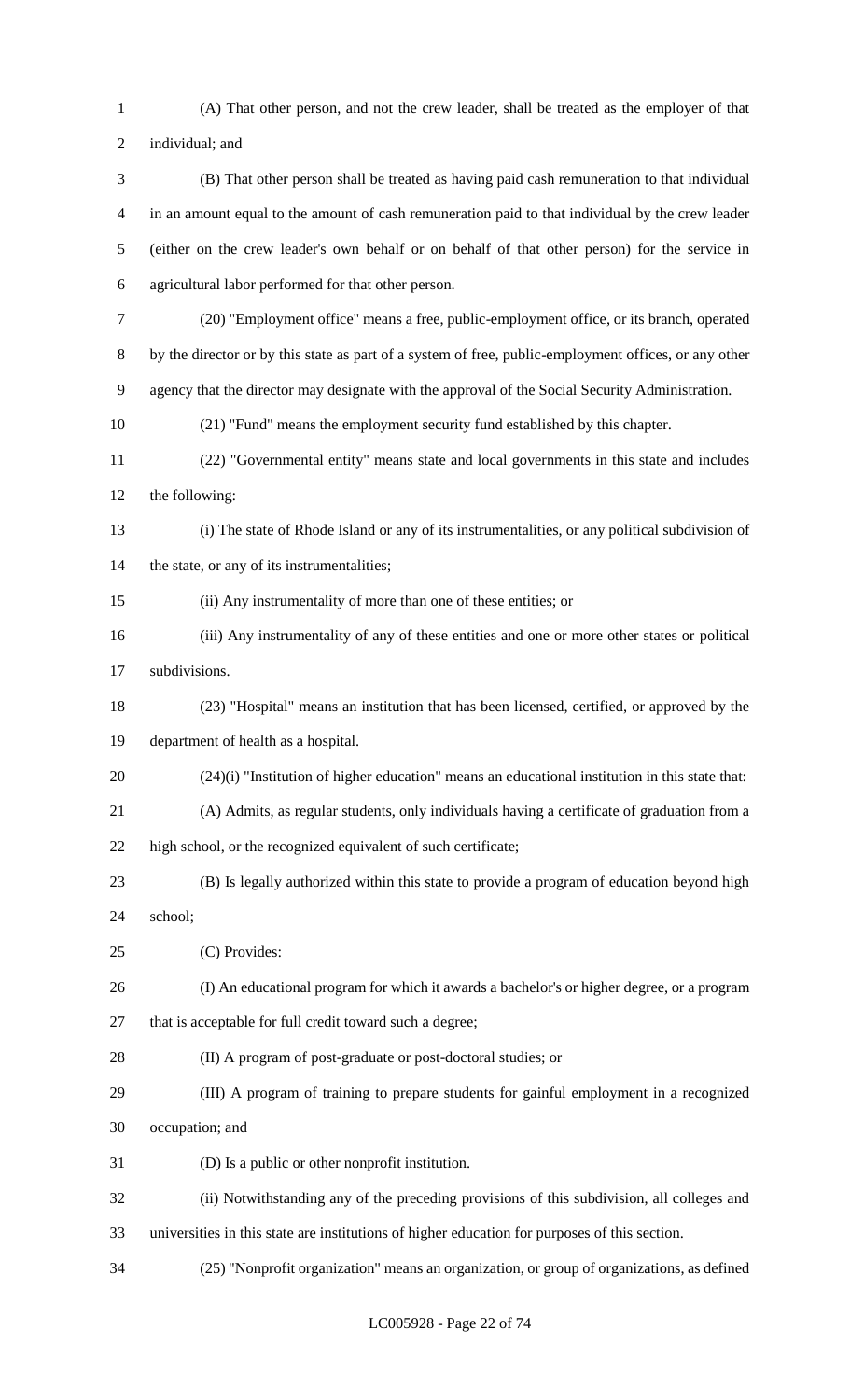1 in 26 U.S.C. §  $501(c)(3)$ , that is exempt from income tax under 26 U.S.C. §  $501(a)$ .

 (26)(i) "Partial unemployment." An employee shall be deemed partially unemployed in any week of less than full-time work if the employee fails to earn in wages for that week an amount equal to the weekly benefit rate for total unemployment to which the employee would be entitled if totally unemployed and eligible. For weeks beginning on or after May 23, 2021, through June 30, 2022, an employee shall be deemed partially unemployed in any week of less than full-time work if the employee fails to earn wages for that week in an amount equal to or greater than one hundred and fifty percent (150%) of the weekly benefit rate for total unemployment to which the employee would be entitled if totally unemployed and eligible.

 (ii) For the purposes of this subdivision and subdivision (28) of this section, "wages" includes only that part of remuneration for any work that is in excess of one-fifth (1/5) of the weekly benefit rate for total unemployment, rounded to the next lower multiple of one dollar (\$1.00), to which the individual would be entitled if totally unemployed and eligible in any one week, and "services" includes only that part of any work for which remuneration in excess of one-fifth (1/5) of the weekly benefit rate for total unemployment, rounded to the next lower multiple of one dollar (\$1.00), to which the individual would be entitled if totally unemployed and eligible in any one week is payable; provided, that nothing contained in this paragraph shall permit any individual to whom remuneration is payable for any work performed in any week in an amount equal to or greater than his or her weekly benefit rate to receive benefits under this subdivision for that week.

 (iii) Notwithstanding the foregoing, for weeks ending on or after May 23, 2021, through June 30, 2022, "wages" includes only that part of remuneration for any work that is in excess of fifty percent (50%) of the weekly benefit rate for total unemployment, rounded to the next lower multiple of one dollar (\$1.00), to which the individual would be entitled if totally unemployed and eligible in any one week, and "services" includes only that part of any work for which remuneration in excess of fifty percent (50%) of the weekly benefit rate for total unemployment, rounded to the next lower multiple of one dollar (\$1.00), to which the individual would be entitled if totally unemployed and eligible in any one week is payable. Provided, that, during the period defined in this subdivision, nothing contained in this subdivision shall permit any individual to whom remuneration is payable for any work performed in any week in an amount equal to or greater than one hundred fifty percent (150%) of their weekly benefit rate to receive benefits under this subdivision for that week.

 (iv) Notwithstanding anything contained to the contrary in this subdivision, "services," as used in this subdivision and in subdivision (28) of this section, does not include services rendered by an individual under the exclusive supervision of any agency of this state, or any of its political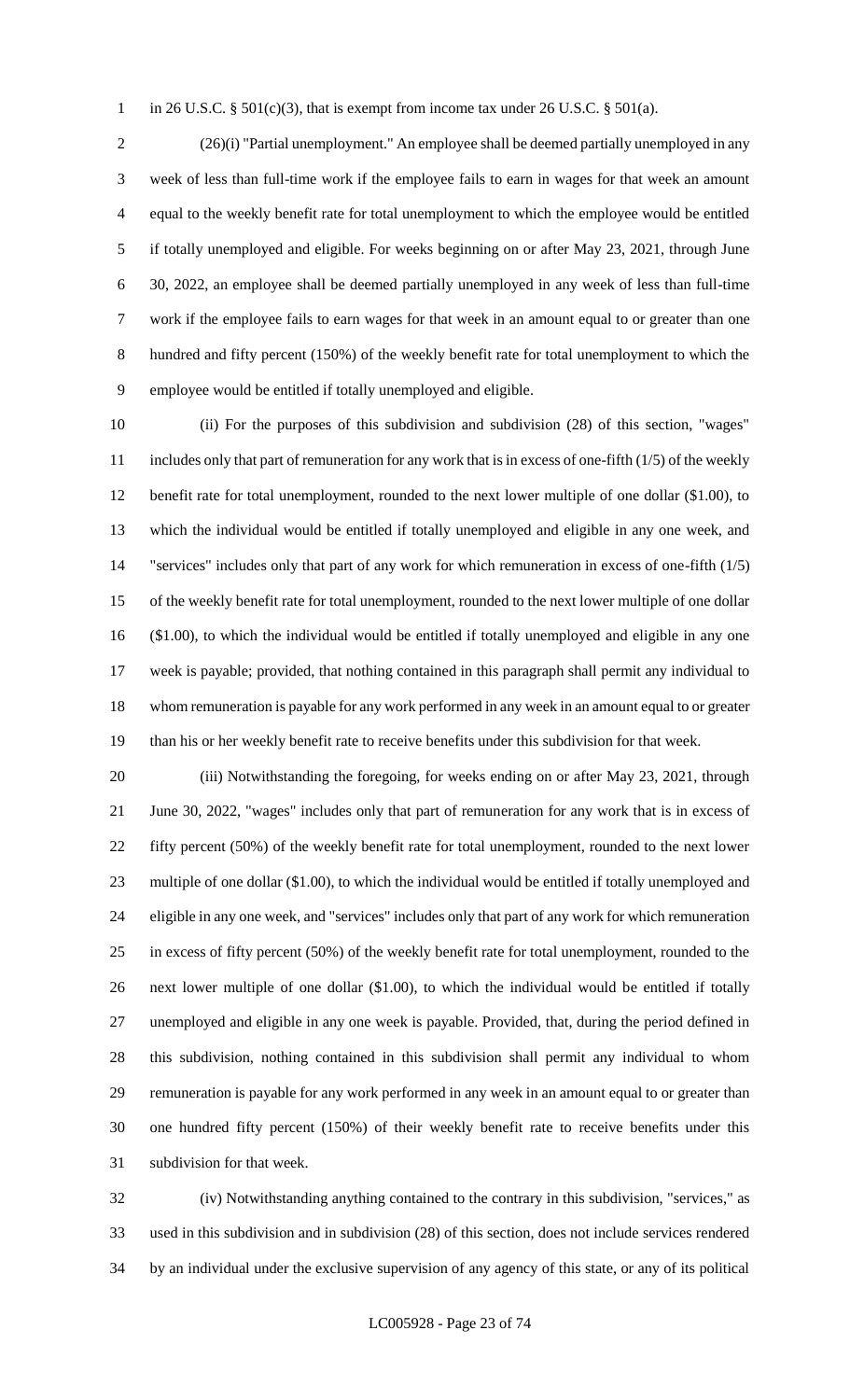subdivisions, by which the services are required solely for the purpose of affording relief, support, or assistance to needy individuals performing those services, or services performed by members of the national guard and organized reserves in carrying out their duties in weekly drills as members of those organizations. "Wages," as used in this subdivision and in subdivision (28) of this section, does not include either remuneration received by needy individuals for rendering the aforementioned services when that remuneration is paid exclusively from funds made available for that purpose out of taxes collected by this state or any of its political subdivisions, or remuneration received from the federal government by members of the national guard and organized reserves, as drill pay, including longevity pay and allowances.

 (27) "Payroll" means the total amount of all wages paid by the employer to the employer's employees for employment.

 (28) "Total unemployment." An individual shall be deemed totally unemployed in any week in which the individual performs no services (as used in subdivision (26) of this section) and for which the individual earns no wages (as used in subdivision (26) of this section), and in which the individual cannot reasonably return to any self-employment in which the individual has customarily been engaged.

 (29) "Wages" means all remuneration paid for personal services on or after January 1, 1940, including commissions and bonuses and the cash value of all remuneration paid in any medium other than cash, and all other remuneration that is subject to a tax under a federal law imposing a tax against which credit may be taken for contributions required to be paid into a state unemployment fund. Gratuities customarily received by an individual in the course of the individual's employment from persons other than the individual's employing unit shall be treated as wages paid by the individual's employing unit. The reasonable cash value of remuneration paid in any medium other than cash, and the reasonable amount of gratuities, shall be estimated and determined in accordance with rules prescribed by the director; except that for the purpose of this subdivision and of §§ 28-43-1 -- 28-43-14 **28-43-1 – 28-43-8.1, 28-43-8.2[Repealed], 28-43-8.3, 28-43-8.4[Repealed], 28-43-8.5 – 28-43-8.10, 28-43-11[Repealed] and 28-43-12 – 28-43-14**, this term does not include:

 (i) That part of remuneration that is paid by an employer to an individual with respect to employment during any calendar year, after remuneration equal to the amount of the taxable wage base as determined in accordance with § 28-43-7 has been paid during that calendar year by the employer or the employer's predecessor to that individual; provided, that if the definition of "wages" as contained in the Federal Unemployment Tax Act is amended to include remuneration in excess of the taxable wage base for that employment, then, for the purposes of §§ 28-43-1 -- 28-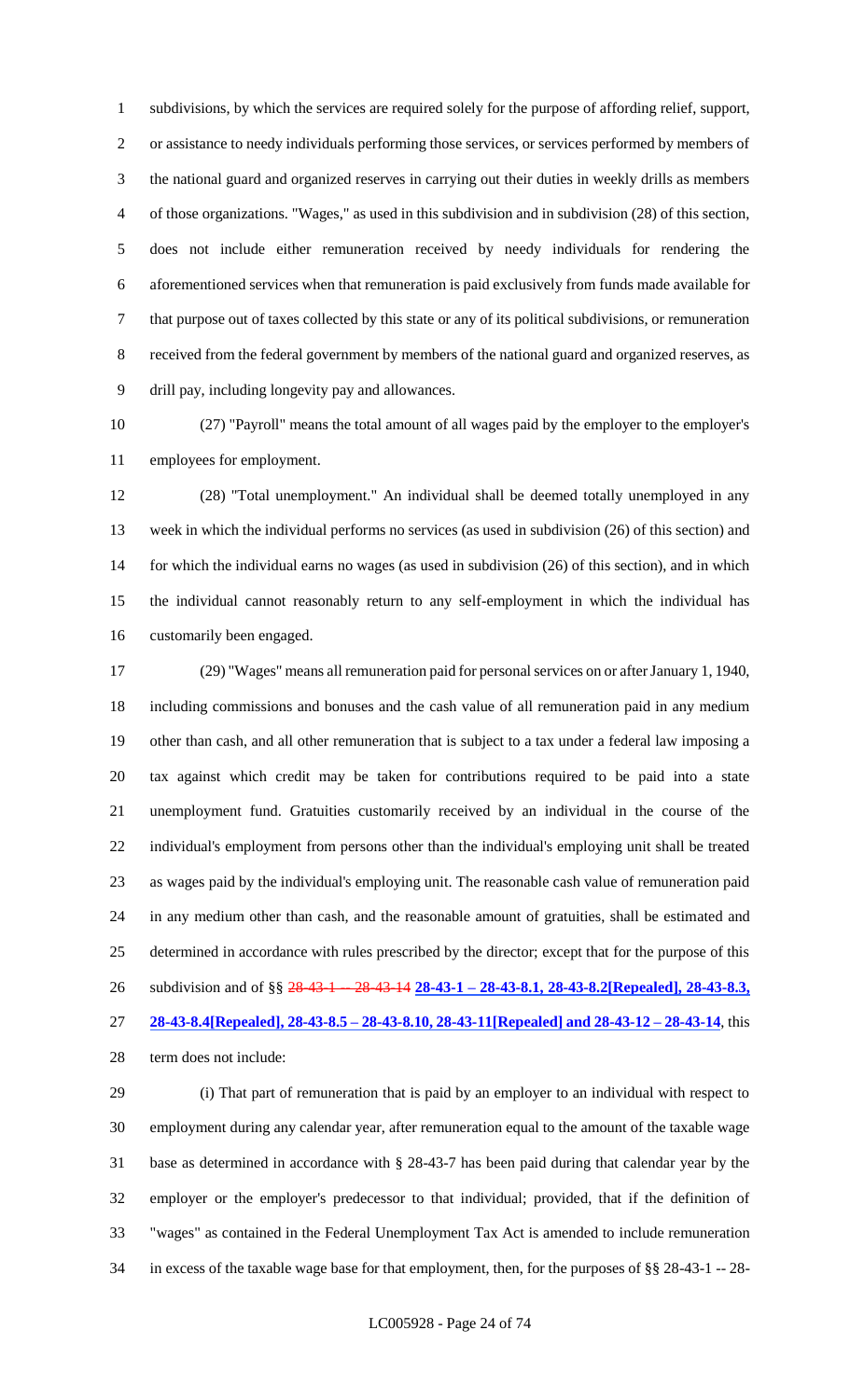43-14, "wages" includes the remuneration as previously set forth, up to an amount equal to the dollar limitation specified in the federal act. For the purposes of this subdivision, "employment" includes services constituting employment under any employment security law of another state or of the federal government; (ii) The amount of any payment made to, or on behalf of, an employee under a plan or system established by an employer that makes provision for employees generally, or for a class or classes of employees (including any amount paid by an employer or an employee for insurance or annuities, or into a fund, to provide for any such payment), on account of:

- (A) Retirement;
- (B) Sickness or accident disability;

 (C) Medical and hospitalization expenses in connection with sickness or accident disability; or

(D) Death; provided, that the employee has not the:

 (I) Option to receive, instead of provision for that death benefit, any part of that payment or, if that death benefit is insured, any part of the premiums (or contributions to premiums) paid by the individual's employer; and

 (II) Right, under the provisions of the plan or system or policy of insurance providing for that death benefit, to assign that benefit, or to receive a cash consideration in lieu of that benefit either upon the employee's withdrawal from the plan or system providing for that benefit or upon termination of the plan or system or policy of insurance, or of the individual's employment with 21 that employer;

 (E) The payment by an employer (without deduction from the remuneration of the employee) of:

(I) The tax imposed upon an employee under 26 U.S.C. § 3101; or

(II) Any payment required from an employee under chapters 42 -- 44 of this title;

(iii) Any amount paid by an employee, or an amount paid by an employer, under a benefit

plan organized under the Internal Revenue Code [26 U.S.C. § 125].

 (30) "Week" means the seven-day (7) calendar week beginning on Sunday at 12:01 A.M. and ending on Saturday at 12:00 A.M. midnight.

**28-42-14.1. Treatment of Indian tribes.**

(a) "Employer" includes any Indian tribe for which service in employment as defined under

chapters 42 -- 44 of this title is performed.

- (b) "Employment" includes service performed in the employ of an Indian tribe, as defined
- in section 3306(u) of the Federal Unemployment Tax Act (FUTA), 26 U.S.C. § 3306(u), provided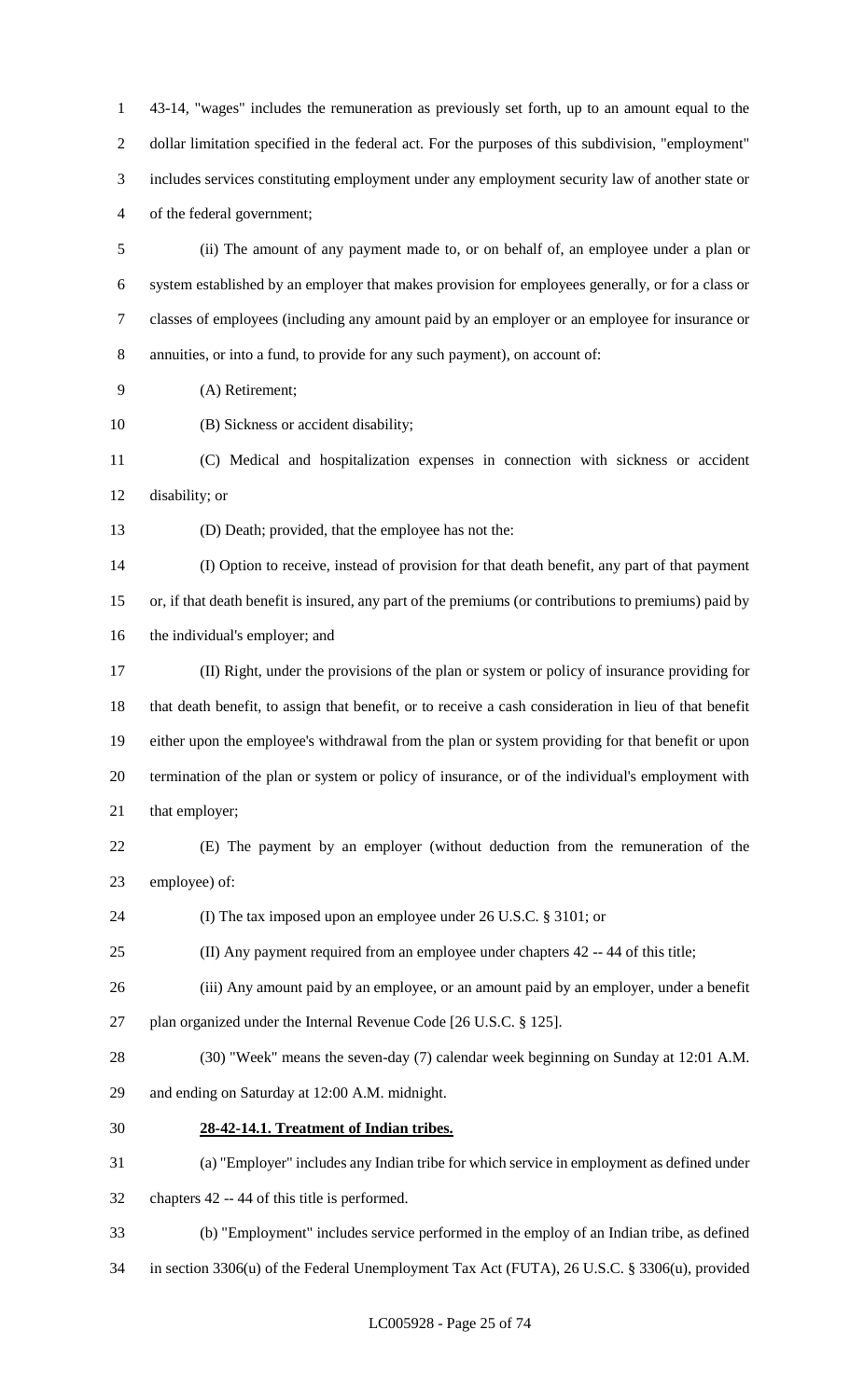the service is excluded from "employment" as defined in FUTA solely by reason of section 3306(c)(7), FUTA, 26 U.S.C. § 3306(c)(7), and is not otherwise excluded from "employment" under chapters 42 -- 44 of this title. For the purposes of this section, the exclusions from employment in § 28-42-14 shall be applicable to service performed in the employ of an Indian tribe.

 (c) Benefits based on service in employment defined in this section shall be payable in the same amount, on the same terms and subject to the same conditions as benefits payable on the basis of other service required to be covered under chapters 42 -- 44 of this title.

 (d)(1) Indian tribes or tribal units (subdivisions, subsidiaries or business enterprises wholly owned by such Indian tribes) subject to the provisions of chapters 42 -- 44 of this title shall pay contributions under the same terms and conditions as all other subject employers, unless they elect to pay into the employment security fund amounts equal to the amount of benefits attributable to service in the employ of the Indian tribe.

 (2) Indian tribes electing to make payments in lieu of contributions must make that election 14 in the same manner and under the same conditions as provided in §§ 28-43-24 -- 28-43-31 and 28- **43-28 – 28-43- 31** pertaining to state and local governments and nonprofit organizations subject to the provisions of chapters 42 -- 44 of this title. Indian tribes will determine if reimbursement for benefits paid will be elected by the tribe as a whole, by individual tribal units, or by combinations of individual tribal units.

 (3) Indian tribes or tribal units will be billed for the full amount of benefits attributable to service in the employ of the Indian tribe or tribal unit on the same schedule as other employing units that have elected to make payments in lieu of contributions.

 (4) At the discretion of the director, any Indian tribe or tribal unit that elects to become liable for payments in lieu of contributions shall be required within thirty (30) days after the effective date of its election, to:

(A) execute and file with the director a surety bond approved by the director; or

 (B) deposit with the director money or securities on the same basis as other employers with the same election option.

 (e)(1)(i) Failure of the Indian tribe or tribal unit to make required payments, including assessments of interest and penalty, within ninety (90) days of receipt of the bill will cause the Indian tribe to lose the option to make payments in lieu of contributions, as described in subsection (d), for the following tax year unless payment in full is received before contribution rates for next tax year are computed.

 (ii) Indian tribe that loses the option to make payments in lieu of contributions due to late payment or nonpayment, as described in paragraph (i) of this subdivision, shall have that option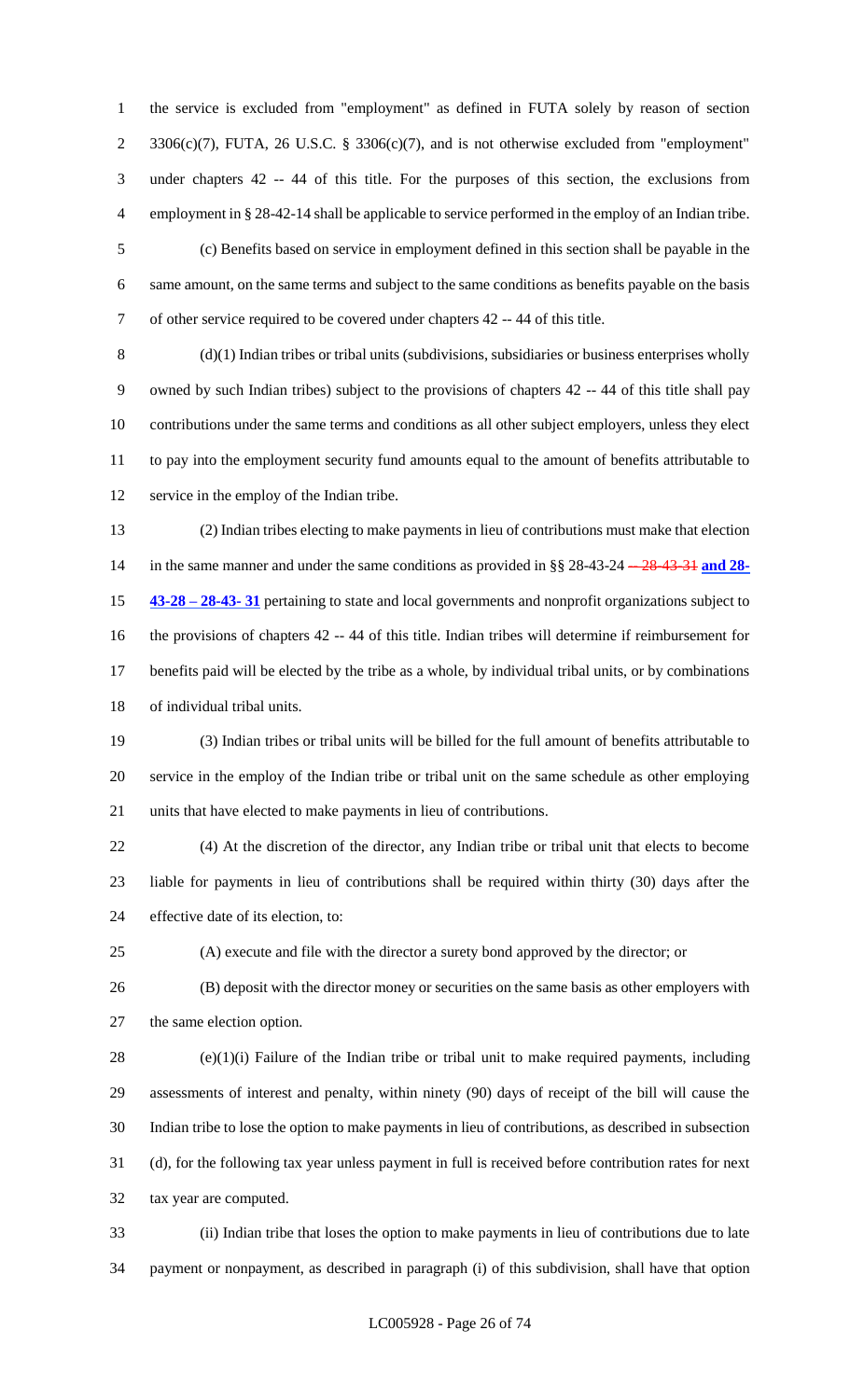reinstated if, after a period of one year, all contributions have been made timely, provided no contributions, payments in lieu of contributions for benefits paid, penalties or interest remain outstanding.

 (2)(i) Failure of the Indian tribe or any of its tribal units to make required payments, including assessments of interest and penalty, after all collection activities deemed necessary by the director have been exhausted, will cause services performed for that tribe to not be treated as "employment" for purposes of subsection (b) of this section.

 (ii) The director may determine that any Indian tribe that loses coverage under paragraph (i) of this subdivision may have services performed for that tribe again included as "employment" for purposes of subsection (b) of this section if all contributions, payments in lieu of contributions, penalties and interest have been paid.

 (iii) The director will notify the United States Internal Revenue Service and the United States Department of Labor of any termination or reinstatement of coverage made under paragraphs (i) and (ii) of this subdivision.

 (f) Notices of payment and reporting delinquency to Indian tribes or their tribal units shall include information that failure to make full payment within the prescribed time frame:

(1) Will cause the Indian tribe to be liable for taxes under FUTA;

 (2) Will cause the Indian tribe to lose the option to make payments in lieu of contributions; (3) Could cause the Indian tribe to be excepted from the definition of "employer," as provided in subsection (a) of this section, and services in the employ of the Indian tribe, as provided in subsection (b) of this section, to be excepted from "employment."

 (g) Extended benefits paid under the provisions of § 28-44-62 that are attributable to service in the employ of an Indian tribe and not reimbursed by the federal government shall be financed in their entirety by the Indian tribe.

#### **28-42-38.1. Quarterly wage reports.**

 (a)(1) The department of labor and training is designated and constituted the agency within this state charged with the responsibility of collecting quarterly wage information, as required by 42 U.S.C. § 1320b-7. Each employer shall be required to submit a detailed wage report to the director, for all calendar quarters within thirty (30) days after the end of each quarter in a form and manner prescribed by the director, listing each employee's name; social security account number; the total amount of wages paid to each employee; and any other information that the director deems necessary. All reports shall be in addition to those now required by the department.

 (2) The department will utilize the quarterly wage information that it collects from employers to establish an individual's eligibility for unemployment insurance benefits and to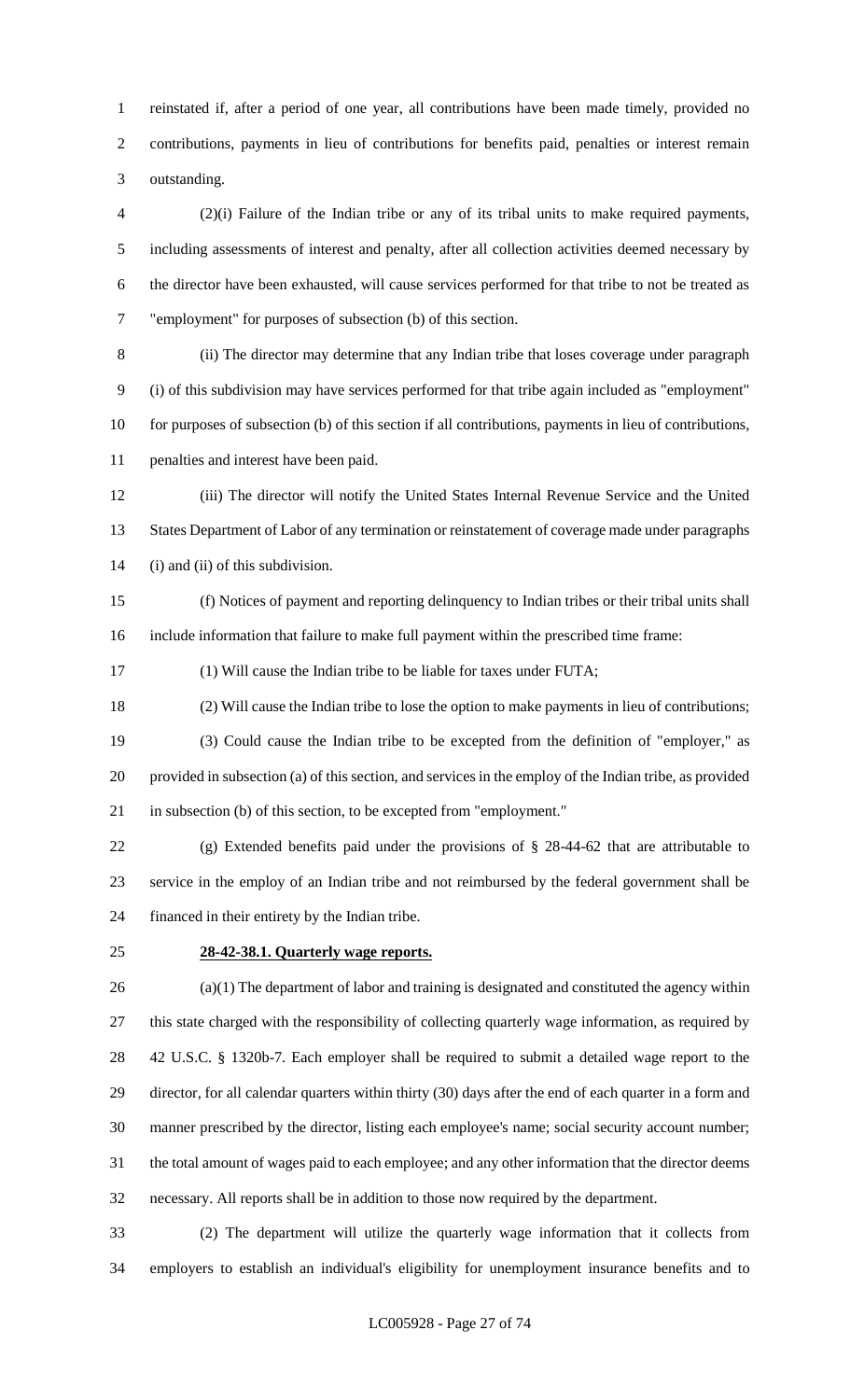determine the amount and duration of benefits for all new claims filed.

 (3) Notwithstanding any provisions of chapters 42 -- 44 of this title to the contrary, the department may utilize employee quarterly wage information submitted by employers to measure the progress of the state in meeting the performance measures developed in response to United 5 States Public Law 105-220, the Workforce Investment Act of 1998 (see 29 U.S.C. § 2801 et seq.) **113-128, the Workforce Innovation and Opportunity Act of 2014 (29 U.S.C. 3101 et seq**.), further provided however, that the department may verify certain employee quarterly wage information for the local workforce investment board and provide it with the verified data under procedures established by rules and regulations promulgated by the director. The director shall also make the quarterly wage information available, upon request, to the agencies of other states in the performance of their public duties under the Workforce Investment Act of 1998 **Workforce Innovation and Opportunity Act of 2014 (29 U.S.C. 3101 et seq.)** in that state. This information shall be made available only to the extent required by the Secretary of Labor and necessary for the valid administrative needs of the authorized agencies, and all agencies requesting this data shall protect it from unauthorized disclosure. The department shall be reimbursed by the agencies requesting the information for the costs incurred in providing the information.

 (4) Notwithstanding any provisions of chapters 42 -- 44 of this title to the contrary, the department may provide quarterly wage information to the United States Census Bureau for the purpose of participating in a joint local employment dynamics program with the United States Census Bureau and the Bureau of Labor Statistics.

 (5) Notwithstanding any provisions of chapters 42 -- 44 of this title to the contrary, the department may provide employee quarterly wage information to the department's designated research partners for the purpose of its workforce data quality and workforce innovation fund initiatives. The provision of these records will be done in accordance with an approved data-sharing agreement between the department and its designated research partners that protects the security and confidentiality of these records and through procedures established by protocols, rules and/or regulations as determined necessary by the director and appropriately established or promulgated.

 (b) Notwithstanding any inconsistent provisions of chapters 42 -- 44 of this title, an employer who or that fails to file a detailed wage report in the manner and at the times required by subsection (a) of this section for any calendar quarter shall pay a penalty of twenty-five dollars (\$25.00) for each failure or refusal to file. An additional penalty of twenty-five dollars (\$25.00) shall be assessed for each month the report is delinquent; provided, that this penalty shall not exceed two hundred dollars (\$200.00) for any one report. This penalty shall be paid into the employment security tardy account fund and if any employer fails to pay the penalty, when assessed, it shall be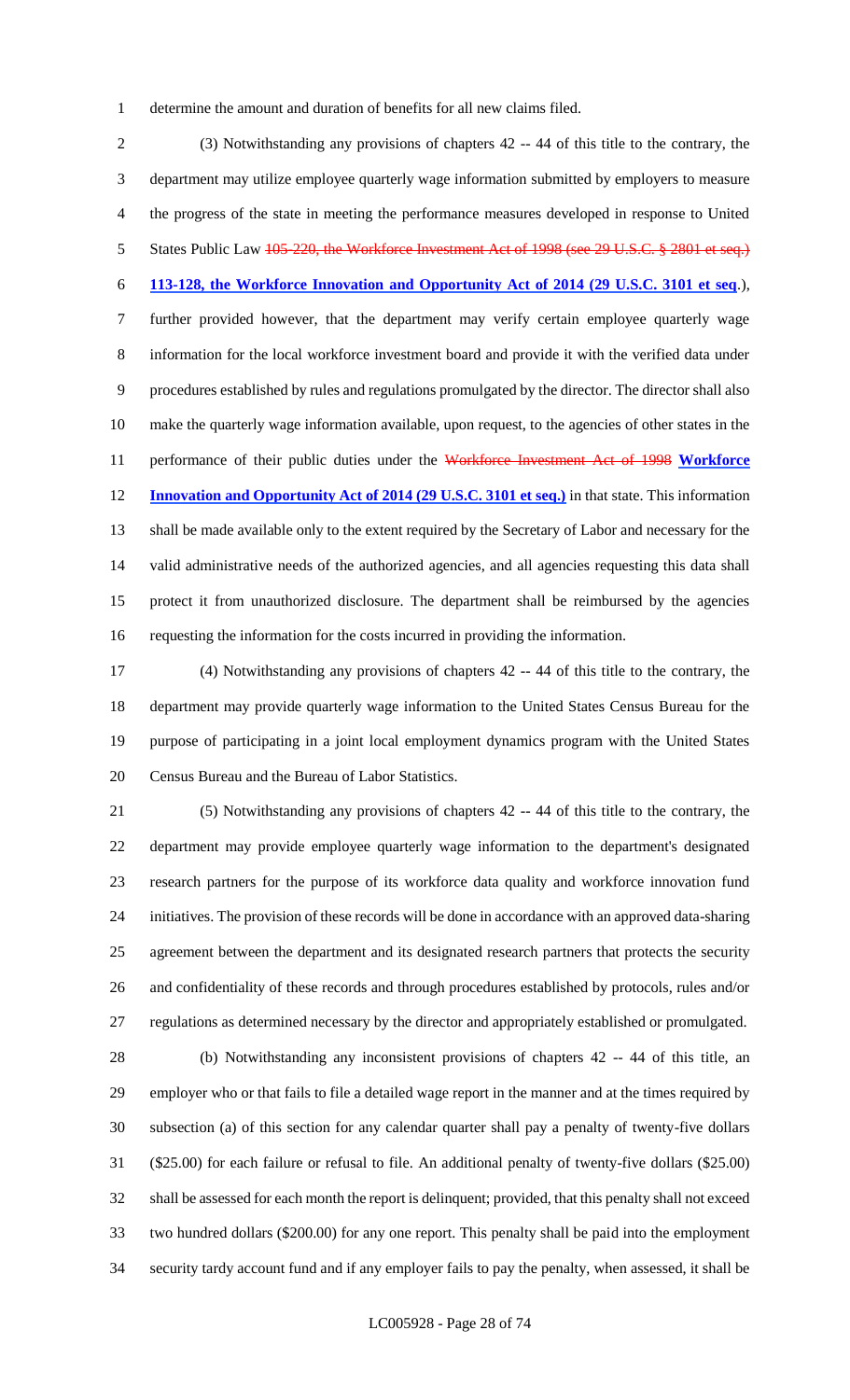- collected by civil action as provided in § 28-43-18.
- 

# **28-42-38.2. Income and eligibility verification.**

 (a) The department of labor and training will participate in the income and eligibility verification procedures as required by 42 U.S.C. § 1302b-7 **42 U.S.C. § 1320(b)-7**, which provides for the exchange of information among agencies administering federally assisted programs for aid to families with dependent children, Medicaid, food stamps, supplemental security income, unemployment insurance, and any other state program under a plan approved under Title I, X, XIV, or XVI of the Social Security Act, 42 U.S.C. § 301 et seq., 1201 et seq., 1351 et seq., or 1381 et seq., respectively.

 (b) Notwithstanding any other provisions of this chapter, the director will provide, upon request: (1) quarterly wage information to all authorized agencies for income and eligibility verification purposes and, further, to the appropriate state or local child support enforcement agency operating pursuant to a plan described in 42 U.S.C. § 654 which has been approved by the Secretary of Health and Human Services under Part D of Title IV of the Social Security Act, 42 U.S.C. § 651 et seq. (2) quarterly wage information for child support enforcement purposes to the Department of Health and Human Services in accordance with United States P.L. 100-485, Family Support Act of 1988; and (3) quarterly wage information to the Department of Housing and Urban Development and to authorized representatives of public housing agencies in accordance with the Stewart B. McKinney Homeless Assistance Act, 42 U.S.C. § 11301 et seq. This information shall be made available only to the extent necessary for the valid administrative needs of the authorized agencies and all agencies requesting this data shall protect it from unauthorized disclosures. The department shall be reimbursed by the agencies requesting the information for the costs incurred in providing the information.

#### **28-42-67. Disposition of fines.**

25 All fines specified or provided for in §§ 28 42 62 -- 28 42 66 28 - 42 - 62 **[Repealed]**, 28 - 42 -

**62.1, 28-42-63[Repealed], 28-42-64, and 28-42-65 – 28-42-66** shall be paid to the employment

- security tardy account fund.
- **28-42-69. Complaints to invoke penalties.**

 The director shall be the party complainant to any complaint and warrant brought to invoke the penalties provided for in §§ 28-42-62 -- 28-42-66 **28-42-62[Repealed], 28-42-62.1, 28-42- 63[Repealed] and 28-42-63.1 – 28-42-67**, and the director shall be exempt from giving surety for costs in any action.

- **28-42-78. Establishment of employment security tardy account fund -- Sources.**
- (a)(1) There is created as a restricted receipt account within the general fund the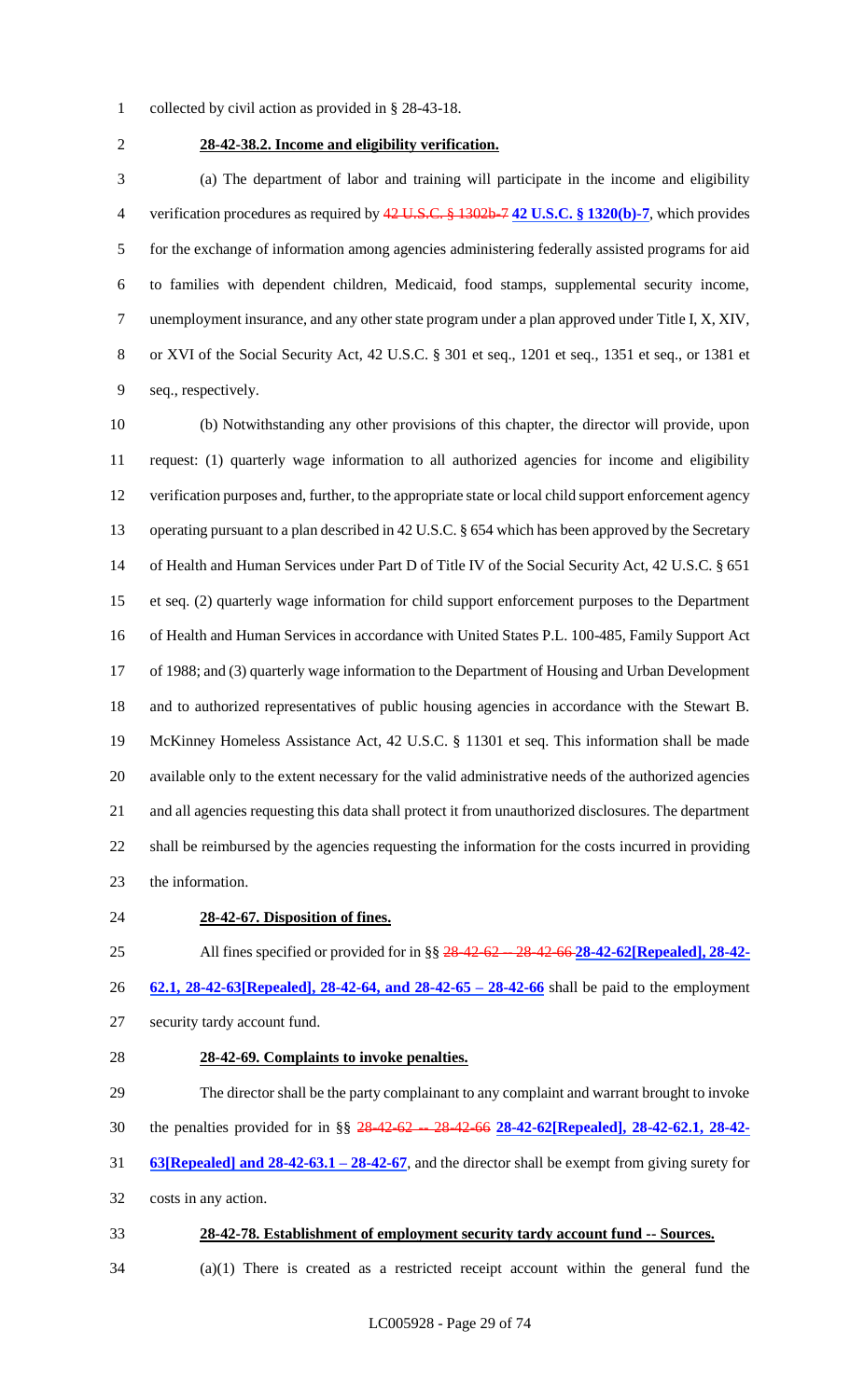employment security tardy account fund, to be administered by the director without liability on the part of the state beyond the amounts paid into and earned by the fund. This fund shall consist of: (i) All penalties received from employers and paid pursuant to §§ 28-42-62 -- 28-42-66 **28- 42-62[Repealed] 28-42-62.1, 28-42-63[Repealed] 28-42-64, and 28-42-65 – 28-42-67**, (ii) All other moneys paid into and received by the fund; (iii) Property and securities acquired by and through the use of moneys belonging to the fund; and (iv) Interest earned upon the moneys belonging to the fund. (2) All moneys in the fund shall be mingled and undivided. (b) All moneys received by the director for account of the employment security tardy account fund shall, upon receipt, be deposited by the director in a clearance account in a bank in this state and shall be exempt from the provisions of § 35-4-27. SECTION 21. Sections 28-43-2 and 28-43-3 of the General laws in Chapter 28-43 entitled "Employment Security – Contributions" are hereby amended to read as follows: **28-43-2. Balancing account -- Credits and charges.** Subsequent to the establishment of the balancing account as set forth in § 28-43-1(1), the credits and charges to that account shall be determined by the director as follows: (1) Credits to the balancing account: (i) All interest earnings received by the fund; (ii) All transfers to the credit of the account of this state in the unemployment trust fund under 42 U.S.C. § 903(a) **42 U.S.C. § 1103**; (iii) Any plus balance remaining to the credit of an employer's account after he or she has ceased to be subject to chapters 42 -- 44 of this title; (iv) The entire amount credited to the balancing account under § 28-43-9 relating to the balancing rate; (v) An amount equal to the amount of any restitution by an employee of benefits, whether that restitution is in cash or in the form of offset against benefits otherwise due, when that restitution is made; (vi) Any deposits made by employers in connection with an appeal under § 28-44-39, which are not returnable; (vii) The amount reimbursed or advanced to this state as the federal share of extended benefits paid to individuals under the provisions of § 28-44-62; and 33 (viii) The amount reimbursed to this state in accordance with the provisions of  $\frac{121}{121}$  of United States P.L. 94-566 **Pub. L. 94-566, Oct. 20, 1976, Title I, § 121, 90 STAT 2673**.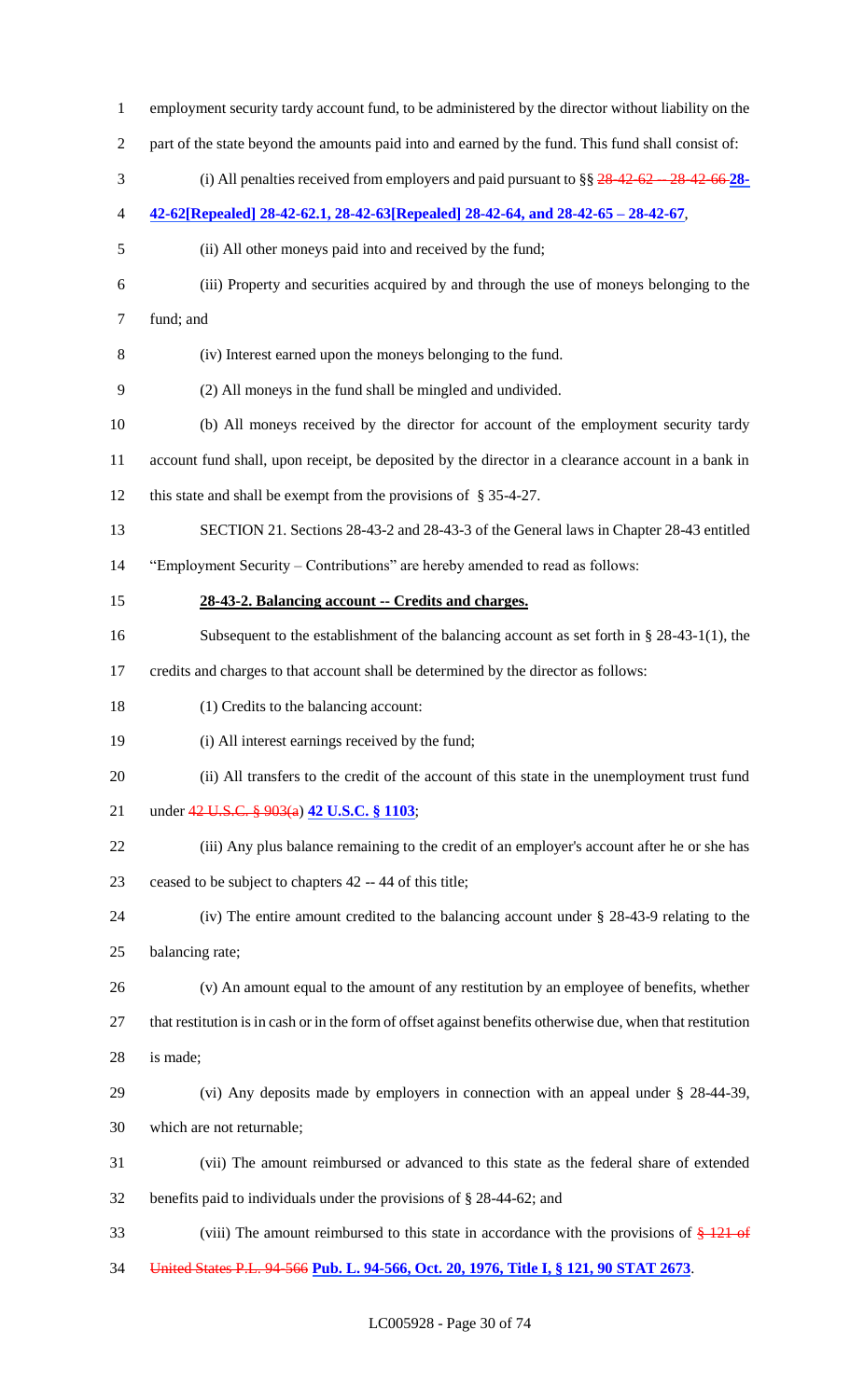- (2) Charges to the balancing account:
- (i) Any minus balance of an employer's account after he or she has ceased to be subject to this title, together with an amount equal to benefits subsequently paid based on wages reported by that employer; (ii) Any disbursements from the fund that are not chargeable to employer accounts; (iii) Any benefit payments paid to a claimant and charged to an employer's account after a hearing in which the employer appeared and contested the award which is subsequently finally disallowed on appeal, which charges to the employer's account shall be cancelled; (iv) Any benefit payments based on determinations by the administrative agencies of other states; (v) Dependent's allowances not otherwise chargeable to an employer's account paid under § 28-44-6 for benefit years beginning subsequent to September 30, 1985; (vi) Benefits not chargeable to any individual employer's account; (vii) Any benefit payments paid to an individual who has left his or her employment for reasons which have been determined not to have been connected with the employment; provided, that the benefits paid to an individual who leaves work pursuant to a retirement plan, system, or program in accordance with the provisions of § 28-44-17 of this title shall be charged in accordance 18 with the provisions of  $\S$  28-43-3(2)(ii); (viii) Any benefits paid for benefit years beginning subsequent to September 30, 1985 to an individual in accordance with the provisions of § 28-44-62, and not otherwise chargeable to an employer's account; (ix) The foregoing charges to the balancing account shall be limited to benefits paid based on service with an employer required to pay contributions under the provisions of chapters 42 -- 44 of this title. (x) Any benefits paid for benefit years beginning subsequent to July 7, 1996 to an individual unemployed as a result of physical damage to the real property at the employer's usual place of business caused by severe weather conditions, including, but not limited to, hurricanes, snowstorms, ice storms or flooding, or fire except where caused by the employer. SECTION 22. Sections 28-44-58.1, 28-44-62 and 28-44-69 of the General Laws in Chapter 28-44 entitled "Employment Security – Benefits" are hereby amended to read as follows: **28-44-58.1. Child support intercept of benefits.** (a) An individual filing a new claim for benefits shall, at the time of filing the claim, disclose whether or not he or she owes child support obligations as defined under subsection (g) of this section. If any individual discloses that he or she owes child support obligations, and is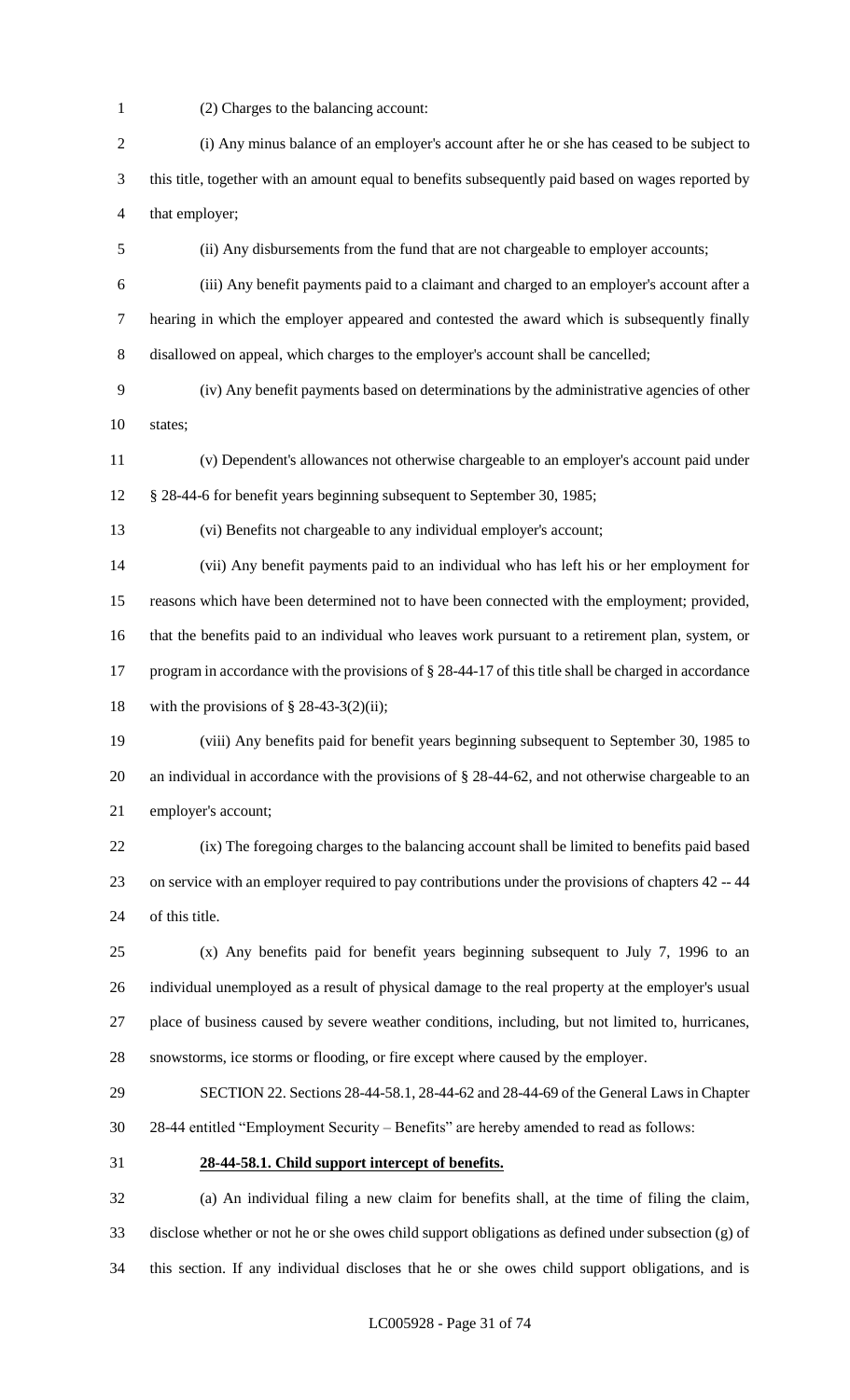- determined to be eligible for benefits, the director shall notify the department of human services,
- bureau of family support that the individual has been determined to be eligible for benefits.
- (b) Notwithstanding any provision of this title to the contrary, the director shall deduct and withhold from any compensation payable to an individual that owes child support obligations as defined under subsection (g) of this section:
- (1) The amount specified by the individual to the director to be deducted and withheld under this subsection, if neither subdivision (2) nor (3) of this subsection is applicable; or
- 8 (2) The amount determined pursuant to an agreement submitted to the director under  $\frac{42}{3}$  U.S.C. § 454(20)(B)(i) **42 U.S.C. § 654 (19)(B)(i)** by the department of human services, bureau of family support, unless subdivision (3) of this subsection is applicable; or
- (3) Any amount otherwise required to be deducted and withheld from the benefits pursuant to legal process, as that term is defined in 42 U.S.C. § 462(e) **42 U.S.C. § 659 (i)(5),** properly served upon the director.
- (c) Any amount deducted and withheld under subsection (b) of this section shall be paid by the director to the department of human services, bureau of family support.
- (d) Any amount deducted and withheld under subsection (b) of this section shall for all purposes be treated as if it were paid to the individual as benefits under chapters 42 -- 44 of this title and paid by that individual to the department of human services, bureau of family support in satisfaction of the individual's child support obligations.
- 

 (e) For purposes of subsections (a) through (d) of this section, "benefits" means any compensation payable under this chapter, including amounts payable by the director pursuant to an agreement under any federal law providing for compensation, assistance, or allowances with respect to unemployment.

 (f) This section applies only if appropriate arrangements have been made for reimbursement by the department of human services, bureau of family support for the administrative costs incurred by the director under this section which are attributable to child support obligations being enforced by the department of human services, bureau of family support.

 (g) "Child support obligations" is defined for purposes of this section as including only obligations which are being enforced pursuant to a plan described in 42 U.S.C. § 454 **42 U.S.C. § 654** which has been approved by the Secretary of Health and Human Services under Part D of Title IV of the Social Security Act, 42 U.S.C. § 651 et seq.

 (h) Upon receipt of funds paid by the director under subsection (c) of this section, the department of human services, bureau of family support shall deposit and hold those funds in an escrow account until credit to the individual's child support obligation is made.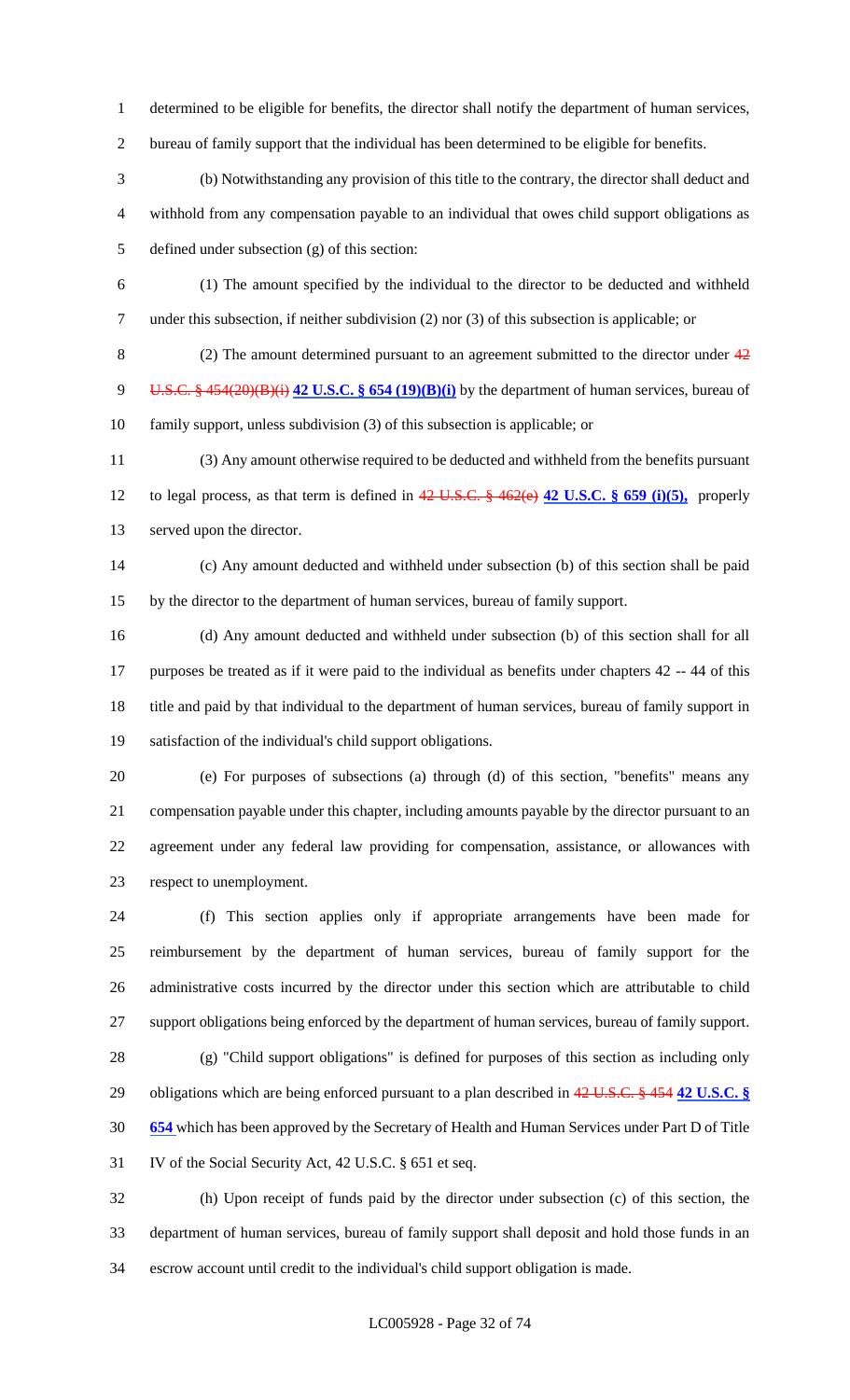# **28-44-62. Extended benefits.**

(a) Definitions. As used in this section, unless the context clearly requires otherwise:

 (1) "Eligibility period" of an individual means the period consisting of the weeks in his or her benefit year which begin in an extended period that is in effect in this state and, if his or her benefit year ends within that extended benefit period, any weeks thereafter which begin in that period.

(2) "Extended benefit period" means a period which:

 (i) Begins with the third week after the first week for which there is a state "on" indicator; and

 (ii) Ends with either of the following weeks, whichever occurs later: (A) the third (3rd) week after the first week for which there is a state "off" indicator; or (B) the thirteenth (13th) consecutive week of that period; provided, that no extended benefit period may begin by reason of a state "on" indicator before the fourteenth week following the end of a prior extended benefit period which was in effect with respect to this state; and provided, further, that no extended benefit period may become effective in this state prior to the sixty-first (61st) day following the date of enactment of the Federal-State Extended Unemployment Compensation Act of 1970 (see 26 U.S.C. § 3304), and that, on and after January 1, 1972, either state or national indicators shall be applicable. (iii) There is a "state 'on' indicator" for this state for a week, beginning after September 25, 1982 and prior to December 18, 2010, or beginning on or after January 1, 2012, if:

 (A) The director determines, in accordance with regulations of the U.S. Secretary of Labor, that for the period consisting of that week and the immediately preceding twelve (12) weeks, the rate of insured unemployment not seasonally adjusted under this chapter:

 (I) Equaled or exceeded one hundred twenty percent (120%) of the average of those rates for the corresponding thirteen (13) week period ending in each of the preceding two (2) calendar years, and

(II) Equaled or exceeded five percent (5%), or

 (B) The director determines, in accordance with regulations of the U.S. Secretary of Labor, that for the period consisting of that week and the immediately preceding twelve (12) weeks, the rate of insured unemployment not seasonally adjusted under this chapter equaled or exceeded six percent (6%), regardless of the insured unemployment rate in previous years, or

 (C) With respect to benefits for weeks of unemployment beginning after March 6, 1993, and prior to December 18, 2010, or beginning on or after January 1, 2012, the average rate of total unemployment seasonally adjusted, as determined by the United States Secretary of Labor, for the period consisting of the most recent three (3) months for which data for all states are published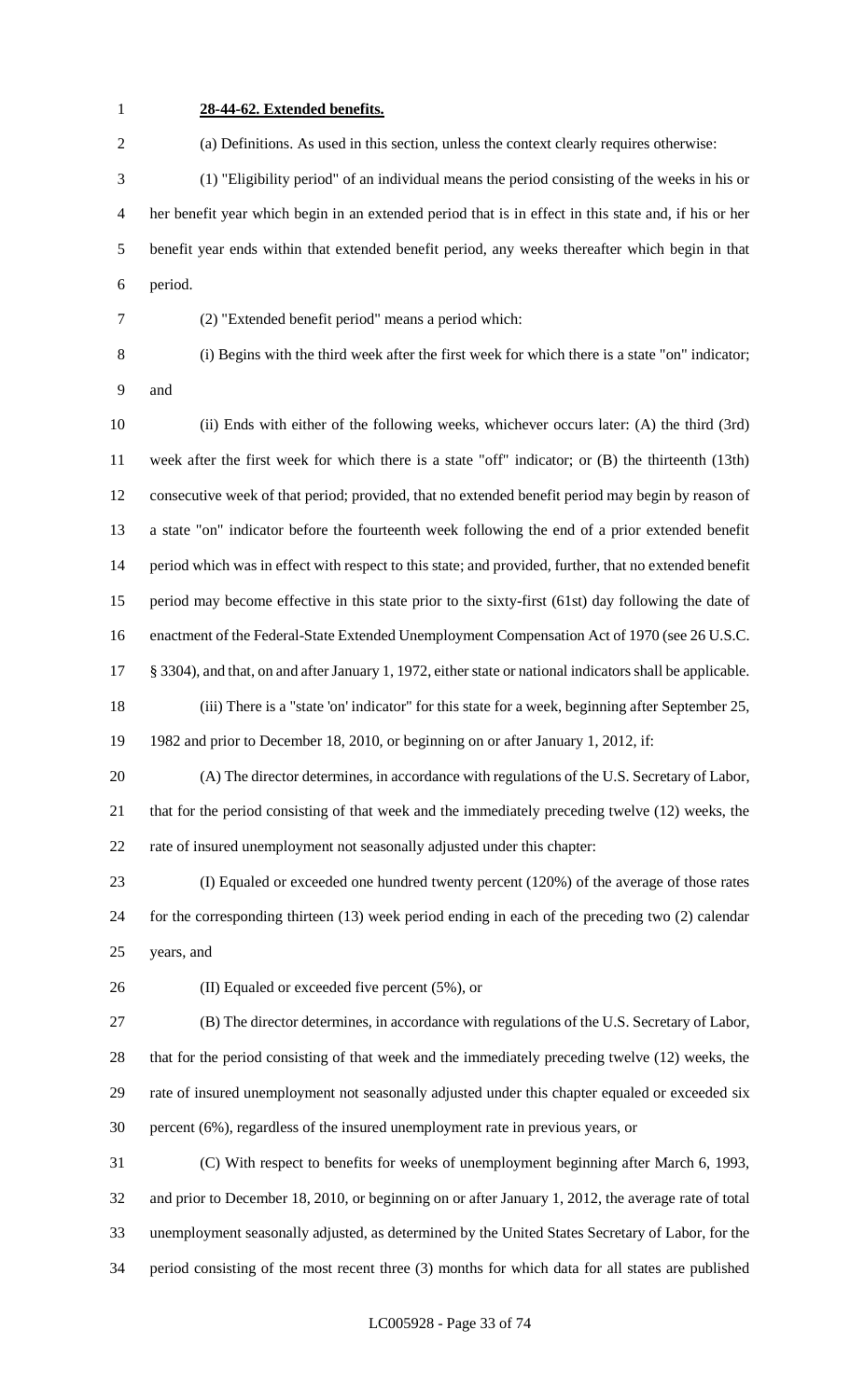before the close of that week:

 (I) Equals or exceeds 6.5 percent (6.5%), and (II) Equals or exceeds one hundred ten percent (110%) of such average for either or both of the corresponding three (3) month periods ending in the two (2) preceding calendar years. (D) Notwithstanding any provision of this subdivision, any week for which there would otherwise be a state "on" indicator shall continue to be such a week and shall not be determined to be a week for which there is a state "off" indicator. (iv) There is a "state 'on' indicator" for this state for a week, beginning on or after December 18, 2010, and ending on or before December 31, 2011, if: (A) The director determines, in accordance with regulations of the U.S. Secretary of Labor, that for the period consisting of that week and the immediately preceding twelve (12) weeks, the rate of insured unemployment not seasonally adjusted under this chapter: (I) Equaled or exceeded one hundred twenty percent (120%) of the average of those rates 14 for the corresponding thirteen (13) week period ending in each of the preceding three (3) calendar years; and (II) Equaled or exceeded five percent (5%); or (B) The director determines, in accordance with regulations of the U.S. Secretary of Labor, that for the period consisting of that week and the immediately preceding twelve (12) weeks, the rate of insured unemployment not seasonally adjusted under this chapter equaled or exceeded six percent (6%), regardless of the insured unemployment rate in previous years; or (C) With respect to benefits for weeks of unemployment beginning on or after December 18, 2010, and ending on or before December 31, 2011, the average rate of total unemployment seasonally adjusted, as determined by the United States Secretary of Labor, for the period consisting of the most recent three (3) months for which data for all states are published before the close of that week: (I) Equals or exceeds six and one-half percent (6.5%); and (II) Equals or exceeds one hundred ten percent (110%) of such average for any or all of the corresponding three (3) month periods ending in the three (3) preceding calendar years. (D) Notwithstanding any provision of this subdivision, any week for which there would otherwise be a state "on" indicator shall continue to be such a week and shall not be determined to be a week for which there is a state "off" indicator. (v)(A) There is a state "off" indicator for this state for a week beginning after March 6, 1993 and prior to December 18, 2010, or beginning on or after January 1, 2012, if in the period

consisting of the week and the immediately preceding twelve (12) weeks, none of the options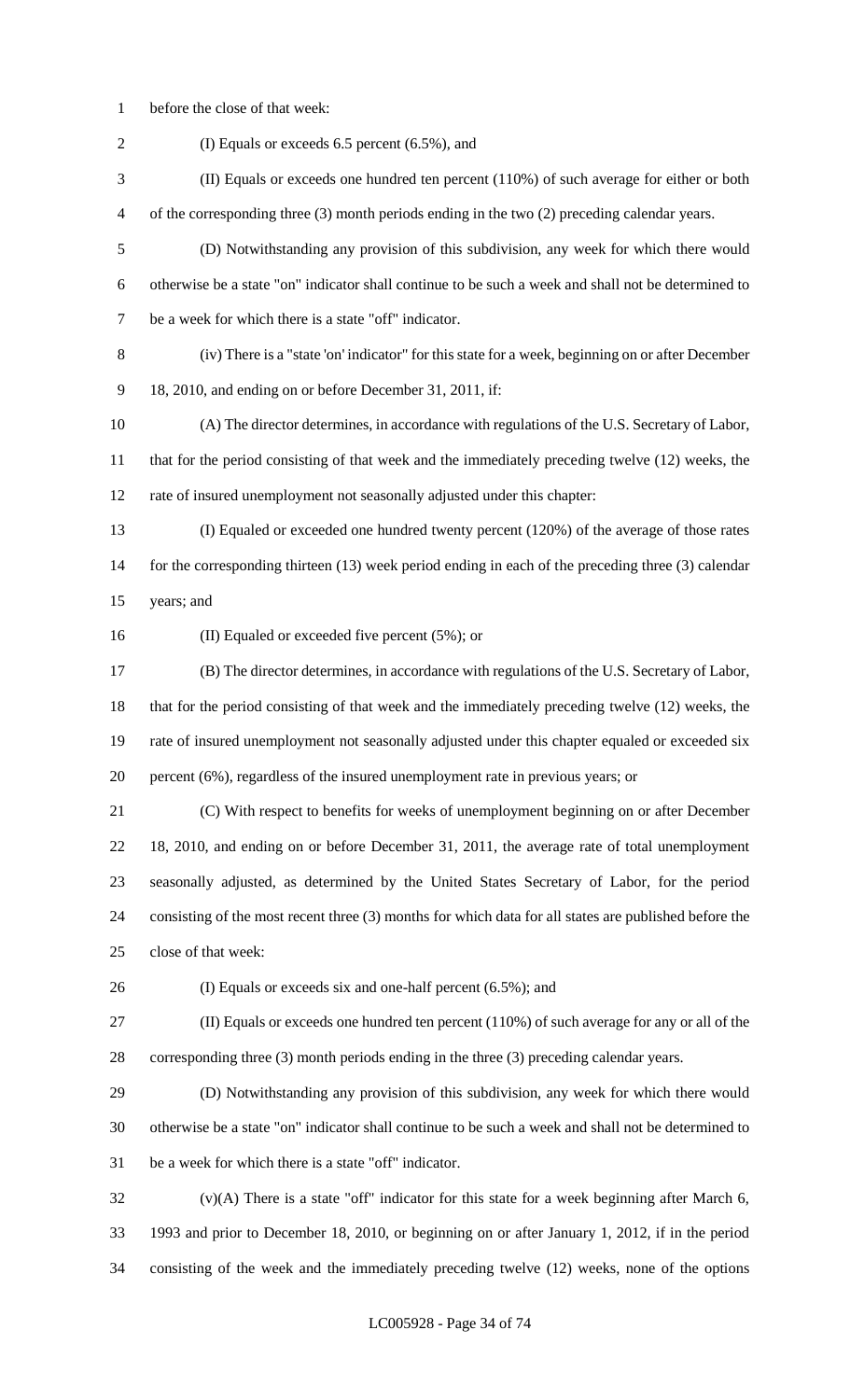specified in subparagraphs (iii)(A), (B), and (C) of this subdivision result in an "on" indicator; or (B) There is a state "off" indicator for this state for a week beginning on or after December 18, 2010, and ending on or before December 31, 2011, if in the period consisting of the week and the immediately preceding twelve (12) weeks, none of the options specified in subparagraphs (iv)(A), (B), and (C) of this subdivision result in an "on" indicator.

 (3) "Extended benefits" means benefits, including benefits payable to federal civilian employees and to ex-servicepersons pursuant to 5 U.S.C. § 8501 et seq., payable to an individual under the provisions of this section for weeks of unemployment in his or her eligibility period.

 (4)(i) "Rate of insured unemployment," for purposes of paragraph (2)(iii) of this subsection, means the percentage derived by dividing:

 (A) The average weekly number of individuals filing claims for regular benefits for weeks of unemployment with respect to the most recent thirteen (13) consecutive week period, as determined by the director on the basis of reports submitted to the Secretary of Labor, by

 (B) The average monthly covered employment for the first four (4) of the most recent six (6) completed calendar quarters ending before the end of the thirteen (13) week period.

 (ii) Computations required by the provisions of this subdivision shall be made by the director, in accordance with the regulations prescribed by the Secretary of Labor.

 (5) "Regular benefits" means benefits, including dependents' allowances, payable to an individual under chapters 42 -- 44 of this title, or under any other state law, including benefits payable to federal civilian employees and to ex-servicepersons pursuant to 5 U.S.C. § 8501 et seq., other than extended benefits.

 (6) "State" includes any state of the United States of America, the District of Columbia, the Commonwealth of Puerto Rico and the Virgin Islands.

 (7) "State law" means the unemployment insurance law of any state, approved by the Secretary of Labor under 26 U.S.C. § 3304.

 (8) "Suitable work" means, with respect to any individual, any work that is within that individual's capabilities; provided, however:

(i) That the gross average weekly remuneration payable for the work must exceed the sum

of the individual's weekly benefit amount as determined under subsection (g) of this section plus

the amount, if any, of supplemental unemployment benefits 26 U.S.C. § 50(C)(17)(D), **as defined** 

**in 26 U.S.C. § 501 (c)(17) (D),** payable to that individual for that week, and

(ii) That wages for such work are not less than the higher of:

 (A) The minimum wage provided by 29 U.S.C. § 206(a)(1) without regard to any exemption, or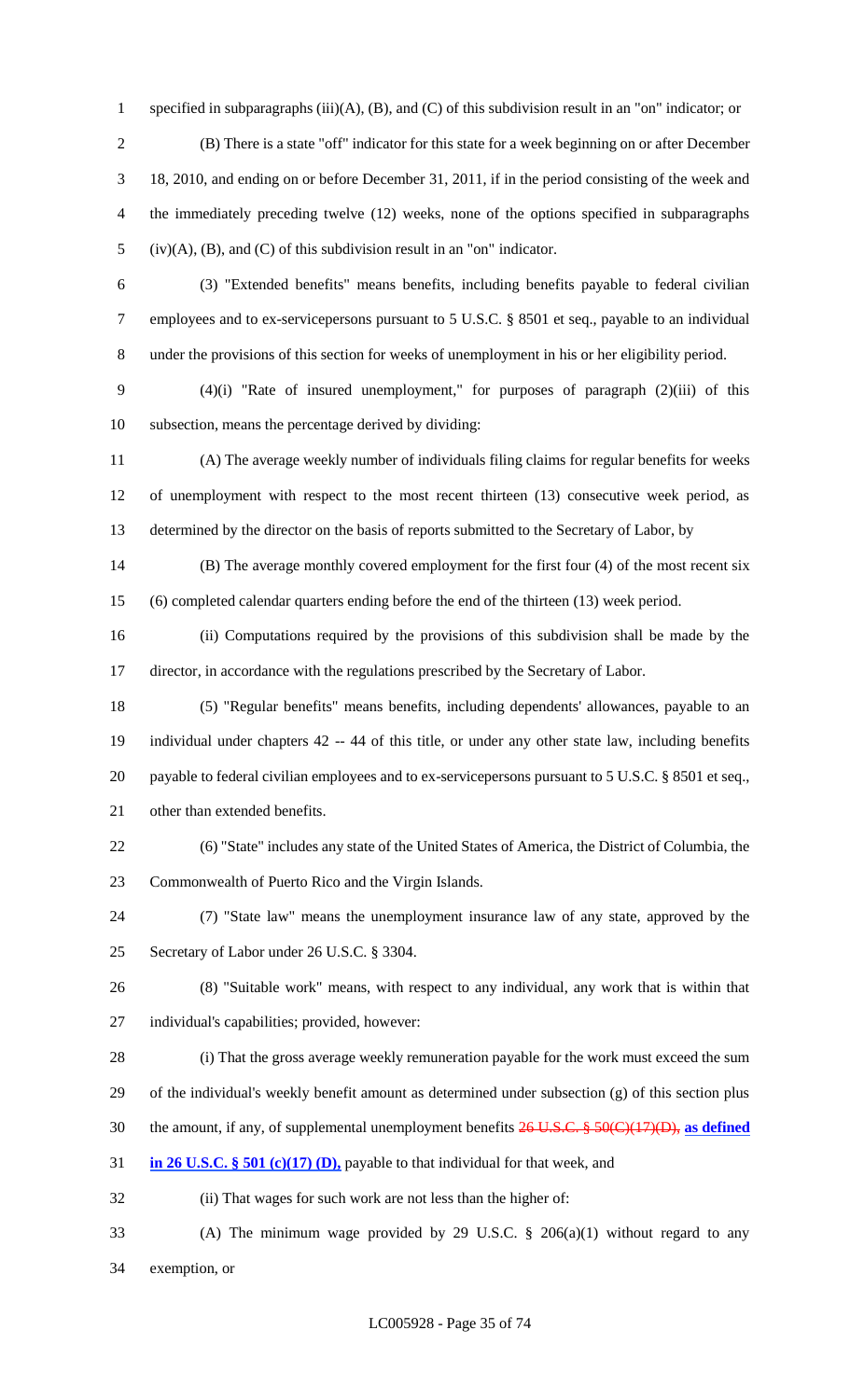(B) The applicable state or local minimum wage.

 (b) Effect of state law provisions relating to regular benefits on claims for, and the payment of extended benefits. Except when the result would be inconsistent with the other provisions of this section and as otherwise provided in the employment security rules, the provisions of chapters 42 -- 44 of this title which apply to claims for, or the payment of, regular benefits shall apply to claims for, and the payment of, extended benefits provided under this section. (c) Eligibility requirements for extended benefits. An individual shall be eligible to receive extended benefits with respect to any week of unemployment in his or her eligibility period only if the director finds that: (1) He or she has, prior to that week, exhausted all of his or her rights to regular benefits provided under chapters 42 -- 44 of this title because either: (i) He or she has received all of those benefits that were available to him or her in his or her current benefit year, or (ii) His or her benefit year has expired prior to that week, and he or she has insufficient wages and/or insufficient weeks of employment on which to establish a new benefit year which would include that week; and (2) With respect to that week of unemployment: (i) He or she has exhausted all his or her rights to regular benefits available to him or her under any state law, including benefits payable to federal civilian employees and ex-servicepersons under § 5 U.S.C. § 8501 et seq.; (ii) He or she has no rights to allowances or unemployment benefits under any other federal 22 law, such as the Railroad Unemployment Insurance Act [45 U.S.C. § 351 et seq.]; (iii) He or she has not received unemployment benefits under the law of Canada; and (iv) He or she is not disqualified or ineligible for benefits under any provisions of chapters 42 -- 44 of this title, to the extent that those provisions, pursuant to paragraph (ii) of this subdivision or the regulations adopted pursuant to that paragraph, are applicable to the claims for, and the payment of, extended benefits provided under this section; provided, that for purposes of 28 subdivision (1) of this subsection, an individual shall be deemed to have exhausted his or her regular benefit rights with respect to any week of unemployment when he or she may become entitled to regular benefits with respect to that week, or future weeks, but those benefits are not payable at the time he or she claims extended benefits because final action has not yet been taken on a pending appeal with respect to regular benefits based on wages and/or employment which were not considered in the prior determination of his or her benefits.

(3) Notwithstanding the provisions of this subsection, an individual filing an initial claim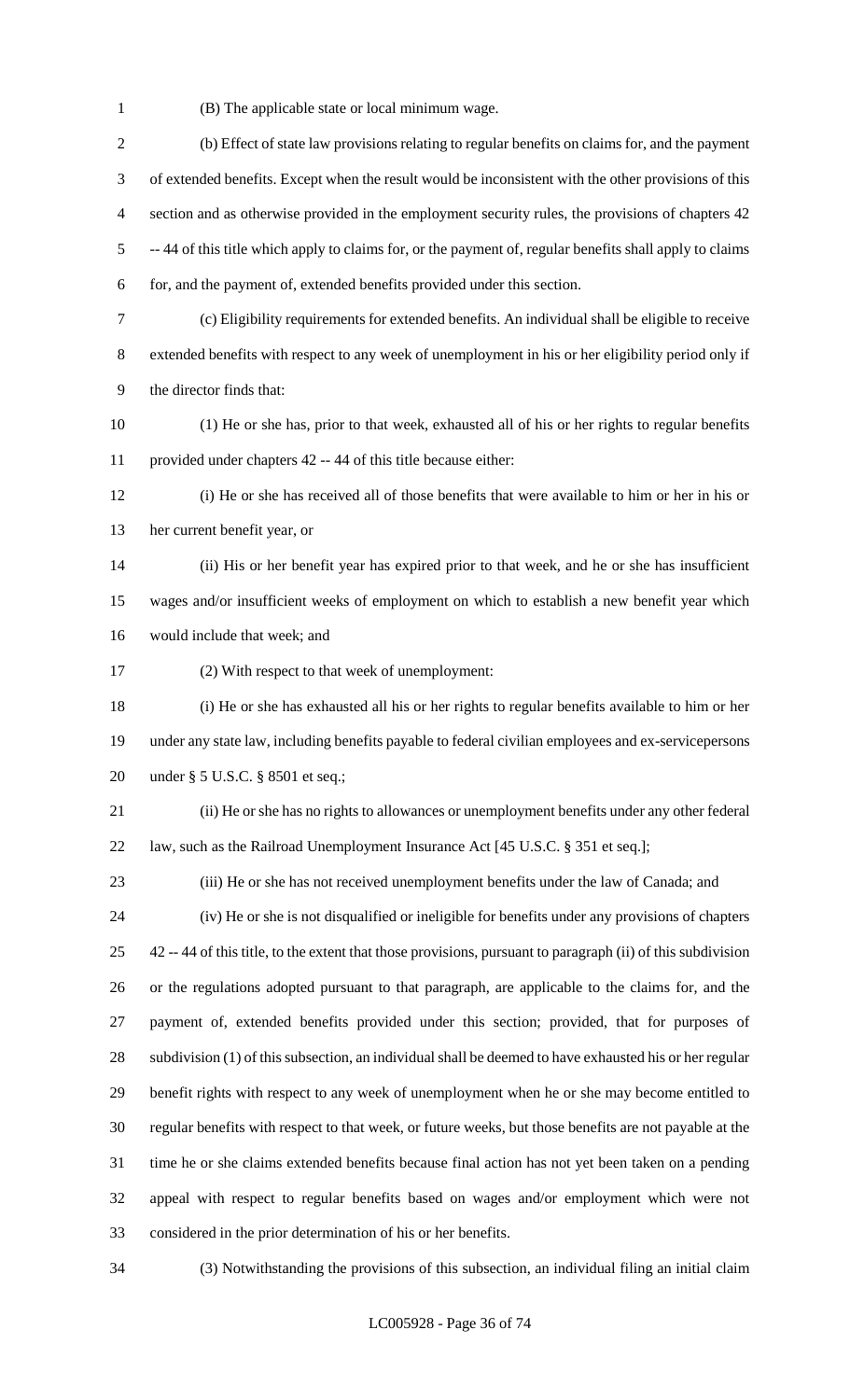for extended benefits effective March 7, 1993, or after shall not be eligible for extended compensation for any week of unemployment, unless in the base period with respect to which the individual exhausted all rights to regular benefits provided under chapters 42 -- 44 of this title, the individual:

 (i) Had earnings in insured employment under chapters 42 -- 44 of this title which equaled or exceeded forty (40) times the individual's weekly benefit amount, including dependent's allowance, or

 (ii) Had been paid wages for insured employment under chapters 42 -- 44 of this title which equaled or exceeded one and one-half (1 1/2) times the individual's insured wages in the calendar quarter of the base period in which the individual's insured wages were the highest, or

 (iii) Had twenty (20) weeks of full-time work in insured employment under chapters 42 -- 44 of this title.

 (d)(1) Suitable work and work search requirements for extended benefits. Notwithstanding the provisions of subsection (b) of this section, an individual shall be ineligible for payment of extended benefits for any week of unemployment beginning on or after April 1, 1981, if the director finds that during that period:

 (i) He or she failed to accept an offer of suitable work as defined under subsection (a) of 18 this section or failed to apply for any suitable work to which he or she was referred by the director; or

 (ii) He or she failed to actively engage in seeking work as prescribed under subdivision (3) of this subsection;

 (2) Any individual who has been found ineligible for extended benefits by reason of the provisions in subdivision (1) of this subsection shall also be denied benefits beginning the first day of the week following the week in which that failure occurred and until he or she has been employed, except in self-employment, in each of four (4) subsequent weeks, whether or not consecutive, and has earned remuneration equal to not less than four (4) times the extended weekly benefit amount. No individual shall be denied extended benefits for failure to accept an offer of or to apply for any job which meets the definition of suitability as described in subsection (a) of this section if:

 (i) The position was not offered to that individual in writing or was not listed with the employment service;

 (ii) The failure would not result in a denial of benefits under the definition of suitable work for regular benefit claimants in § 28-44-20 to the extent that the criteria of suitability in that section are not inconsistent with the provisions of subsection (a) of this section; or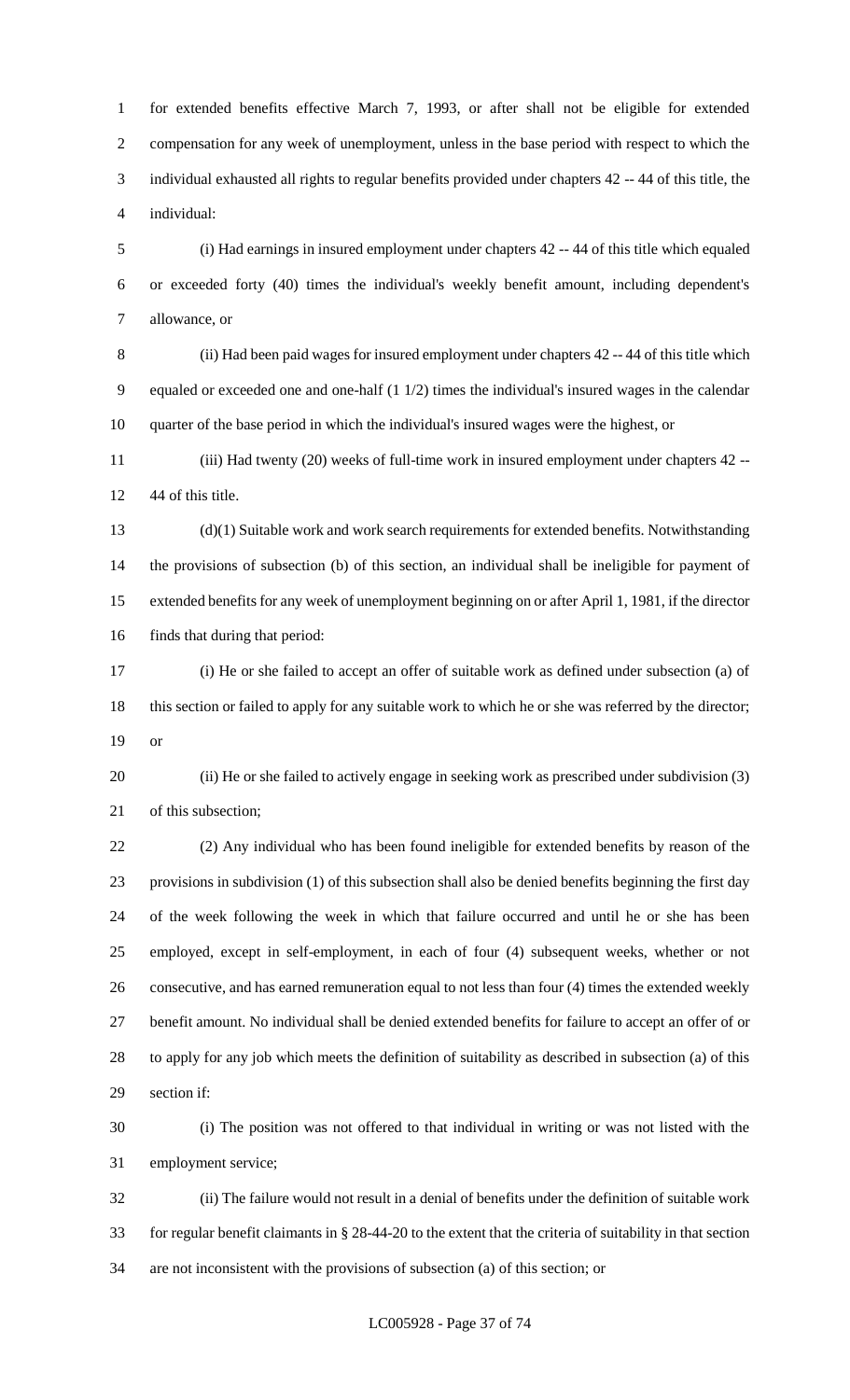(iii) The individual furnishes satisfactory evidence to the director that his or her prospects for obtaining work in his or her customary occupation within a reasonably short period are good. If that evidence is deemed satisfactory for this purpose, the determination of whether any work is suitable with respect to that individual shall be made in accordance with the definition of suitable work for regular benefit claimants in § 28-44-20 without regard to the definition specified by subsection (a) of this section. (3) For the purpose of paragraph (1)(ii) of this subsection, an individual shall be treated as actively engaged in seeking work during any week if: (i) The individual has engaged in a systematic and sustained effort to obtain work during 10 that week; (ii) The individual furnishes tangible evidence that he or she has engaged in that effort during that week; and (iii) The director shall give written notice of the minimum requirements necessary to satisfy the requirements of this subsection prior to the individual's exhaustion of regular benefits provided under chapters 42 -- 44 of this title. (4) Notwithstanding the provisions of subdivision (a)(8) of this section to the contrary, no work shall be deemed to be suitable work for an individual which does not accord with the labor standard provisions required by 26 U.S.C. § 3304(a)(5) and set forth under § 28-44-20(a) and (b). (e) Cessation of extended benefits when paid under interstate claim in a state where extended benefit period is not in effect. (1) Except as provided in subdivision (2) of this subsection, an individual shall not be eligible for extended benefits for any week beginning on or after June 1, 1981, if: (i) Extended benefits are payable for that week pursuant to an interstate claim filed in any state under the interstate benefit payment plan; and (ii) No extended benefit period is in effect for that week in that state. (2) Subdivision (1) of this subsection shall not apply with respect to the first two (2) weeks for which extended benefits are payable, determined without regard to this subsection, pursuant to an interstate claim filed under the interstate benefit payment plan to the individual from the extended benefit account established for the individual with respect to the benefit year. (f) Suitable work. The employment service shall refer any claimant entitled to extended benefits under chapters 42 -- 44 of this title to any suitable work which meets the criteria prescribed in subsection (a) of this section. (g) Weekly extended benefit amount. The weekly extended benefit amount payable to an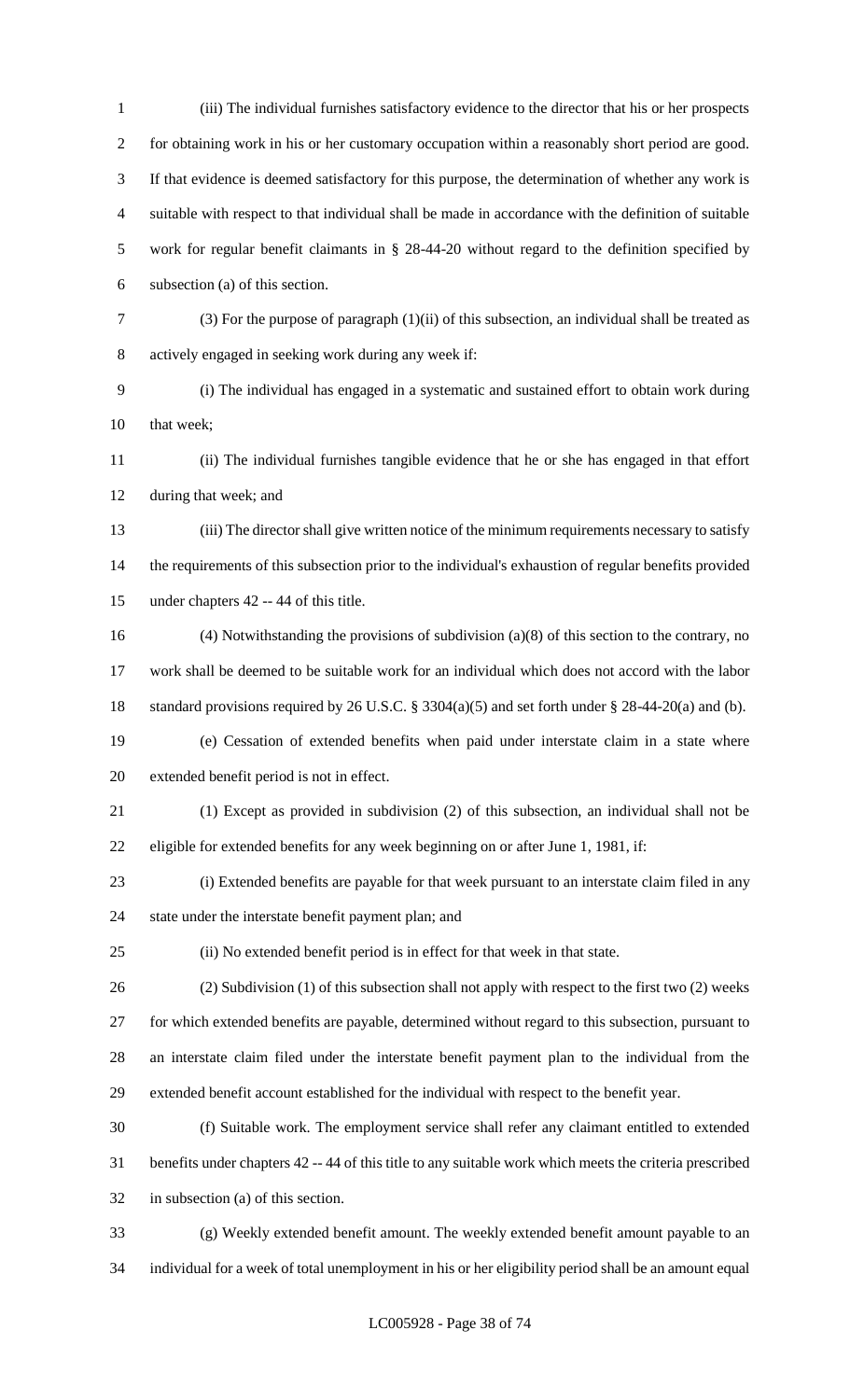to the weekly benefit amount, including dependent's allowances, payable to him or her for a week of total unemployment during his or her benefit year.

(h) Maximum extended benefit amount.

 (1) The maximum extended benefit amount payable to any eligible individual with respect to the applicable benefit year shall be the least of the following amounts, determined on the basis of the specified regular benefit amounts which were payable, or paid, whichever is applicable, to the individual in the benefit year:

 (i) Fifty percent (50%) of the maximum potential regular benefits, including dependents' allowances, which were payable to the individual under chapters 42 -- 44 of this title in the benefit year, or

 (ii) Thirteen (13) times the individual's weekly benefit amount, including dependents' allowances, which was payable to the individual under chapters 42 -- 44 of this title for a week of total unemployment in the benefit year.

 (2) Effective with respect to weeks beginning in a high unemployment period, the maximum extended benefit amount payable to any eligible individual with respect to the applicable benefit year shall be the least of the following amounts, determined on the basis of the specified regular benefit amounts which were payable, or paid, whichever is applicable, to the individual in the benefit year:

 (i)(A) Eighty percent (80%) of the maximum potential regular benefits, including dependents' allowances, which were payable to the individual under chapters 42 -- 44 of this title in the benefit year, or

 (B) Twenty (20) times the individual's weekly benefit amount, including dependents' allowances, which was payable to the individual under chapters 42 -- 44 of this title in the benefit year.

 (ii) For the purposes of this subdivision, the term "high unemployment period" means any 26 period during which an extended benefit period would be in effect if item  $(a)(1)(iii)(C)(I)$  or item (a)(1)(iv)(C)(I) of this section were applied by substituting "eight percent" ("8%") for "6.5 percent" ("6.5%").

 (3) Notwithstanding any other provisions of this chapter, if the benefit year of any individual ends within an extended benefit period, the remaining balance of extended benefits that the individual would, but for this subsection, be entitled to receive in that extended benefit period, with respect to weeks of unemployment beginning after the end of the benefit year, shall be reduced, but not below zero (0), by the product of the number of weeks for which the individual received any amounts as trade readjustment allowances within that benefit year, multiplied by the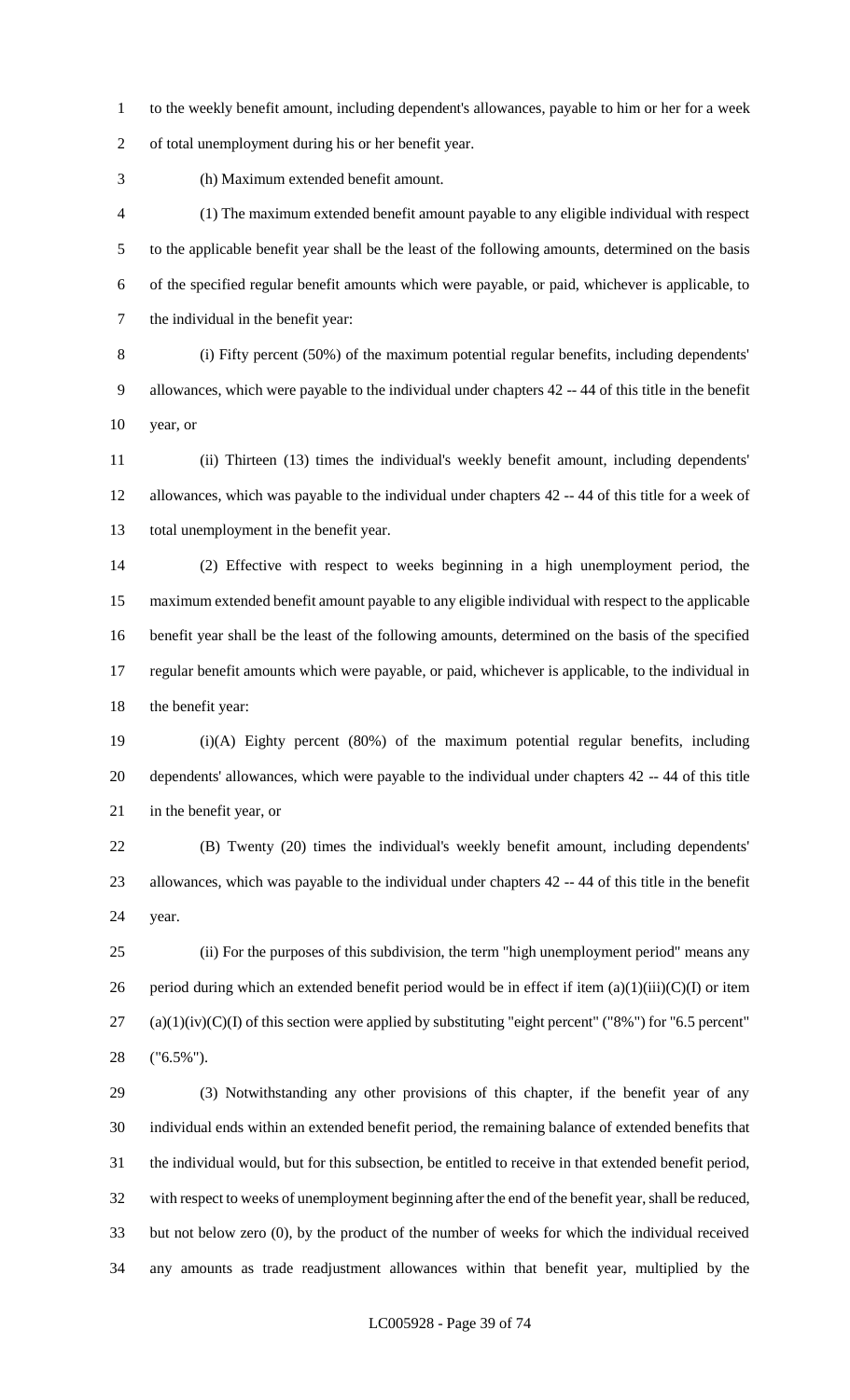individual's weekly benefit amount for extended benefits.

 (i) Beginning and termination of extended benefit period. Whenever an extended benefit period is to become effective in this state as a result of a state "on" indicator, or an extended benefit period is to be terminated in this state as a result of a state "off " indicator, the director shall make an appropriate public announcement.

 (j) If the Federal-State Extended Unemployment Compensation Act of 1970 (see 26 U.S.C. § 3304) is amended so as to authorize this state to pay benefits for an extended benefit period in a manner other than that currently provided by this section, then, and in that case, all the terms and conditions contained in the amended provisions of that federal law shall become a part of this section to the extent necessary to authorize the payment of benefits to eligible individuals as permitted under that amended provision.

## **28-44-69. Work-sharing benefits.**

(a) Definitions. As used in this section, unless the context clearly requires otherwise:

 (1) "Affected unit" means a specified plant, department, shift, or other definable unit consisting of two (2) or more employees to which an approved work-sharing plan applies.

 (2) "Eligible employee" means an individual who usually works for the employer submitting a work-sharing plan.

 (3) "Eligible employer" means any employer who has had contributions credited to his or her account and benefits have been chargeable to this account, or who has elected to reimburse the fund in lieu of paying contributions, and who is not delinquent in the payment of contributions or reimbursements as required by chapters 42 -- 44, inclusive of this title.

 (4) "Fringe benefits" include, but are not limited to, health insurance, retirement benefits, paid vacation and holidays, sick leave, and similar advantages that are incidents of employment.

 (5) "Intermittent employment" means employment that is not continuous but may consist of periodic intervals of weekly work and intervals of no weekly work.

 (6) "Seasonal employment" means employment with an employer who displays a twenty percent (20%) difference between its highest level of employment and its lowest level of employment each year for the three (3) previous calendar years as reported to the department of labor and training, or as shown in the information that is available and satisfactory to the director.

 (7) "Temporary employment" means employment where an employee is expected to remain in a position for only a limited period of time and/or is hired by a temporary agency to fill a gap in an employer's workforce.

 (8) "Usual weekly hours of work" means the normal hours of work each week for an employee in an affected unit when that unit is operating on a full-time basis, not to exceed forty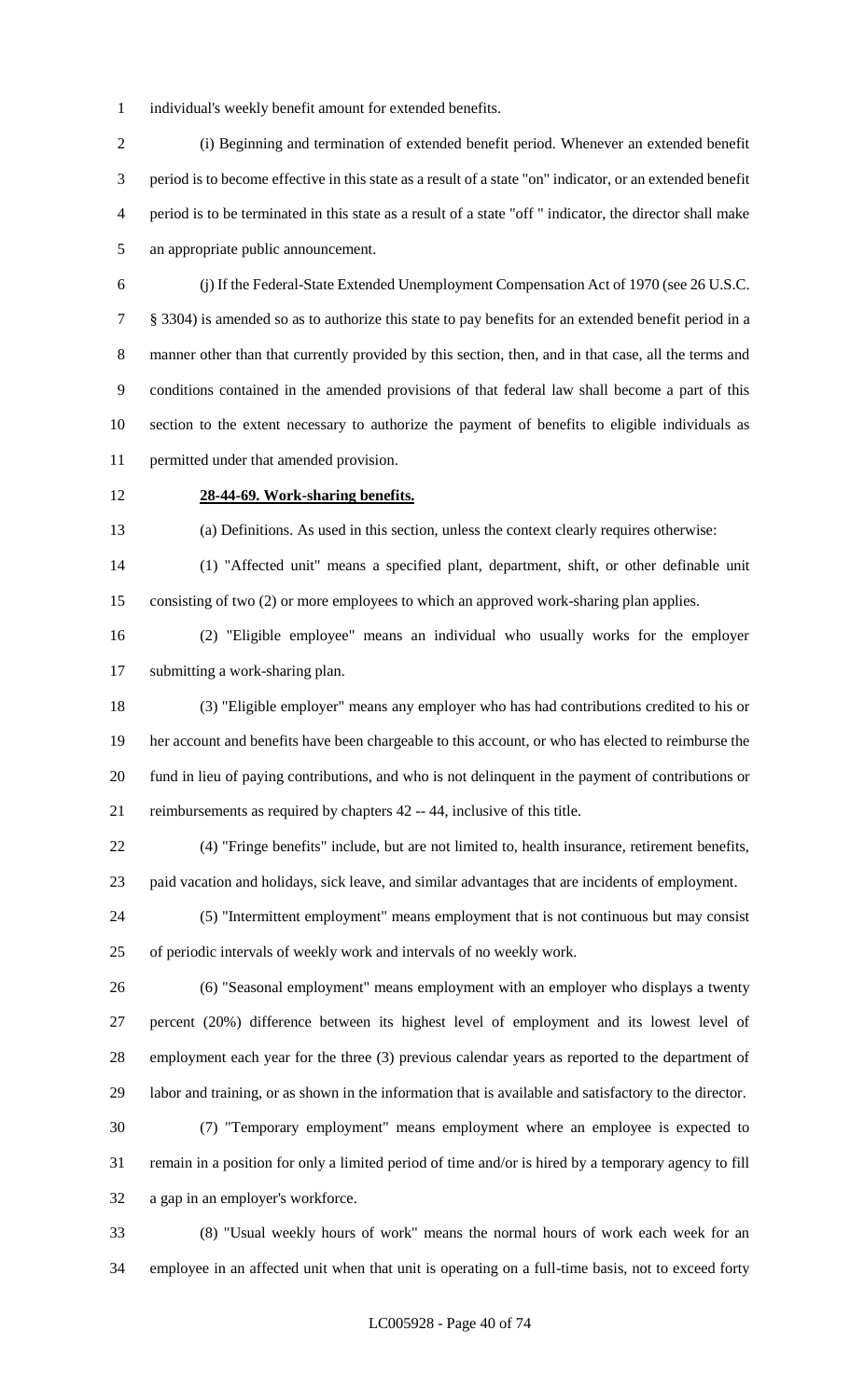(40) hours and not including overtime.

 (9) "Work-sharing benefits" means benefits payable to employees in an affected unit under an approved work-sharing plan.

 (10) "Work-sharing employer" means an employer with an approved work-sharing plan in effect.

 (11) "Work-sharing plan" means a plan submitted by an employer under which there is a reduction in the number of hours worked by the employees in the affected unit in lieu of layoffs of some of the employees.

 (b)(1) Criteria for approval of a work-sharing plan. An employer wishing to participate in the work-sharing program shall submit a signed, written work-sharing plan to the director for approval. The director shall approve a work-sharing plan only if the following requirements are met:

 (i) The plan identifies the affected unit, or units, and specifies the effective date of the plan; (ii) The employees in the affected unit, or units, are identified by name; social security number; the usual weekly hours of work; proposed wage and hour reduction; and any other information that the director shall require;

 (iii) The plan certifies that the reduction in the usual weekly hours of work is in lieu of layoffs that would have affected at least 10 percent (10%) of the employees in the affected unit, or units, to which the plan applies and that would have resulted in an equivalent reduction in work hours;

 (iv) The usual weekly hours of work for employees in the affected unit, or units, are reduced 22 by not less than 10 percent (10%) and not more than 50 percent (50%);

 (v) If the employer provides health benefits and/or retirement benefits under a defined- benefit plan as defined in 26 U.S.C. § 414(j) of the Internal Revenue Code or contributions under a defined-contribution plan as defined in 26 U.S.C. § 414(i) of the Internal Revenue Code to any employee whose workweek is reduced under the program, the employer certifies that such benefits will continue to be provided to employees participating in the work-sharing program under the same terms and conditions as though the workweek of such employee had not been reduced or to the same extent as other employees not participating in the work-sharing program;

 (vi) In the case of employees represented by a collective bargaining agent or union, the plan is approved in writing by the collective bargaining agents or unions that cover the affected employees. In the absence of any collective bargaining agent or union, the plan must contain a certification by the employer that the proposed plan, or a summary of the plan, has been made available to each employee in the affected unit;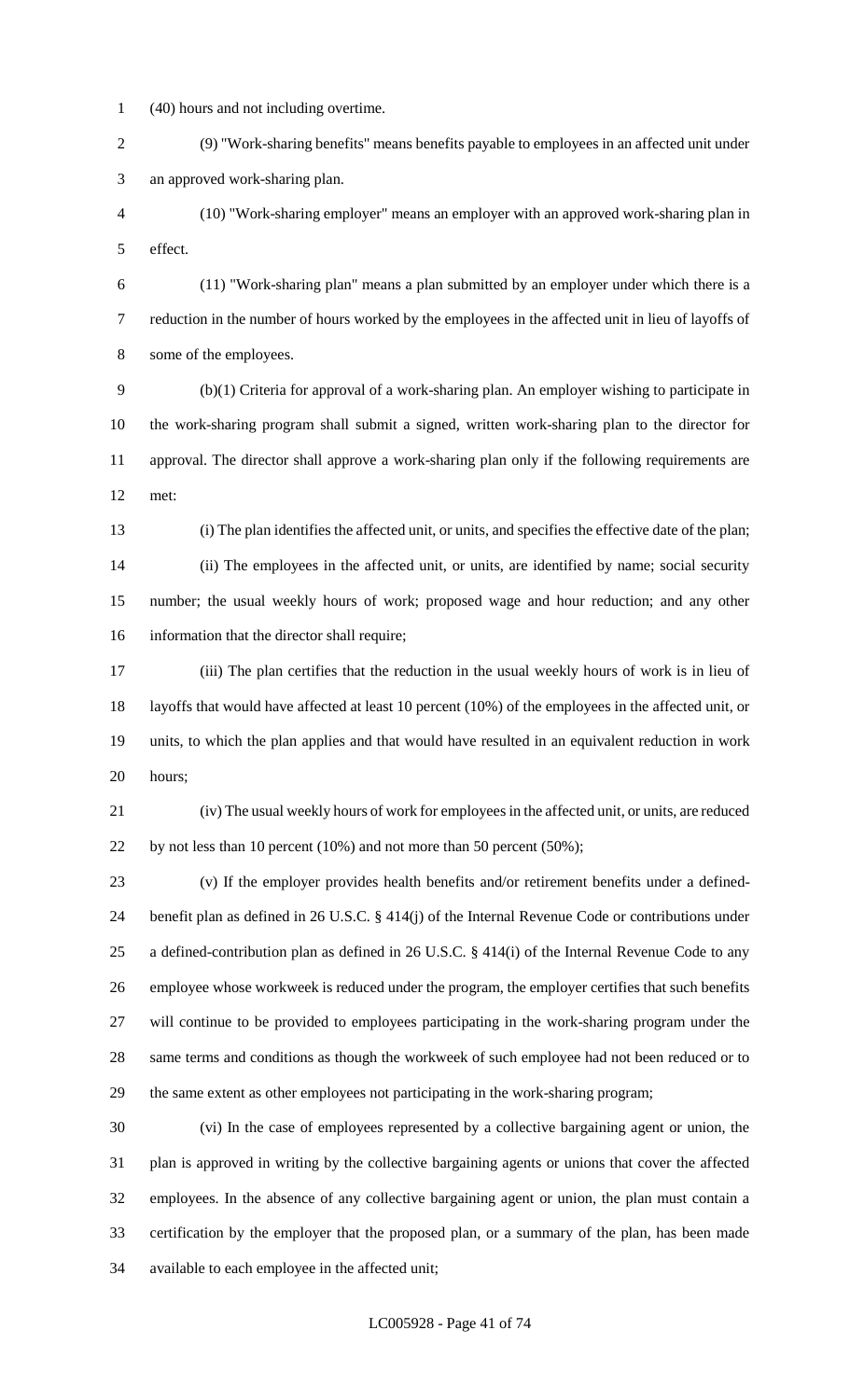(vii) The plan will not serve as a subsidy of seasonal employment during the off season,

nor as a subsidy for temporary or intermittent employment;

 (viii) The employer agrees to furnish reports relating to the proper conduct of the plan and agrees to allow the director, or his or her authorized representatives, access to all records necessary to verify the plan prior to approval and, after approval, to monitor and evaluate application of the plan;

 (ix) The employer describes the manner in which the requirements of this section will be implemented (including a plan for giving notice, where feasible, to an employee whose workweek is to be reduced) together with an estimate of the number of layoffs that would have occurred absent the ability to participate in the work-sharing program and such other information as the director of the department of labor and training determines is appropriate;

 (x) The employer attests that the terms of the employer's written plan and implementation are consistent with the employer's obligations under applicable federal and state laws; and

 (xi) In addition to the matters previously specified in this section, the director shall take into account any other factors that may be pertinent to proper implementation of the plan.

 (c) Approval or rejection of the plan. The director shall approve or reject a plan in writing. The reasons for rejection shall be final and not subject to appeal. The employer shall be allowed to submit another plan for consideration and that determination will be made based upon the new data submitted by the interested employer.

 (d) Effective date and duration of the plan. A work-sharing plan shall be effective on the date that is mutually agreed upon by the employer and the director, which shall be specified in the notice of approval sent to the employer. It shall expire at the end of the twelfth, full-calendar month after its effective date, or on the date specified in the plan if that date is earlier; provided that the plan is not previously revoked by the director. If a plan is revoked by the director, it shall terminate on the date specified in the director's written order of revocation.

 (e) Revocation of approval. The director may revoke approval of a work-sharing plan for good cause. The revocation order shall be in writing and shall specify the date the revocation is effective and the reasons for it. The revocation order shall be final and not subject to appeal.

 (1) Good cause shall include, but not be limited to: (i) Failure to comply with assurances given in the plan; (ii) Unreasonable revision of productivity standards for the affected unit; (iii) Conduct or occurrences tending to defeat the intent and effective operation of the plan; and (iv) Violation of any criteria on which approval of the plan was based.

 (2) The action may be taken at any time by the director on his or her own motion; on the motion of any of the affected unit's employees; or on the motion of the collective bargaining agent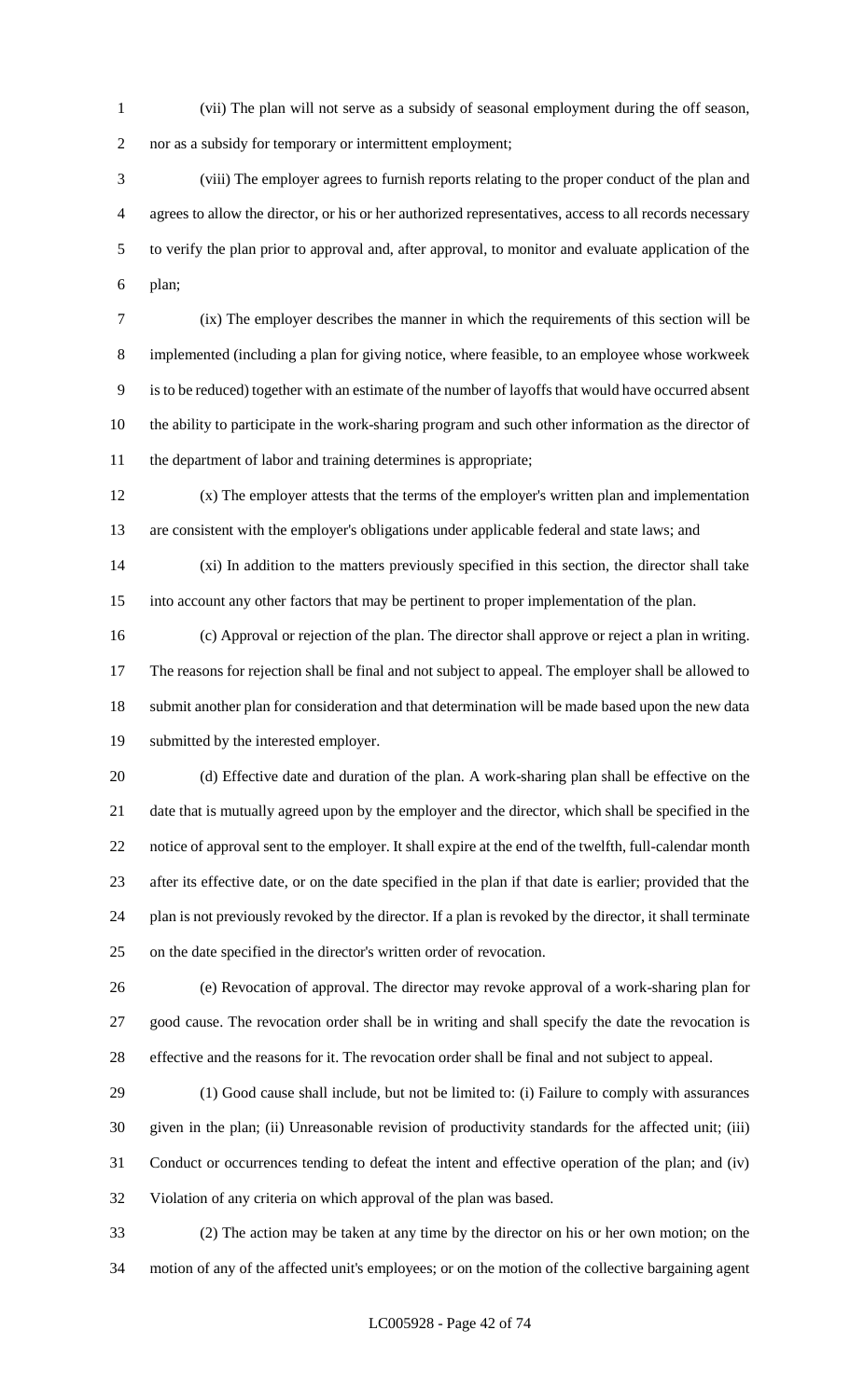or agents. The director shall review the operation of each qualified employer plan at least once during the period the plan is in effect to assure its compliance with the work-sharing requirements.

 (f) Modification of the plan. An operational approved, work-sharing plan may be modified by the employer with the consent of the collective bargaining agent or agents, if any, if the modification is not substantial and is in conformity with the plan approved by the director, provided the modifications are reported promptly to the director by the employer. If the hours of work are increased or decreased substantially beyond the level in the original plan, or any other conditions are changed substantially, the director shall approve or disapprove the modifications without changing the expiration date of the original plan. If the substantial modifications do not meet the requirements for approval, the director shall disallow that portion of the plan in writing. The decision of the director shall be final and not subject to appeal.

 (g) Eligibility for work-sharing benefits. An individual is eligible to receive work-sharing benefits, subsequent to serving a waiting period as prescribed by the director, with respect to any week only if, in addition to meeting other conditions of eligibility for regular benefits under this title that are not inconsistent with this section, the director finds that:

 (1) During the week, the individual is employed as a member of an affected unit under an approved work-sharing plan that was approved prior to that week, and the plan is in effect with respect to the week for which work-sharing benefits are claimed.

 (2) The individual is able to work and is available for the normal work week with the work-sharing employer.

 (3) Notwithstanding any other provisions of this chapter to the contrary, an individual is deemed unemployed in any week for which remuneration is payable to him or her as an employee in an affected unit for less than his or her normal weekly hours of work as specified under the approved work-sharing plan in effect for the week.

 (4) Notwithstanding any other provisions of this title to the contrary, an individual shall not be denied work-sharing benefits for any week by reason of the application of provisions relating to the availability for work and active search for work with an employer other than the work-sharing employer.

 (5) Notwithstanding any other provisions of this title to the contrary, eligible employees may participate, as appropriate, in training (including employer-sponsored training or worker training funded under the Workforce Investment Act of 1998 **United States Public Law 113-128, the Workforce Innovation and Opportunity Act of 2014 (29 U.S.C. 3101 et seq**.) to enhance job skills if such program has been approved by the state agency.

(h)(1) Work-sharing benefits. The work-sharing weekly benefit amount shall be the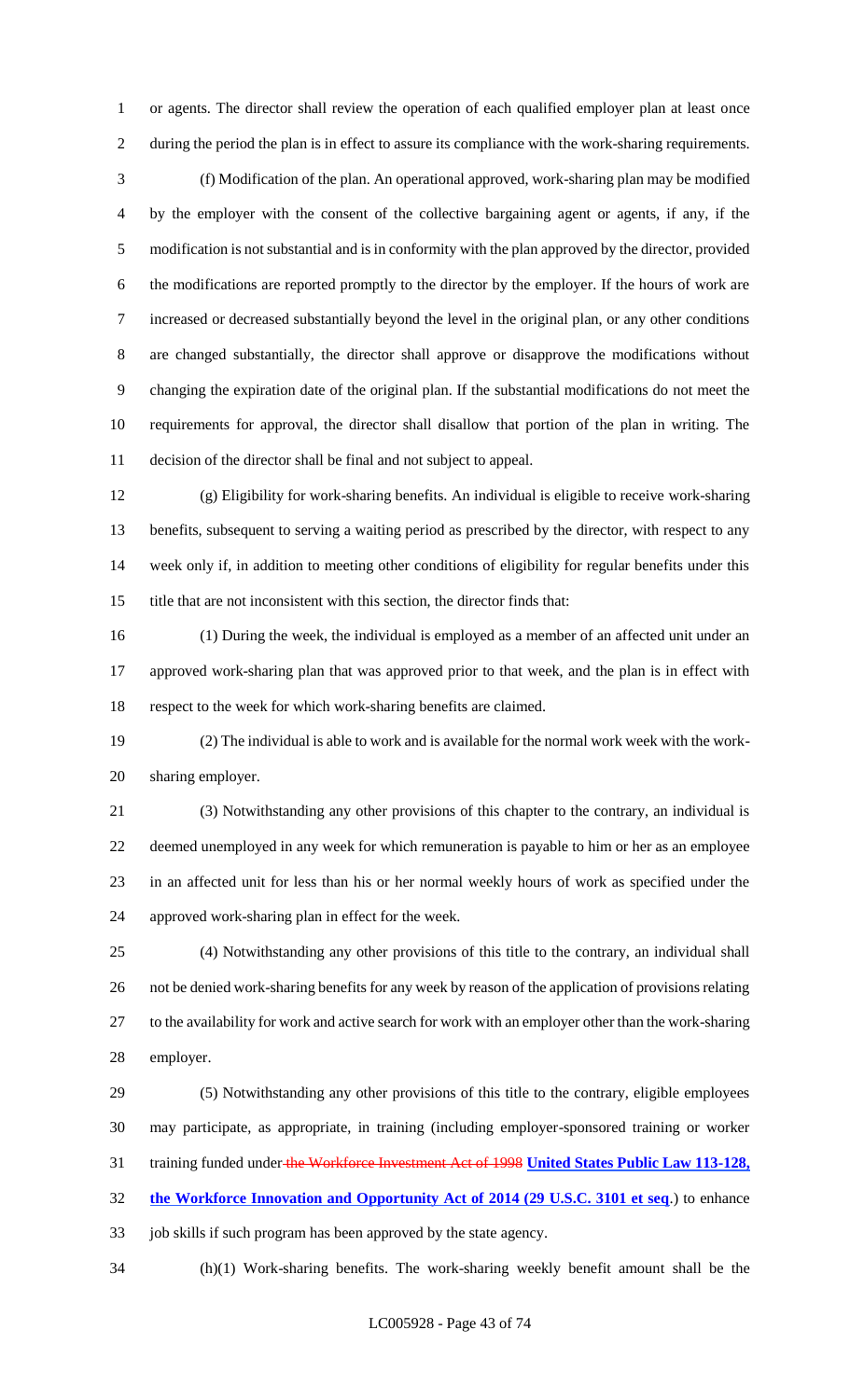product of the regular, weekly benefit rate, including any dependents' allowances, multiplied by the percentage reduction in the individual's usual weekly hours of work as specified in the approved plan. If the work-sharing, weekly benefit amount is not an exact multiple of one dollar (\$1.00), then 4 the weekly benefit amount shall be rounded down to the next, lower multiple of one dollar (\$1.00).

 (2) An individual may be eligible for work-sharing benefits or regular unemployment compensation, as appropriate, except that no individual shall be eligible for combined benefits in any benefit year in an amount more than the maximum entitlement established for unemployment compensation, nor shall an individual be paid work-sharing benefits for more than fifty-two (52) weeks, whether or not consecutive, in any benefit year pursuant to an approved work-sharing plan. (3) The work-sharing benefits paid shall be deducted from the maximum-entitlement

amount established for that individual's benefit year.

 (4) If an employer approves time off and the worker has performed some work during the week, the individual is eligible for work-sharing benefits based on the combined work and paid leave hours for that week. If the employer does not grant time off, the question of availability must be investigated.

 (5) If an employee was sick and consequently did not work all the hours offered by the work-sharing employer in a given week, the employee will be denied work-sharing benefits for that week.

 (6) Claims for work-sharing benefits shall be filed in the same manner as claims for unemployment compensation or as prescribed in regulations by the director.

 (7) Provisions applicable to unemployment compensation claimants shall apply to work- sharing claimants to the extent that they are not inconsistent with the established work-sharing provisions. An individual who files an initial claim for work-sharing benefits shall be provided, if eligible for benefits, a monetary determination of entitlement to work-sharing benefits and shall serve a waiting week.

 (8) If an individual works in the same week for an employer other than the work-sharing employer, the individual's work-sharing benefits shall be computed in the same manner as if the individual worked solely with the work-sharing employer. If the individual is not able to work, or is not available for the normal work week with the work-sharing employer, then no work-sharing benefits shall be payable to that individual for that week.

 (9) An individual who performs no services during a week for the work-sharing employer and is otherwise eligible shall be paid the full, weekly unemployment compensation amount. That week shall not be counted as a week with respect to which work-sharing benefits were received.

(10) An individual who does not work for the work-sharing employer during a week, but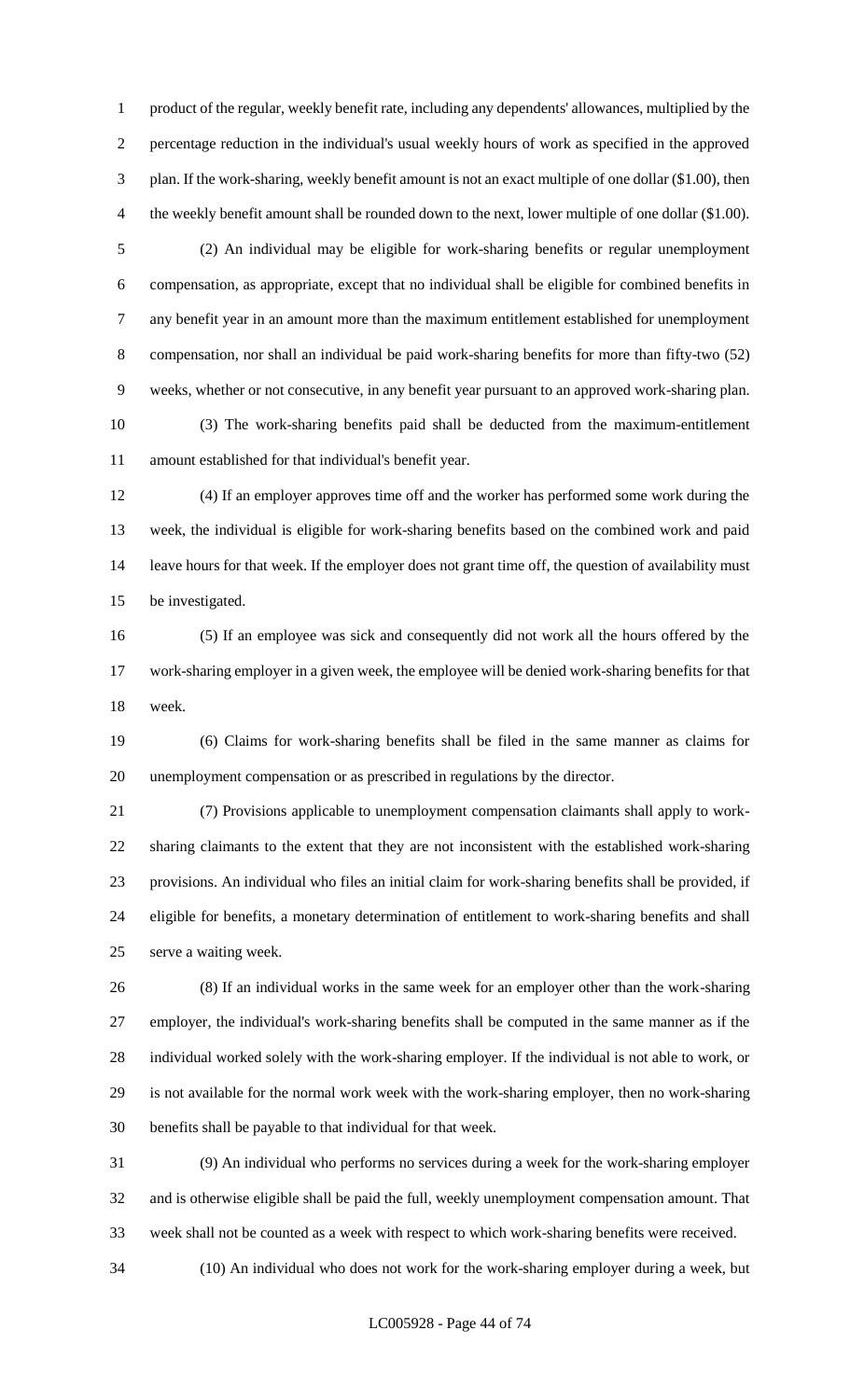works for another employer and is otherwise eligible, shall be paid benefits for that week under the partial unemployment compensation provisions of this chapter. That week shall not be counted as a week with respect to which work-sharing benefits were received.

 (11) Nothing in the section shall preclude an otherwise eligible individual from receiving total or partial unemployment benefits when the individual's work-sharing benefits have been exhausted.

 (i) Benefit charges. Work-sharing benefits shall be charged to employer accounts in the same manner as regular benefits in accordance with the provisions of §§ 28-43-3 and 28-43-29. Notwithstanding the above, any work-sharing benefits paid on or after July 1, 2013, that are eligible for federal reimbursement, shall not be chargeable to employer accounts and employers liable for payments in lieu of contributions shall not be responsible for reimbursing the employment security fund for any benefits paid to their employees on or after July 1, 2013, that are reimbursed by the federal government.

 (j) Extended benefits. An individual who has received all of the unemployment compensation or combined unemployment compensation and work-sharing benefits available in a benefit year shall be considered an exhaustee for purposes of extended benefits, as provided under the provisions of § 28-44-62, and, if otherwise eligible under those provisions, shall be eligible to receive extended benefits.

 (k) Severability. If any provision of this section, or its application to any person or circumstance, is held invalid under federal law, the remainder of the section and the application of that provision to other persons or circumstances shall not be affected by that invalidity.

 SECTION 23. Sections 28-45-14 and 28-45-15 of the General laws in Chapter 28-45 entitled "Apprenticeship Programs in Trade and Industry" are hereby amended to read as follows:

**28-45-14. State EEO plan.**

 The apprenticeship program shall operate in conformance with state law, including the EEO **equal employment opportunity** standards and regulations.

## **28-45-15. Deregistration of program.**

 (a) Deregistration of a program may be effected upon the voluntary action of the sponsor by a request for cancellation of the registration, or upon reasonable cause, by the department of labor and training instituting formal deregistration proceedings in accordance with provisions of 29 C.F.R. 7 **29 C.F.R. 29.8**.

 (b) The department of labor and training may cancel the registration of an apprenticeship program by written acknowledgment of such request stating the following:

(1) The registration is canceled at sponsor's request, and effective date thereof;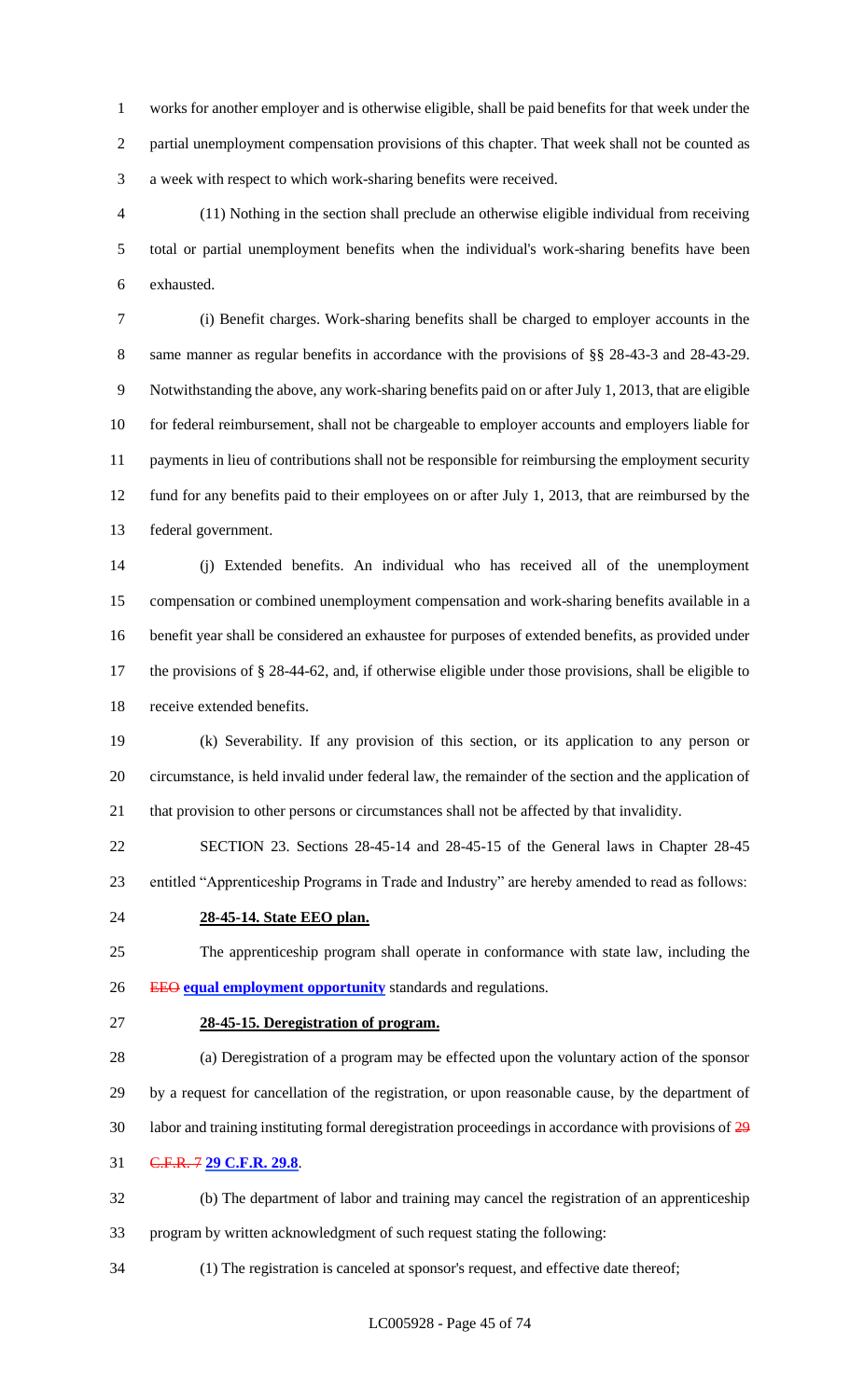(2) That, within fifteen (15) days of the date of the acknowledgment, the sponsor shall notify all apprentices of such cancellation and the effective date; that such cancellation automatically deprives the apprentice of his/her individual registration; and that the deregistration of the program removes the apprentice from coverage for federal purposes which require the secretary of the U.S. department of labor's approval of an apprenticeship program.

 (c) The department of labor and training shall conduct formal deregistration proceedings as follows:

 (1) Deregistration proceedings may be undertaken when the apprenticeship program is not conducted, operated, and administered in accordance with the registered provisions or the requirements of this chapter, except that deregistration proceedings for violation of equal opportunity requirements shall be processed in accordance with the provisions under 29 C.F.R. part 30, as amended;

 (2) Where it appears the program is not being operated in accordance with the registered standards or with the requirements of this chapter, the department of labor and training shall so notify the program sponsor in writing;

(3) Notice to the sponsor must contain the following elements:

(i) Be sent by registered or certified mail, with return receipt requested;

(ii) State the shortcoming(s) and the remedy required; and

 (iii) State that a determination of reasonable cause for deregistration will be made unless corrective action is effected within thirty (30) days.

(d) Upon request by the sponsor for good cause, the thirty (30) day term may be extended

 for another thirty (30) days. During the period for correction, the sponsor shall be assisted in every reasonable way to achieve conformity;

 **(e)** If the required correction is not effected within the allotted time, the department of labor and training shall send a notice to the sponsor, by registered or certified mail, return receipt requested, stating the following:

(1) The notice is sent pursuant to this subsection;

 (2) Certain deficiencies (stating them) were called to the sponsor's attention and remedial measures requested, with dates of such occasions and letters; and that the sponsor has failed or refused to effect correction;

 (3) Based upon the stated deficiencies and failure of remedy, a determination of reasonable cause has been made and the program may be deregistered unless, within fifteen (15) days of the receipt of this notice, the sponsor requests a hearing;

(4) If a request for a hearing is not made, the entire matter may be decided by the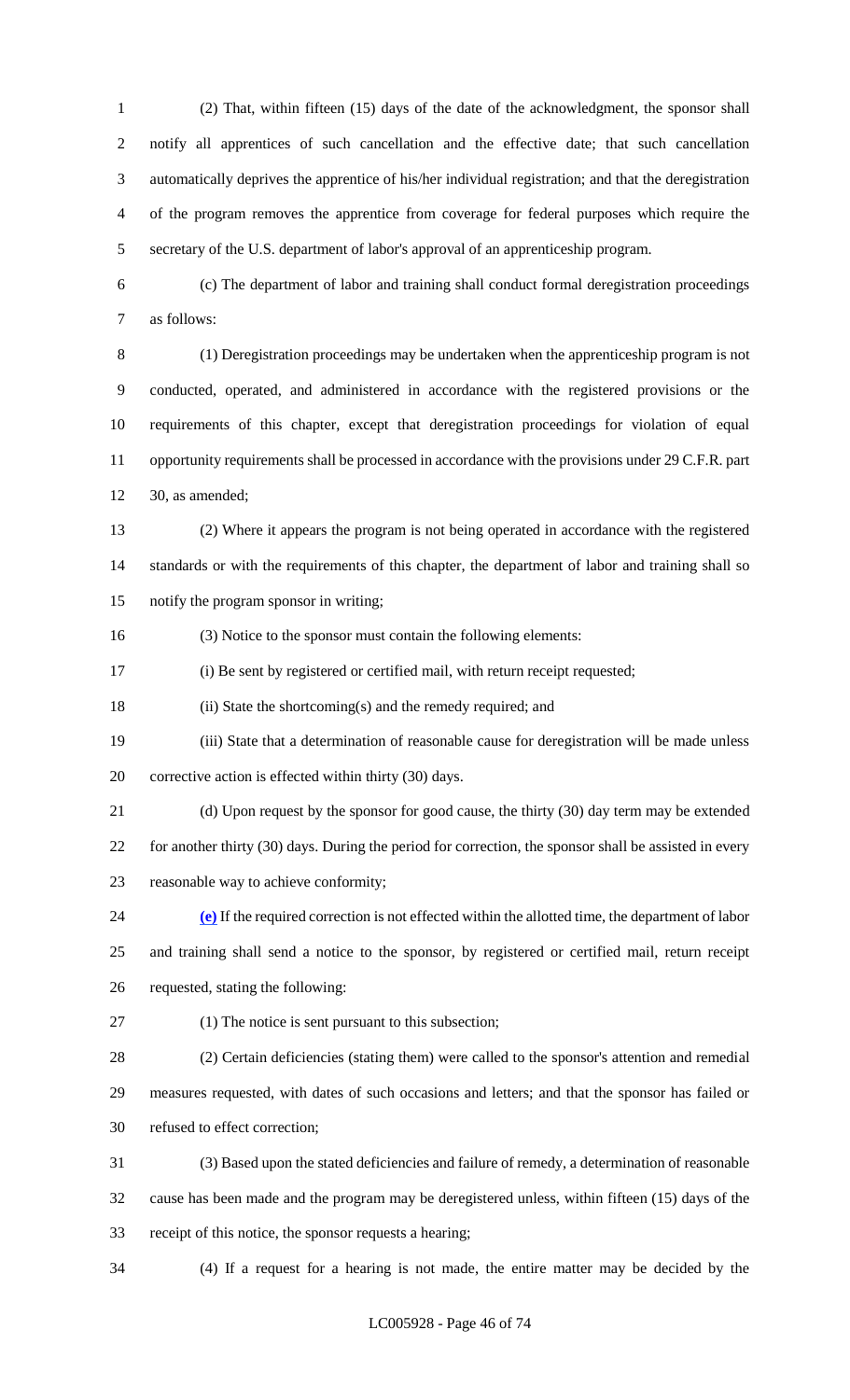department of labor and training.

 (f) If the sponsor requests a hearing, the department of labor and training shall transmit to the U.S. department of labor, administrator, OA **office of apprenticeship**, a report containing all pertinent facts and circumstances concerning the nonconformity, including the findings and recommendation for deregistration, and copies of all relevant documents and records. Statements concerning interviews, meetings and conferences shall include the time, date, place, and persons present. The administrator shall make a final order on the basis of the record before him. The administrator will refer the matter to the office of administrative law judges. An administrative law judge will convene a hearing in accordance with 29 C.F.R. § 29.10, and issue a decision as required in 29 C.F.R. § 29.10(c).

 (g) At his/her discretion, the secretary may allow the sponsor a reasonable time to achieve voluntary corrective action. If the secretary's decision is that the apprenticeship program is not operating in accordance with the registered provisions or requirements of this part, the apprenticeship program shall be deregistered. In each case in which reregistration is ordered, the secretary shall make public notice of the order and shall notify the sponsor.

 (h) Every order of deregistration shall contain a provision that the sponsor shall, within fifteen (15) days of the effective date of the order, notify all registered apprentices of the deregistration apprentice or his/her individual registration; and that the deregistration removes the apprentice from coverage for federal purposes which require the secretary of labor's approval of an apprenticeship program.

 (i) Any apprenticeship program deregistered pursuant to this part may be reinstated upon presentation of adequate evidence that the apprenticeship program is operating in accordance with this part. Such evidence shall be presented to the administrator, OA **office of apprenticeship**, if the sponsor had not requested a hearing, or to the secretary, if an order of deregistration was entered pursuant to a hearing.

 (j) Within ten (10) days of his/her receipt of a request for a hearing, the administrator of apprenticeship must contact the department of labor's office of administrative law judges to request a designation of an administrative law judge to preside over the hearing. The administrative law judge shall give reasonable notice of such hearing by registered mail, return receipt requested, to the appropriate sponsor. Such notice shall include:

(1) A reasonable time and place of hearing;

 (2) A statement of the provisions of this part pursuant to which the hearing is to be held; and

(3) A concise statement of the matters pursuant to which the action forming the basis of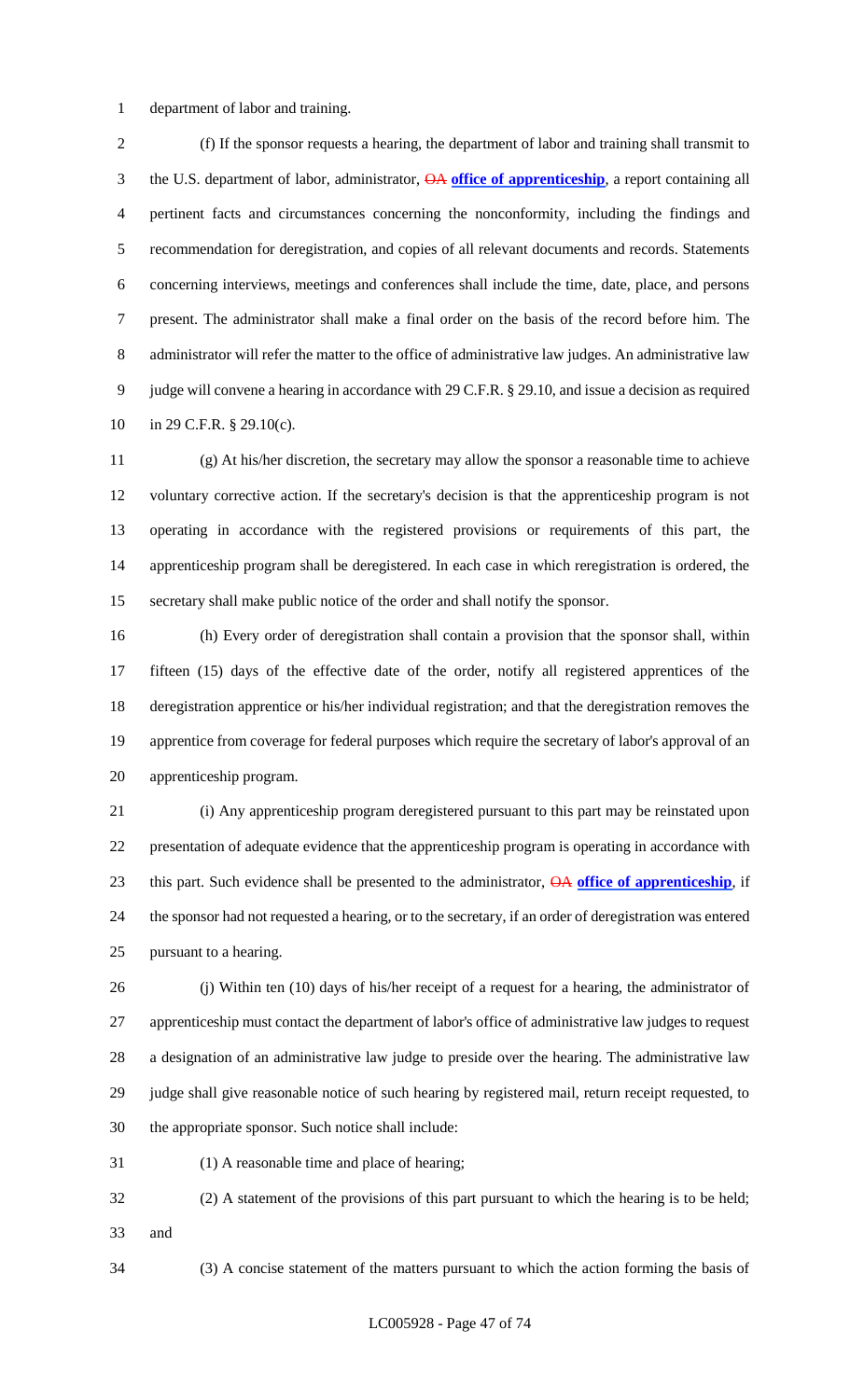- the hearing is proposed to be taken.
- (k) The administrative law judge shall regulate the course of the hearing. Hearings shall be informally conducted. Every party shall have the right to counsel, and a fair opportunity to present his/her case, including such cross-examination as may be appropriate in the circumstances. Administrative law judges shall make their proposed findings and recommended decisions to the secretary upon the basis of the record before him. SECTION 24. Sections 28-50-4 and 28-50-9 of the General Laws in Chapter 28-50 entitled "The Rhode Island Whistleblowers' Protection Act" are hereby amended to read as follows: **28-50-4. Relief and damages.** (a) A person who alleges a violation of this act **chapter** may bring a civil action for appropriate injunctive relief, or treble damages, or both within three (3) years after the occurrence of the alleged violation of this chapter. (b) An action commenced pursuant to subsection (a) may be brought in the superior court 14 for the county where the alleged violation occurred, the county where the complainant resides, or the county where the person against whom the civil complaint is filed resides or has their principal place of business. (c) As used in subsection (a) of this section, "damages" means damages for injury or loss caused by each violation of this chapter. (d) [Deleted by P.L. 2012, ch. 306, § 5 and P.L. 2012, ch. 344, § 5.] **28-50-9. Severability.** If any provision of this chapter or its application to any person or circumstances is held invalid or unconstitutional, the invalidity or unconstitutionality shall not affect other provisions or applications of this act **chapter** which can be given effect without the invalid or unconstitutional provision or application, and to this end the provisions of this chapter are declared to be severable. **ARTICLE II--STATUTORY CONSTRUCTION** SECTION 1. Section 5-19.1-2 of the General Laws in chapter 5-19.1 entitled "Pharmacies" is hereby amended to read as follows: **5-19.1-2. Definitions.** (a) "Biological product" means a "biological product" as defined in the "Public Health Service Act," 42 U.S.C. § 262. (b) "Board" means the Rhode Island board of pharmacy. (c) "Change of ownership" means: (1) In the case of a pharmacy, manufacturer, or wholesaler that is a partnership, any change
- that results in a new partner acquiring a controlling interest in the partnership;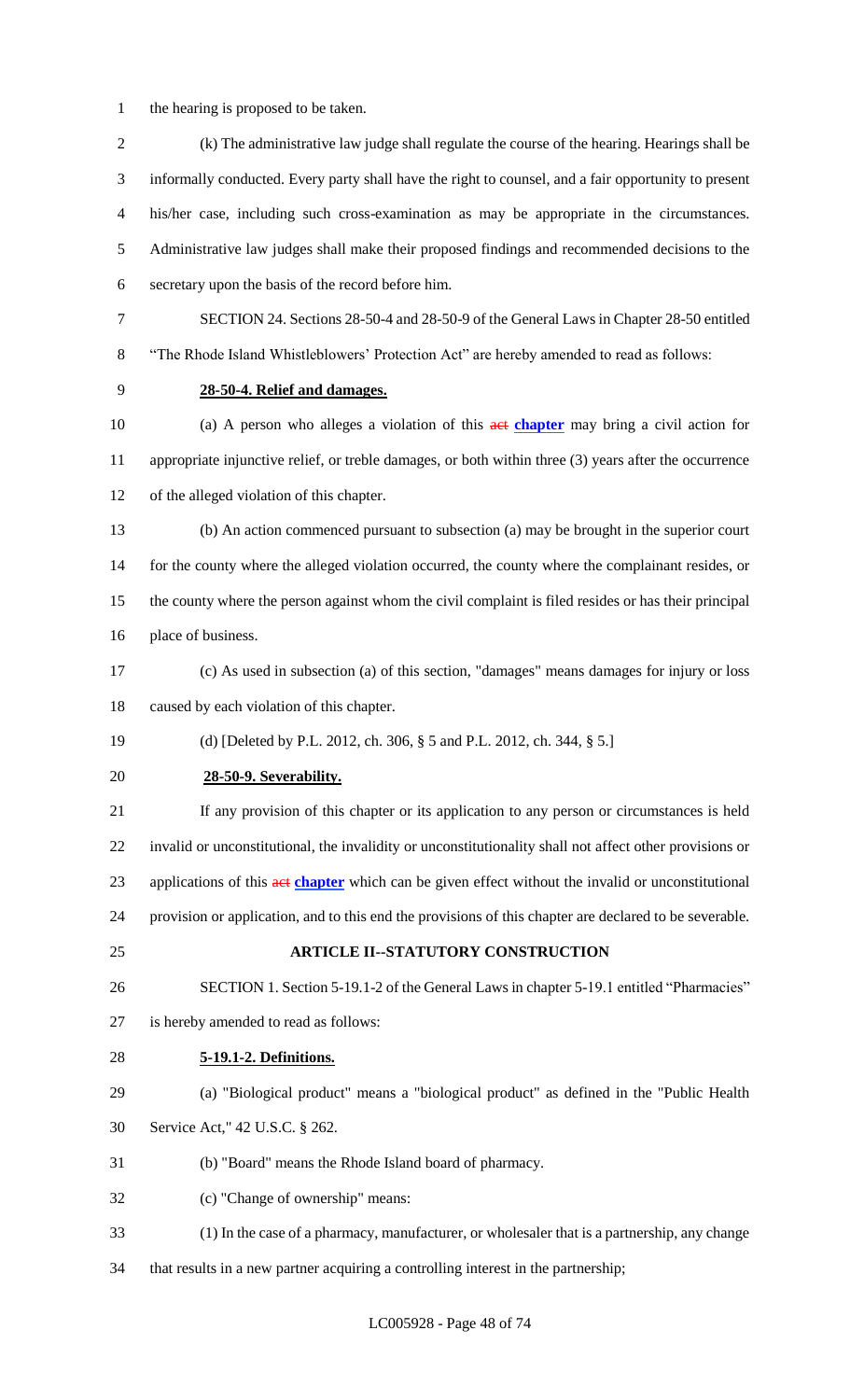(2) In the case of a pharmacy, manufacturer, or wholesaler that is a sole proprietorship, the

transfer of the title and property to another person;

- (3) In the case of a pharmacy, manufacturer, or wholesaler that is a corporation:
- (i) A sale, lease exchange, or other disposition of all, or substantially all, of the property and assets of the corporation; or
- 
- (ii) A merger of the corporation into another corporation; or
	- (iii) The consolidation of two (2) or more corporations resulting in the creation of a new

corporation; or

 (iv) In the case of a pharmacy, manufacturer, or wholesaler that is a business corporation, any transfer of corporate stock that results in a new person acquiring a controlling interest in the corporation; or

 (v) In the case of a pharmacy, manufacturer, or wholesaler that is a non-business corporation, any change in membership that results in a new person acquiring a controlling vote in the corporation.

 (d) "Compounding" means the act of combining two (2) or more ingredients as a result of a practitioner's prescription or medication order occurring in the course of professional practice based upon the individual needs of a patient and a relationship between the practitioner, patient, and pharmacist. Compounding does not mean the routine preparation, mixing, or assembling of drug products that are essentially copies of a commercially available product. Compounding shall only occur in the pharmacy where the drug or device is dispensed to the patient or caregiver and includes the preparation of drugs or devices in anticipation of prescription orders based upon routine, regularly observed prescribing patterns.

 (e) "Controlled substance" means a drug or substance, or an immediate precursor of such drug or substance, so designated under, or pursuant to, the provisions of chapter 28 of title 21.

 (f) "Deliver" or "delivery" means the actual, constructive, or attempted transfer from one person to another of a drug or device, whether or not there is an agency relationship.

 (g) "Device" means instruments, apparatus, and contrivances, including their components, parts, and accessories, intended:

- (1) For use in the diagnosis, cure, mitigation, treatment, or prevention of disease in humans or other animals; or
- (2) To affect the structure or any function of the body of humans or other animals.
- (h) "Director" means the director of the Rhode Island state department of health.
- (i) "Dispense" means the interpretation of a prescription or order for a drug, biological
- **product**, or device and, pursuant to that prescription or order, the proper selection, measuring,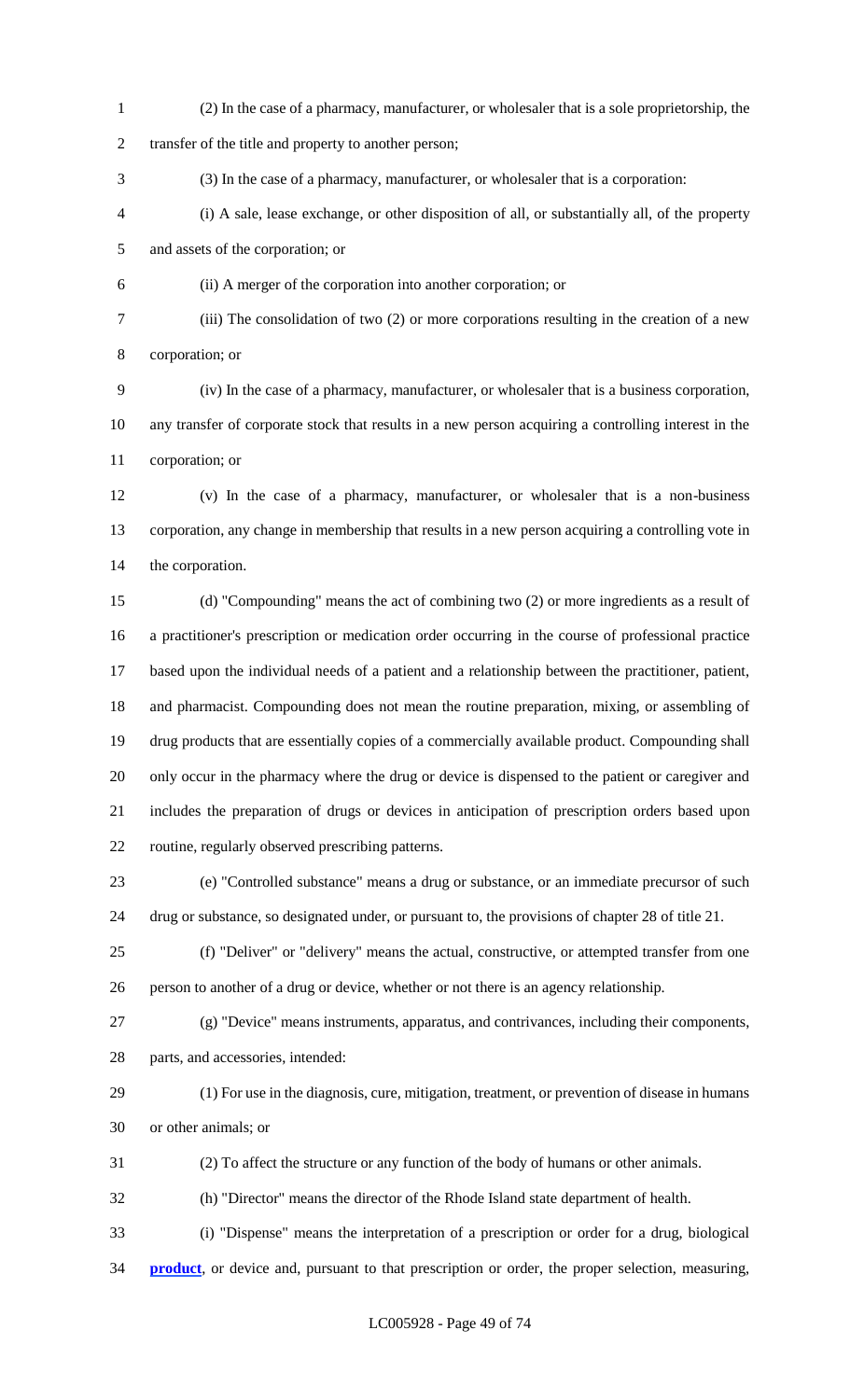- compounding, labeling, or packaging necessary to prepare that prescription or order for delivery or
- administration.
- (j) "Distribute" means the delivery of a drug or device other than by administering or dispensing.
- (k) "Drug" means:
- (1) Articles recognized in the official United States Pharmacopoeia or the Official Homeopathic Pharmacopoeia of the U.S.;
- 

 (2) Substances intended for use in the diagnosis, cure, mitigation, treatment, or prevention of disease in humans or other animals;

- (3) Substances (other than food) intended to affect the structure, or any function, of the body of humans or other animals; or
- (4) Substances intended for use as a component of any substances specified in subsection (k)(1), (k)(2), or (k)(3), but not including devices or their component parts or accessories.
- (l) "Equivalent and interchangeable" means a drug, excluding a biological product, having the same generic name, dosage form, and labeled potency, meeting standards of the United States
- Pharmacopoeia or National Formulary, or their successors, if applicable, and not found in violation
- of the requirements of the United States Food and Drug Administration, or its successor agency, or
- the Rhode Island department of health.
- (m) "Interchangeable biological product" means a biological product that the United States Food and Drug Administration has:
- (1) Licensed and determined meets the standards for interchangeability pursuant to 42
- U.S.C. § 262(k)(4) or lists of licensed, biological products with reference product exclusivity and biosimilarity or interchangeability evaluations; or
- (2) Determined is therapeutically equivalent as set forth in the latest edition of, or supplement to, the United States Food and Drug Administration's Approved Drug Products with Therapeutic Equivalence Evaluations.
- (n) "Intern" means:
- (1) A graduate of an American Council on Pharmaceutical Education (ACPE)-accredited program of pharmacy;
- (2) A student who is enrolled in at least the first year of a professional ACPE-accredited program of pharmacy; or
- (3) A graduate of a foreign college of pharmacy who has obtained full certification from the FPGEC (Foreign Pharmacy Graduate Equivalency Commission) administered by the National Association of Boards of Pharmacy.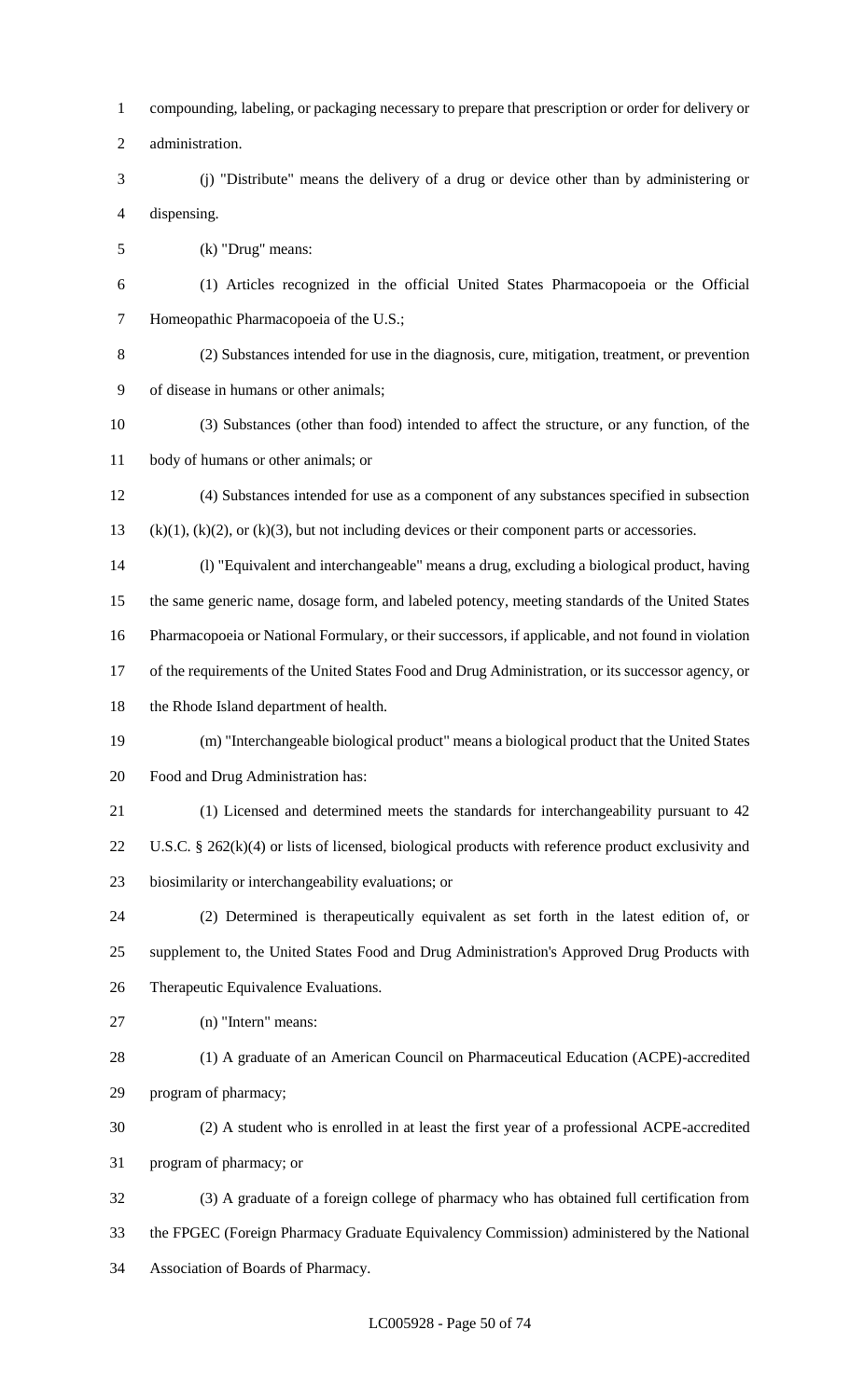(o) "Legend drugs" means any drugs that are required by any applicable federal or state law or regulation to be dispensed on prescription only or are restricted to use by practitioners only. (p) "Limited-function test" means those tests listed in the federal register under the Clinical Laboratory Improvement Amendments of 1988 (CLIA) as waived tests. For the purposes of this chapter, limited-function test shall include only the following: blood glucose, hemoglobin A1c, cholesterol tests, and/or other tests that are classified as waived under CLIA and are approved by the United States Food and Drug Administration for sale to the public without a prescription in the form of an over-the-counter test kit.

 (q) "Manufacture" means the production, preparation, propagation, compounding, or processing of a drug or other substance or device or the packaging or repackaging.

 (r) "Non-legend" or "nonprescription drugs" means any drugs that may be lawfully sold without a prescription.

 (s) "Person" means an individual, corporation, government, subdivision, or agency, business trust, estate, trust, partnership, or association, or any other legal entity.

 (t) "Pharmaceutical care" is the provision of drugs and other pharmaceutical services intended to achieve outcomes related to cure or prevention of a disease, elimination or reduction of a patient's symptoms, or arresting or slowing of a disease process. "Pharmaceutical care" includes the judgment of a pharmacist in dispensing an equivalent and interchangeable drug or device in response to a prescription after appropriate communication with the prescriber and the patient.

 (u) "Pharmacist in charge" means a pharmacist licensed in this state as designated by the owner as the person responsible for the operation of a pharmacy in conformance with all laws and regulations pertinent to the practice of pharmacy and who is personally in full and actual charge of such pharmacy and personnel.

 (v) "Pharmacy" means that portion or part of a premise where prescriptions are compounded and dispensed, including that portion utilized for the storage of prescription or legend drugs.

 (w) "Pharmacy technician" means an individual who meets minimum qualifications established by the board, that are less than those established by this chapter as necessary for licensing as a pharmacist, and who works under the direction and supervision of a licensed pharmacist.

 (x) "Practice of pharmacy" means the interpretation, evaluation, and implementation of medical orders; the dispensing of prescription drug orders; participation in drug and device selection; the compounding of prescription drugs; drug regimen reviews and drug or drug-related research; the administration of adult immunizations and, medications approved by the department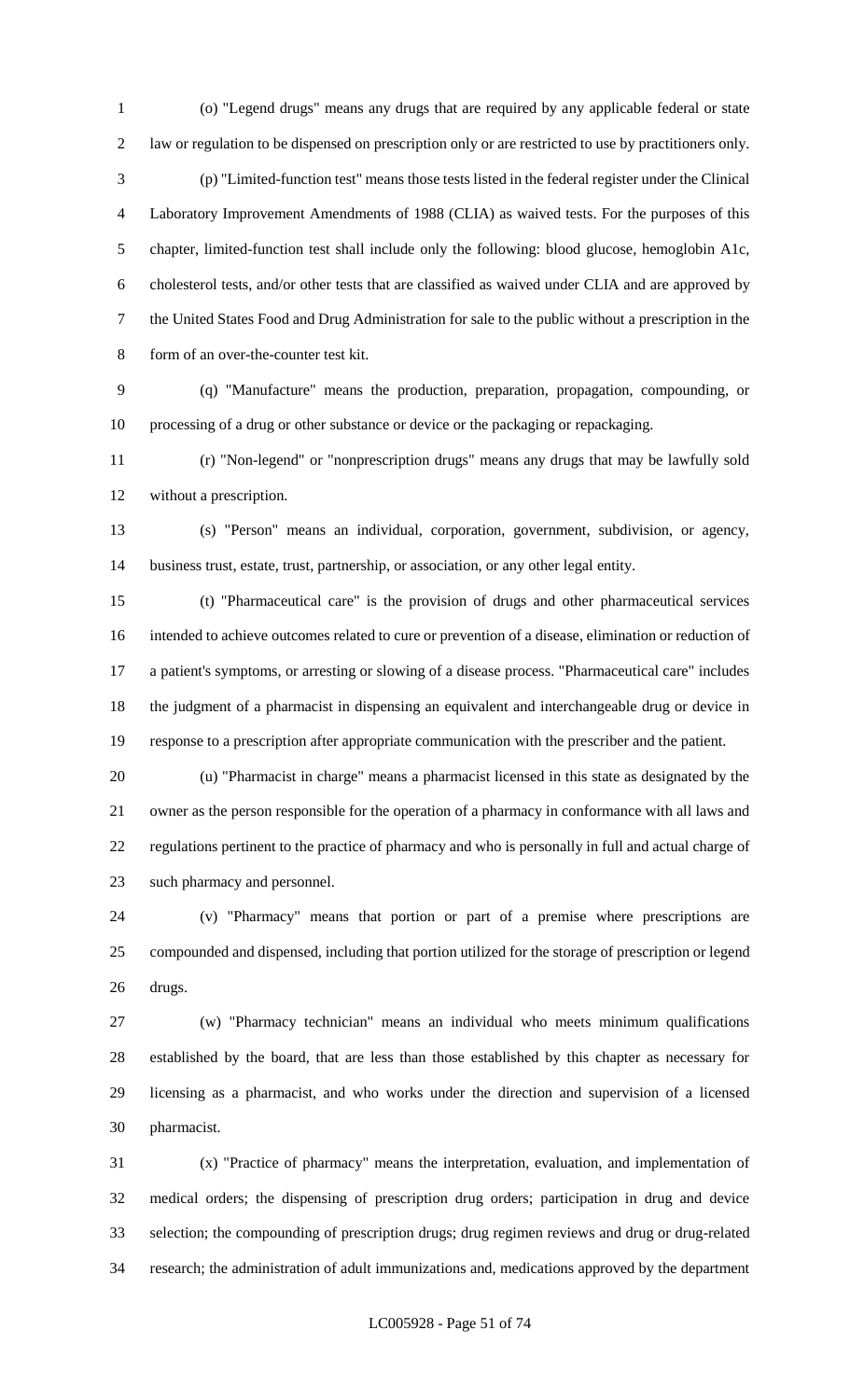of health in consultation with the board of pharmacy for administration by a pharmacist except as provided by § 5-25-7, pursuant to a valid prescription or physician-approved protocol and in accordance with regulations, to include training requirements as promulgated by the department of health; the administration of all forms of influenza immunizations to individuals between the ages of nine (9) years and eighteen (18) years, inclusive, pursuant to a valid prescription or prescriber- approved protocol, in accordance with the provisions of § 5-19.1-31 and in accordance with regulations, to include necessary training requirements specific to the administration of influenza immunizations to individuals between the ages of nine (9) years and eighteen (18) years, inclusive, as promulgated by the department of health; provision of patient counseling and the provision of those acts or services necessary to provide pharmaceutical care; the responsibility for the supervision for compounding and labeling of drugs and devices (except labeling by a manufacturer, repackager, or distributor of nonprescription drugs and commercially packaged legend drugs and devices), proper and safe storage of drugs and devices, and maintenance of proper records for them; and the performance of clinical laboratory tests, provided such testing is limited to limited-function tests as defined herein. Nothing in this definition shall be construed to limit or otherwise affect the scope of practice of any other profession.

 (y) "Practitioner" means a physician, dentist, veterinarian, nurse, or other person duly authorized by law in the state in which they practice to prescribe drugs.

 (z) "Preceptor" means a pharmacist registered to engage in the practice of pharmacy in this state who has the responsibility for training interns.

 (aa) "Prescription" means an order for drugs or devices issued by the practitioner duly authorized by law in the state in which he or she practices to prescribe drugs or devices in the course of his or her professional practice for a legitimate medical purpose.

 (bb) "Wholesaler" means a person who buys drugs or devices for resale and distribution to corporations, individuals, or entities other than consumers.

 SECTION 2. Section 5-37.7-3 of the general laws in chapter 5-37.7 entitled "Rhode Island Health Information Exchange Act of 2008" is hereby amended to read as follows:

**5-37.7-3. Definitions.**

As used in this chapter:

(1) "Authorized representative" means:

 (i) A person empowered by the patient to assert or to waive confidentiality, or to disclose or authorize the disclosure of confidential information, as established by this chapter. That person is not, except by explicit authorization, empowered to waive confidentiality or to disclose or consent to the disclosure of confidential information; or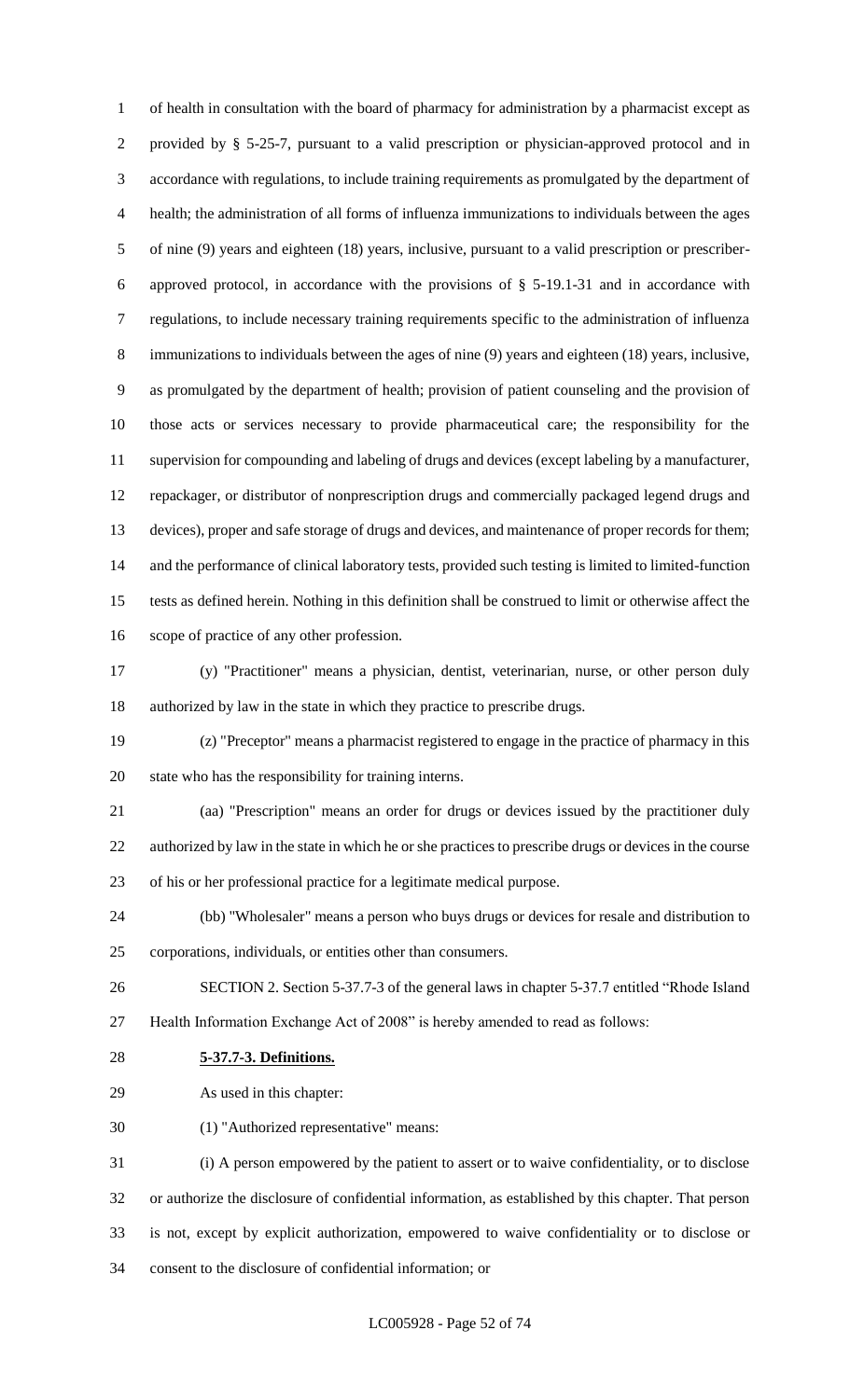(ii) A person appointed by the patient to make healthcare decisions on his or her behalf through a valid durable power of attorney for health care as set forth in § 23-4.10-2; or (iii) A guardian or conservator, with authority to make healthcare decisions, if the patient is decisionally impaired; or (iv) Another legally appropriate medical decision maker temporarily if the patient is decisionally impaired and no healthcare agent, guardian, or conservator is available; or (v) If the patient is deceased, his or her personal representative or, in the absence of that representative, his or her heirs-at-law; or (vi) A parent with the authority to make healthcare decisions for the parent's child; or (vii) A person authorized by the patient or his or her authorized representative to access their confidential healthcare information from the HIE, including family members or other proxies 12 as designated by the patient, to assist the patient participant with the coordination of their care. (2) "Business associate" means a business associate as defined by HIPAA. (3) "Confidential healthcare information" means all information relating to a patient's healthcare history, diagnosis, condition, treatment, or evaluation. (4) "Coordination of care" means the process of coordinating, planning, monitoring, and/or sharing information relating to, and assessing a care plan for, treatment of a patient. (5) "Data-submitting partner" means an individual, organization, or entity who or that has entered into a business associate agreement with the RHIO and submits a patient's confidential healthcare information through the HIE. (6) "Department of health" means the Rhode Island department of health. (7) "Disclosure report" means a report generated by the HIE relating to the record of access to, review of, and/or disclosure of a patient's confidential healthcare information received, accessed, or held by the HIE. (8) "Electronic mobilization" means the capability to move confidential health information electronically between disparate healthcare information systems while maintaining the accuracy of the information being exchanged. (9) "Emergency" means the sudden onset of a medical, mental, or substance use, or other condition manifesting itself by acute symptoms of severity (e.g., severe pain) where the absence of medical attention could reasonably be expected, by a prudent layperson, to result in placing the patient's health in serious jeopardy, serious impairment to bodily or mental functions, or serious dysfunction of any bodily organ or part. (10) "Healthcare provider" means any person or entity licensed by this state to provide or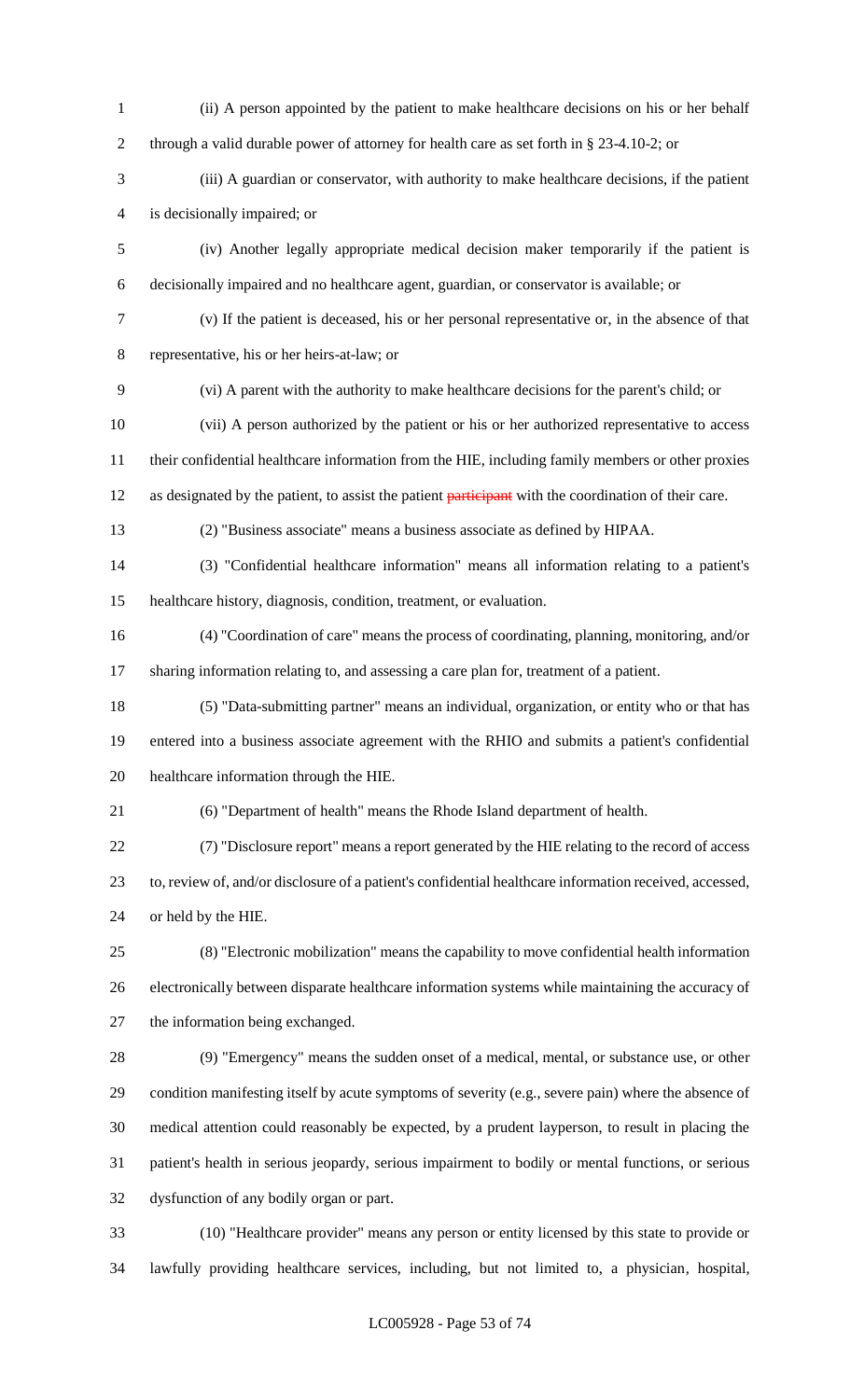intermediate-care facility or other healthcare facility, dentist, nurse, optometrist, podiatrist, physical therapist, psychiatric social worker, pharmacist, or psychologist, and any officer, employee, or agent of that provider acting in the course and scope of his or her employment or agency related to or supportive of healthcare services.

 (11) "Healthcare services" means acts of diagnosis, treatment, medical evaluation, referral, or counseling, or any other acts that may be permissible under the healthcare licensing statutes of this state.

 (12) "Health Information Exchange" or "HIE" means the technical system operated, or to be operated, by the RHIO under state authority allowing for the statewide electronic mobilization of confidential healthcare information, pursuant to this chapter.

 (13) "Health plan" means an individual plan or a group plan that provides, or pays the cost of, healthcare services for a patient.

- (14) "HIE Advisory Commission" means the advisory body established by the department of health in order to provide community input and policy recommendations regarding the use of the confidential healthcare information of the HIE.
- (15) "HIPAA" means the Health Insurance Portability and Accountability Act of 1996, as amended.

 (16) "Opt out" means the ability of a patient to choose to not have their confidential healthcare information disclosed from HIE in accordance with § 5-37.7-7.

(17) "Patient" means a person who receives healthcare services from a provider participant.

21 (18) "Provider participant" means a pharmacy, laboratory, healthcare provider, or health plan who or that is providing healthcare services or pays for the cost of healthcare services for a patient and/or is submitting and/or accessing healthcare information through the HIE and has executed an electronic and/or written agreement regarding disclosure, access, receipt, retention, or release of confidential healthcare information from the HIE.

 (19) "Regional health information organization" or "RHIO" means the organization designated as the RHIO by the state to provide administrative and operational support to the HIE.

 SECTION 3. Section 8-6-2 of the general laws in Chapter 8-6 entitled "General Powers of Supreme and Superior Courts" is hereby amended to read as follows:

# **8-6-2. Rules of practice and procedure.**

 (a) The supreme court, the superior court, the family court, the district court and the workers' compensation court, by a majority of their members, shall have the power to make rules for regulating practice, procedure, and business therein. The chief magistrate of the traffic tribunal shall have the power to make rules for regulating practice, procedure and business in the traffic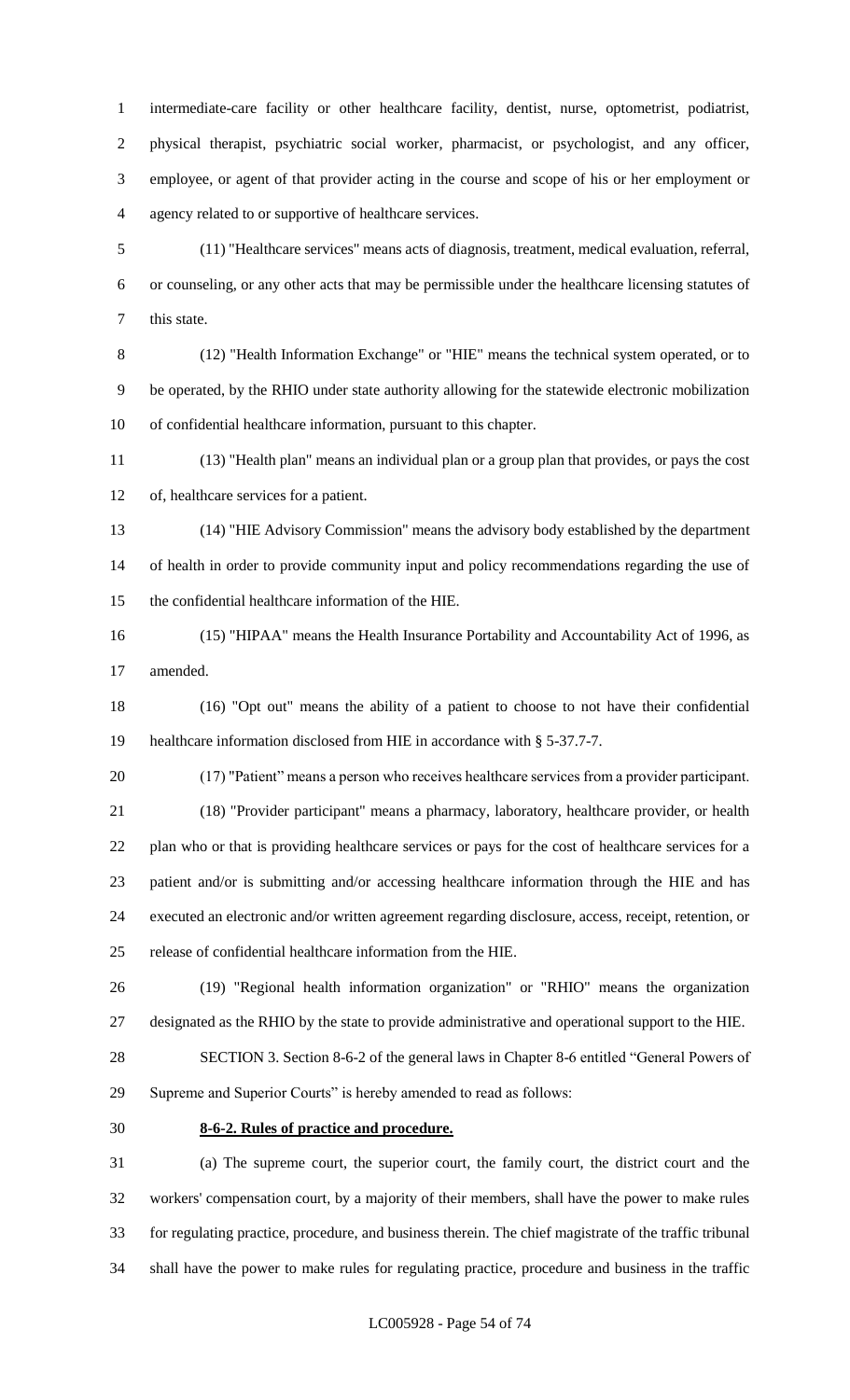tribunal. The rules of the superior, family, district court, workers' compensation court and the traffic tribunal shall be subject to the approval of the supreme court. Such rules, when effective, shall supersede any statutory regulation in conflict therewith.

 (b) In prescribing such rules, the court shall have regard to the simplification of the system of pleading, practice, and procedure in the courts in which the rules shall apply in order to promote the speedy determination of litigation on the merits; provided, however, that each respective court shall not in the rules of procedure require a party to a civil action to produce either by discovery, 8 motion, to produce or interrogatory an income tax return, W-2 statement, or copies thereof. The rules presently in effect in the courts of the judicial system shall remain and continue in force and effect until revised, amended, repealed, or superseded by rules adopted in accordance with this section.

 SECTION 4. Section 12-19-9 of the General Laws in chapter 12-19 entitled "Sentence and Execution" is hereby amended to read as follows:

# **12-19-9. Violation of terms of probation -- Notice to attorney general -- Revocation or continuation of suspension.**

 (a) Whenever any person who has been placed on probation pursuant to § 12-9-8 **12-19-8** violates the terms and conditions of his or her probation as fixed by the court, the police or the probation authority shall inform the attorney general of the violation, and the attorney general shall cause the defendant to appear before the court. The department of corrections division of rehabilitative services shall promptly render a report relative to the conduct of the defendant, and the information contained in any report under § 12-13-24.1. The division of rehabilitative services may recommend that the time served up to that point is a sufficient response to a violation that is not a new alleged crime. The court may order the defendant held without bail for a period not exceeding ten (10) days, excluding Saturdays, Sundays, and holidays.

 (b) The court shall conduct a hearing within thirty (30) days of arrest unless waived by the defendant to determine whether the defendant has violated the terms and conditions of his or her probation, at which hearing the defendant shall have the opportunity to be present and to respond. Upon a determination by a fair preponderance of the evidence that the defendant has violated the terms and conditions of his or her probation, the court, in open court and in the presence of the defendant, may:

 (1) Remove the suspension and order the defendant committed on the sentence previously imposed, or on a lesser sentence;

(2) Impose a sentence if one has not been previously imposed;

(3) Stay all or a portion of the sentence imposed after removal of the suspension;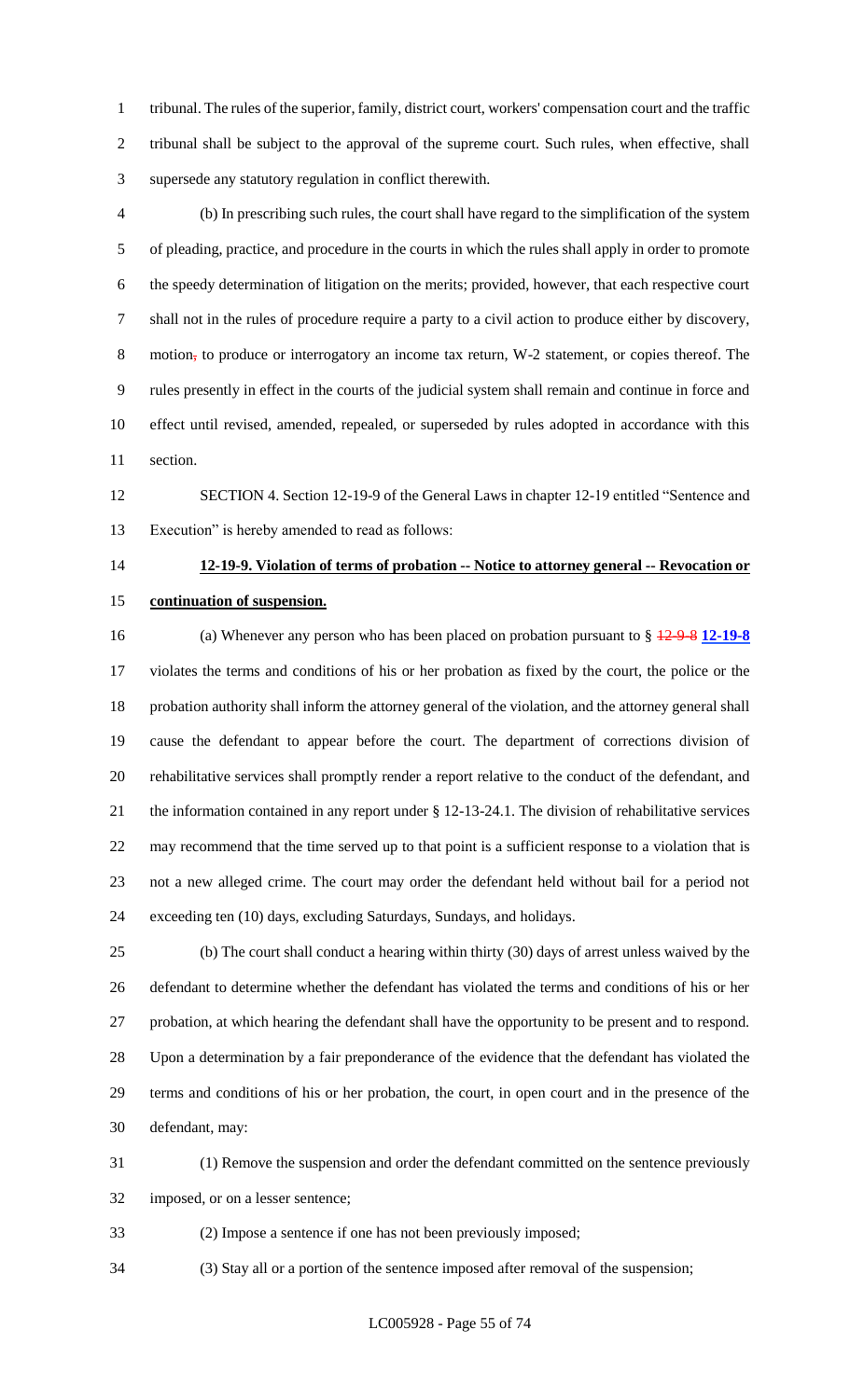- (4) Continue the suspension of a sentence previously imposed; or
- (5) Convert a sentence of probation without incarceration to a suspended sentence.
- (c) The court shall sentence for a violation under subsection (b) of this section in accordance with judicial sentencing benchmarks.
- SECTION 5. Section 13-8.1-3 of the general laws in chapter 13-8.1 entitled "Medical and Geriatric Parole" is hereby amended to read as follows:
- 

#### **13-8.1-3. Definitions.**

## **As used in this chapter the following definitions shall apply:**

- (1) "Aging prisoner" means an individual who is sixty-five (65) years of age or older and suffers from functional impairment, infirmity, or illness.
- (2) "Cognitively incapacitated" means suffering from a cognitive condition, such as dementia, that greatly impairs activities that are necessary for independence such as feeding, toileting, dressing, and bathing and renders their incarceration non-punitive and non-rehabilitative. (3) "Permanently physically incapacitated" means suffering from a physical condition caused by injury, disease, illness, or persistent vegetative state, that, to a reasonable degree of medical certainty, permanently and irreversibly physically incapacitates the individual to the extent 17 that the individual needs help with most of the activities that are necessary for independence, such as feeding, toileting, dressing, and bathing and transferring, or no significant physical activity is
- possible, or suffering from an incurable, progressive condition that substantially diminishes the individual's capacity to function in a correctional setting.
- (4) "Severely ill" means suffering from a significant and permanent or chronic physical and/or mental condition that: (1) Requires extensive medical and/or psychiatric treatment with little to no possibility of recovery; and (2) Significantly impairs rehabilitation from further incarceration. (5) "Terminally ill" means suffering from a condition caused by injury (except self-inflicted injury), disease, or illness which, to a reasonable degree of medical certainty, is a life-limiting diagnosis that will lead to profound functional, cognitive and/or physical decline, and likely will
- result in death within eighteen (18) months.
- SECTION 6. Section 14-1-6 of the general laws in chapter 14-1 entitled "Delinquent and Dependent Children" is hereby amended to read as follows:
- 

## **14-1-6. Retention of jurisdiction.**

 (a) When the court shall have obtained jurisdiction over any child prior to the child having attained the age of eighteen (18) years by the filing of a petition alleging that the child is wayward or delinquent pursuant to § 14-1-5, the child shall, except as specifically provided in this chapter, continue under the jurisdiction of the court until he or she becomes nineteen (19) years of age,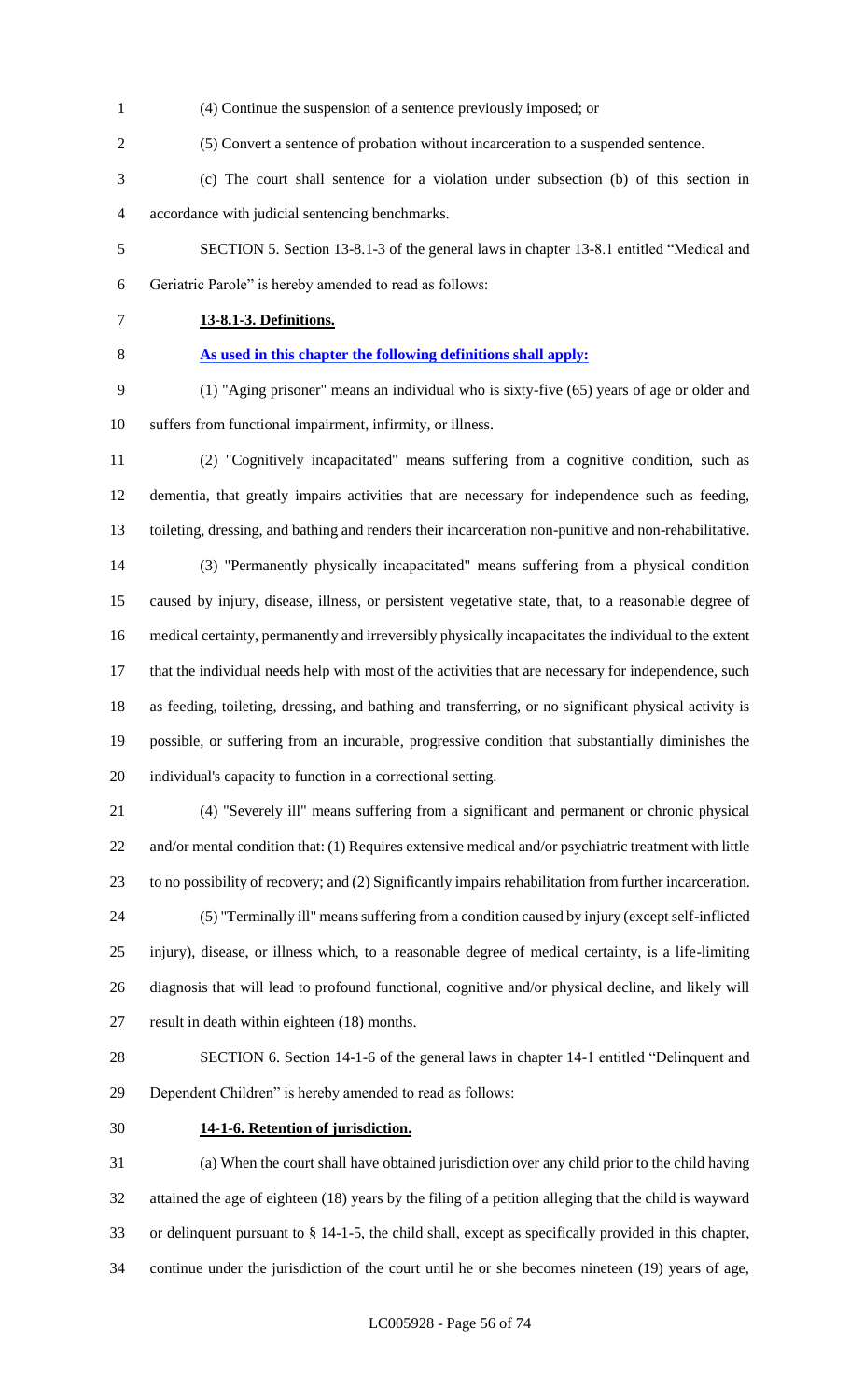unless discharged prior to turning nineteen (19).

 (b) When the court shall have obtained jurisdiction over any child prior to the child's eighteenth (18th) birthday by the filing of a miscellaneous petition or a petition alleging that the child is dependent, neglected, or abused pursuant to §§ 14-1-5 and 40-11-7 or 42-72-14, the child shall, except as specifically provided in this chapter, continue under the jurisdiction of the court until he or she becomes eighteen (18) years of age; provided, that at least six (6) months prior to a child turning eighteen (18) years of age, the court shall require the department of children, youth and families to provide a description of the transition services including the child's housing, health insurance, education and/or employment plan; available mentors and continuing support services, including workforce supports and employment services afforded the child in placement; or a detailed explanation as to the reason those services were not offered. As part of the transition planning, the child shall be informed by the department of the opportunity to voluntarily agree to extended care and placement by the department and legal supervision by the court until age twenty- one (21). The details of a child's transition plan shall be developed in consultation with the child, wherever possible, and approved by the court prior to the dismissal of an abuse, neglect, dependency, or miscellaneous petition before the child's twenty-first birthday.

 (c) A child, who is in foster care on their eighteenth birthday due to the filing of a miscellaneous petition or a petition alleging that the child is dependent, neglected, or abused pursuant to § 14-1-5, § 40-11-7, or § 42-72-14, may voluntarily elect to continue responsibility for care and placement from DCYF and to remain under the legal supervision of the court as a young adult until age twenty-one (21), provided:

- (1) The young adult was in the legal custody of the department at age eighteen (18); and
- (2) The young adult is participating in at least one of the following:

(i) Completing the requirements to receive a high school diploma or GED;

- (ii) Completing a secondary education or a program leading to an equivalent credential; enrolled in an institution that provides postsecondary or vocational education;
- 
- (iii) Participating in a job-training program or an activity designed to promote or remove barriers to employment;
- (iv) Be **Is** employed for at least eighty (80) hours per month; or

 (v) **Is** Incapable **incapable** of doing any of the foregoing due to a medical condition that is regularly updated and documented in the case plan.

 (d) A former foster child who was adopted or placed in guardianship with an adoption assistance agreement or a guardianship assistance agreement that was executed on or after his or her sixteenth birthday and prior to his or her eighteenth birthday may voluntarily agree to extended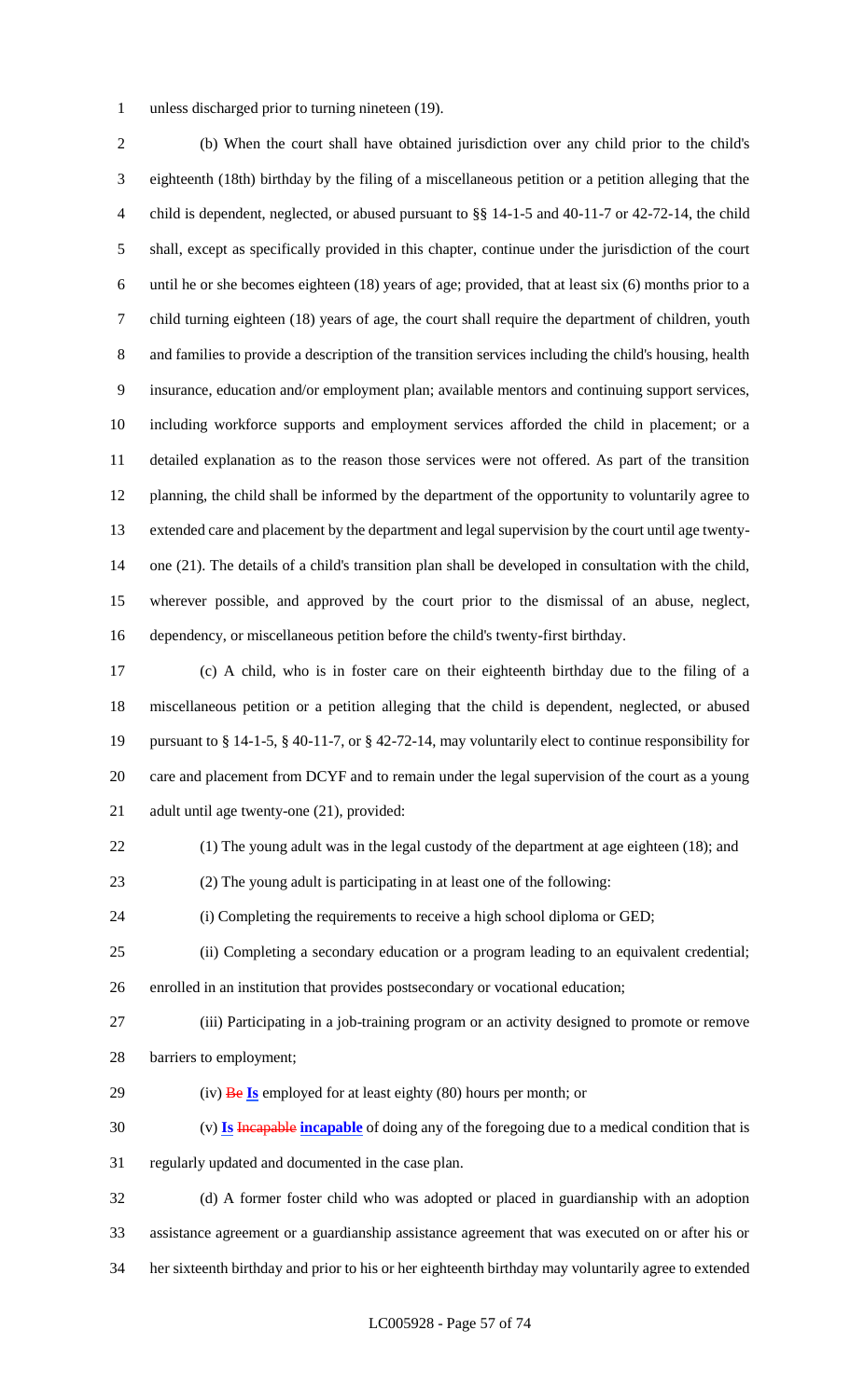care and placement by the department and legal supervision by the court until age twenty-one (21) if the young adult satisfies the requirements in subsection (c)(2). Provided, however, the department retains the right to review the request and first attempt to address the issues through the adoption assistance agreement by providing post adoptive or post guardianship support services to the young adult and his or her adoptive or guardianship family.

 (e) Upon the request of the young adult, who voluntarily agreed to the extension of care and placement by the department and legal supervision by the court, pursuant to subsections (c) and (d) of this section, the court's legal supervision and the department's responsibility for care and placement may be terminated. Provided, however, the young adult may request reinstatement of responsibility and resumption of the court's legal supervision at any time prior to his or her twenty- first birthday if the young adult meets the requirements set forth in subsection (c)(2). If the department wishes to terminate the court's legal supervision and its responsibility for care and placement, it may file a motion for good cause. The court may exercise its discretion to terminate legal supervision over the young adult at any time.

 (f) With the consent of the person previously under the court's supervision, the court may reopen, extend, or retain its jurisdiction beyond that person's twenty-first birthday until his or her twenty-second birthday or until September 30, 2021, whichever date occurs first, under the following circumstances:

 (1) The person aged out of DCYF care or left foster care during the COVID-19 public health emergency, defined as beginning on January 27, 2020, and is entitled to extended benefits pursuant to the terms of the Consolidated Appropriations Act of 2021, Pub. L. No. 116-260; and

 (i) (**2)** The court has or had obtained jurisdiction over the person prior to his or her eighteenth birthday by the filing of a miscellaneous petition or a petition alleging that the child is dependent, abused, or neglected pursuant to § 14-1-5, § 40-11-7, or § 42-72-14 or after the person's eighteenth birthday pursuant to a voluntary extension of care petition; and

26 (ii)(3) Court supervision is necessary for the department of children, youth and families to access IV-E funding to support such benefits, in whole or in part; and

28 (iii)(4) Court supervision is required to continue transition planning and to ensure the safety, permanency, and well-being of older youth who remain in or who age out of foster care and re-enter foster care.

 (g) The court may retain jurisdiction of any child who is seriously emotionally disturbed or developmentally delayed pursuant to § 42-72-5(b)(24)(v) until that child turns age twenty-one (21) when the court shall have obtained jurisdiction over any child prior to the child's eighteenth birthday by the filing of a miscellaneous petition or a petition alleging that the child is dependent,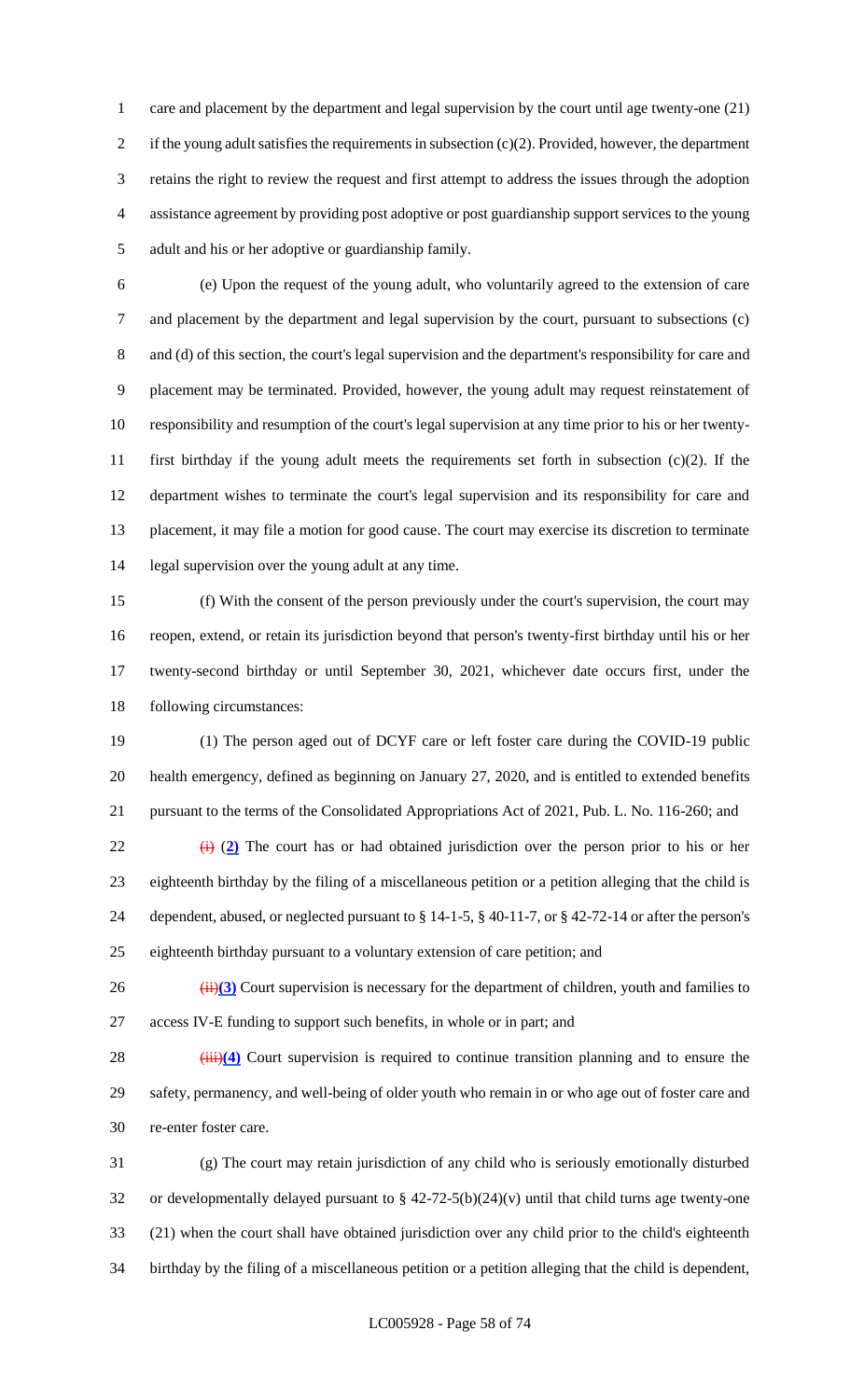neglected, and/or abused pursuant to §§ 14-1-5, and 40-11-7, or 42-72-14.

 (h) The department of children, youth and families shall work collaboratively with the department of behavioral healthcare, developmental disabilities and hospitals, and other agencies, in accordance with § 14-1-59, to provide the family court with a transition plan for those individuals who come under the court's jurisdiction pursuant to a petition alleging that the child is dependent, neglected, and/or abused and who are seriously emotionally disturbed or developmentally delayed pursuant to § 42-72-5(b)(24)(v). This plan shall be a joint plan presented to the court by the department of children, youth and families and the department of behavioral healthcare, developmental disabilities and hospitals. The plan shall include the behavioral healthcare, developmental disabilities and hospitals' community or residential service level, health insurance option, education plan, available mentors, continuing support services, workforce supports and employment services, and the plan shall be provided to the court at least twelve (12) months prior to discharge. At least three (3) months prior to discharge, the plan shall identify the specific placement for the child, if a residential placement is needed. The court shall monitor the transition plan. In the instance where the department of behavioral healthcare, developmental disabilities and hospitals has not made timely referrals to appropriate placements and services, the department of children, youth and families may initiate referrals.

 (i) The parent and/or guardian and/or guardian ad litem of a child who is seriously 19 emotionally disturbed or developmentally delayed pursuant to  $\S$  42-72-5(b)(24)(v), and who is 20 before the court pursuant to  $\S$  14-1-5(1)(iii) through 14-1-5(1)(v),  $\S$  40-11-7, or  $\S$  42-72-14, shall be entitled to a transition hearing, as needed, when the child reaches the age of twenty (20) if no appropriate transition plan has been submitted to the court by the department of children, youth and families and the department of behavioral healthcare, developmental disabilities and hospitals. The family court shall require that the department of behavioral healthcare, developmental disabilities and hospitals shall immediately identify a liaison to work with the department of children, youth and families until the child reaches the age of twenty-one (21) and an immediate transition plan be submitted if the following facts are found:

 (1) No suitable transition plan has been presented to the court addressing the levels of service appropriate to meet the needs of the child as identified by the department of behavioral healthcare, developmental disabilities and hospitals; or

 (2) No suitable housing options, health insurance, educational plan, available mentors, continuing support services, workforce supports, and employment services have been identified for the child.

(j) In any case where the court shall not have acquired jurisdiction over any person prior to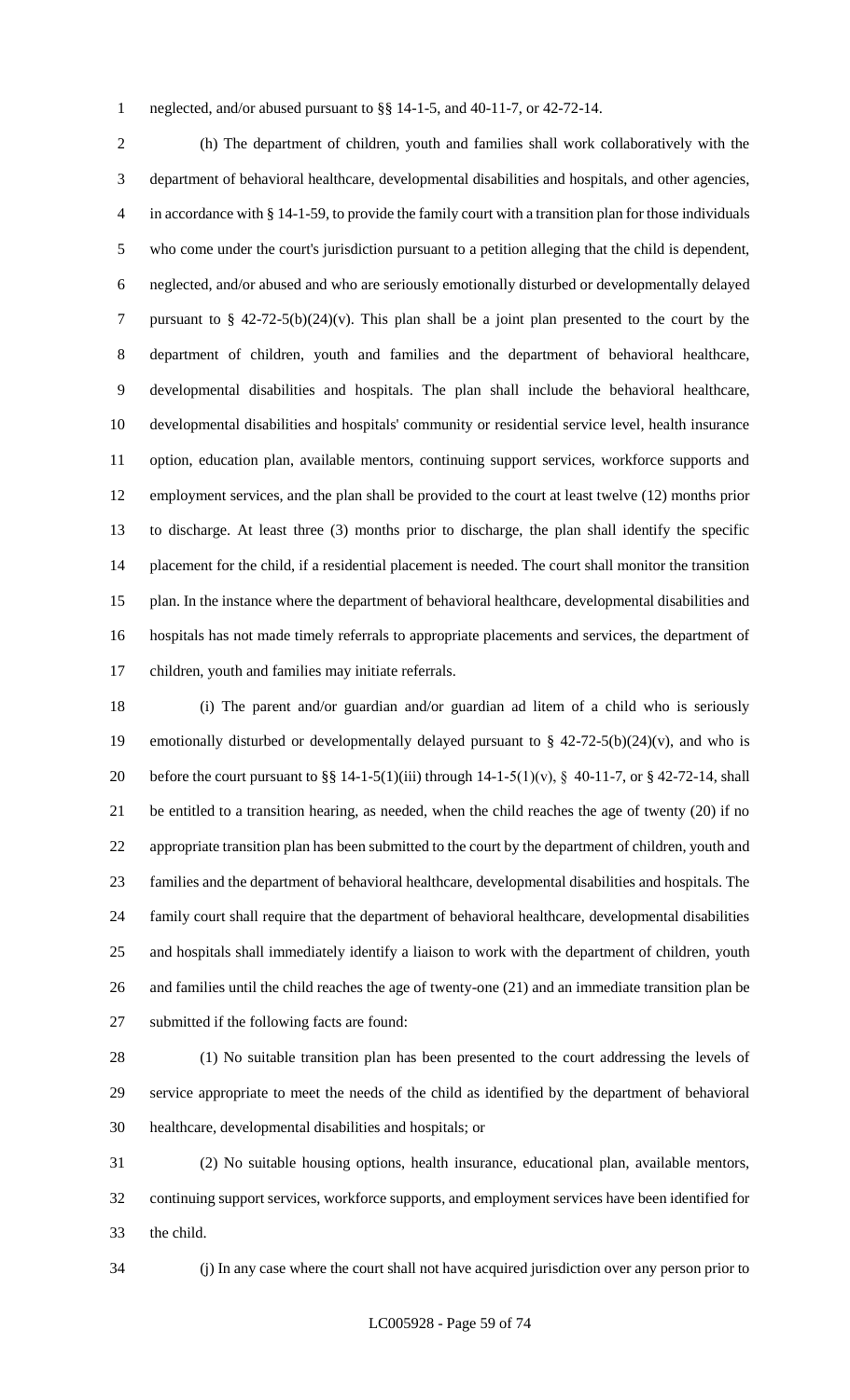the person's eighteenth (18th) birthday by the filing of a petition alleging that the person had committed an offense, but a petition alleging that the person had committed an offense that would be punishable as a felony if committed by an adult has been filed before that person attains the age of nineteen (19) years of age, that person shall, except as specifically provided in this chapter, be subject to the jurisdiction of the court until he or she becomes nineteen (19) years of age, unless discharged prior to turning nineteen (19).

 (k) In any case where the court shall not have acquired jurisdiction over any person prior to the person attaining the age of nineteen (19) years by the filing of a petition alleging that the person had committed an offense prior to the person attaining the age of eighteen (18) years that would be punishable as a felony if committed by an adult, that person shall be referred to the court that had jurisdiction over the offense if it had been committed by an adult. The court shall have jurisdiction to try that person for the offense committed prior to the person attaining the age of eighteen (18) years and, upon conviction, may impose a sentence not exceeding the maximum penalty provided for the conviction of that offense.

 (l) In any case where the court has certified and adjudicated a child in accordance with the provisions of §§ 14-1-7.2 and 14-1-7.3, the jurisdiction of the court shall encompass the power and authority to sentence the child to a period in excess of the age of nineteen (19) years. However, in no case shall the sentence be in excess of the maximum penalty provided by statute for the conviction of the offense.

 (m) Nothing in this section shall be construed to affect the jurisdiction of other courts over offenses committed by any person after he or she reaches the age of eighteen (18) years.

 SECTION 7. Section 15-7-7 of the general laws in chapter 15-7 entitled "Adoption of Children" is hereby amended to read as follows:

## **15-7-7. Termination of parental rights.**

 (a) The court shall, upon a petition duly filed by a governmental child placement agency or licensed child placement agency, or by the birthmother or guardian of a child born under circumstances referenced in subsection (a)(2)(viii) of this section, after notice to the parent and a hearing on the petition, terminate any and all legal rights of the parent to the child, including the right to notice of any subsequent adoption proceedings involving the child, if the court finds as a fact by clear and convincing evidence that:

 (1) The parent has willfully neglected to provide proper care and maintenance for the child for a period of at least one year where financially able to do so. In determining whether the parent has willfully neglected to provide proper care and maintenance for the child, the court may disregard contributions to support that are of an infrequent and insubstantial nature; or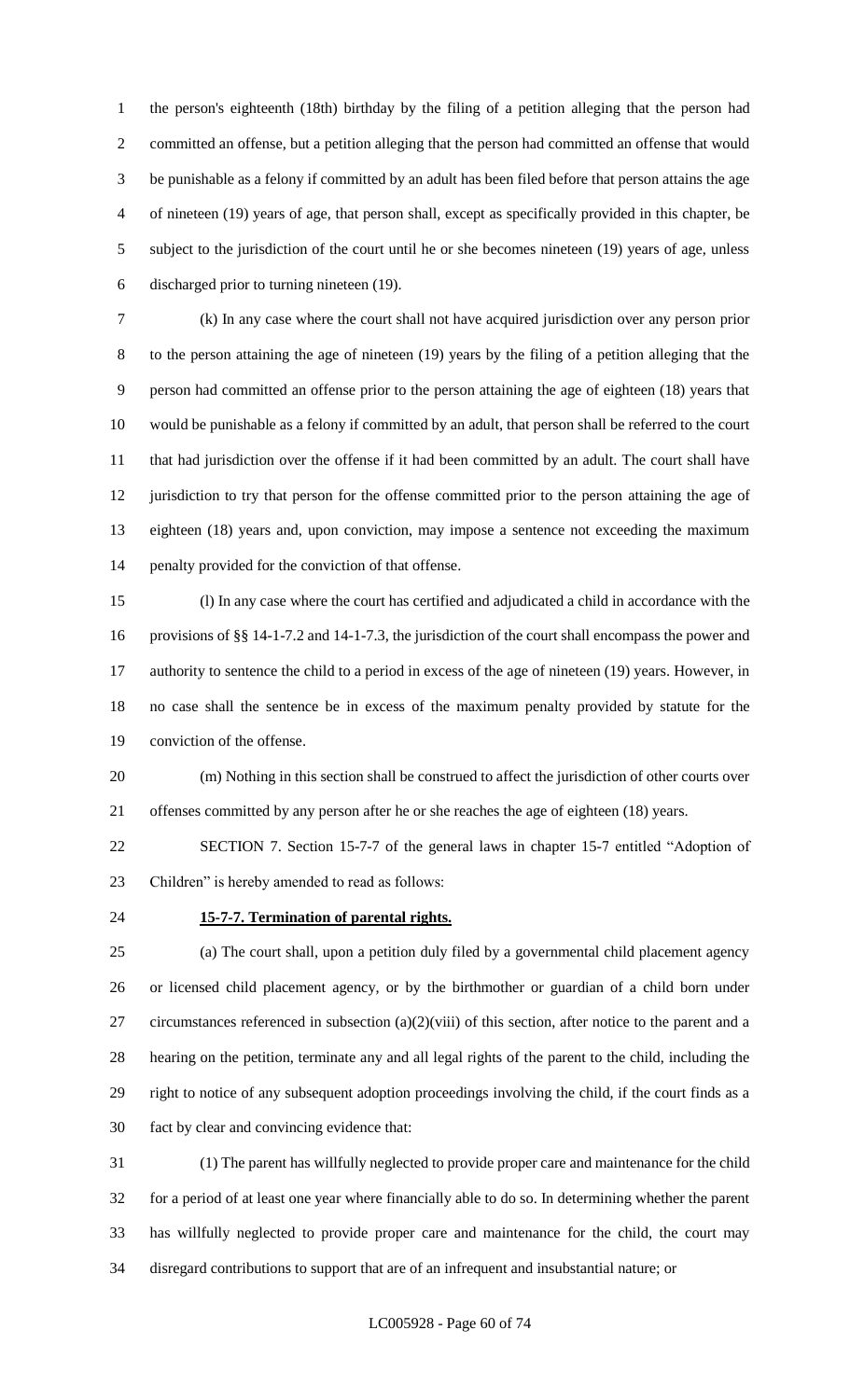(2) The parent is unfit by reason of conduct or conditions seriously detrimental to the child;

such as, but not limited to, the following:

- (i) Institutionalization of the parent, including imprisonment, for a duration as to render it improbable for the parent to care for the child for an extended period of time;
- 

(ii) Conduct toward any child of a cruel or abusive nature;

 (iii) The child has been placed in the legal custody or care of the department of children, youth and families and the parent has a chronic substance abuse problem and the parent's prognosis indicates that the child will not be able to return to the custody of the parent within a reasonable period of time, considering the child's age and the need for a permanent home. The fact that a parent has been unable to provide care for a child for a period of twelve (12) months due to substance abuse shall constitute prima facie evidence of a chronic substance abuse problem;

 (iv) The child has been placed with the department of children, youth and families and the court has previously involuntarily terminated parental rights to another child of the parent and the parent continues to lack the ability or willingness to respond to services that would rehabilitate the parent and provided further that the court finds it is improbable that an additional period of services would result in reunification within a reasonable period of time considering the child's age and the need for a permanent home;

 (v) The parent has subjected the child to aggravated circumstances, which circumstances shall be abandonment, torture, chronic abuse, and sexual abuse;

 (vi) The parent has committed murder or voluntary manslaughter on another of his or her children or has committed a felony assault resulting in serious bodily injury on that child or another of his or her children or has aided or abetted, attempted, conspired, or solicited to commit such a murder or voluntary manslaughter;

 (vii) The parent has exhibited behavior or conduct that is seriously detrimental to the child, for a duration as to render it improbable for the parent to care for the child for an extended period of time; or

 (viii) The parent has been convicted of sexual assault upon the birthmother and parenthood is a result of that sexual assault, which shall be established by proving that the child was conceived as a result of a conviction for any offense set forth in § 11-37-2, § 11-37-6, or § 11-37-8.1. Conception as a result of sexual assault may be proved by DNA tests and upon conviction of the putative father, and after a fact-finding hearing establishing paternity, the father's parental rights shall be terminated by order of the court. Termination of the parental rights of the father shall include the loss of all parental rights without limitation, including the adoption of the child. The father shall also have no right to any visitation with the minor child and shall have no right to any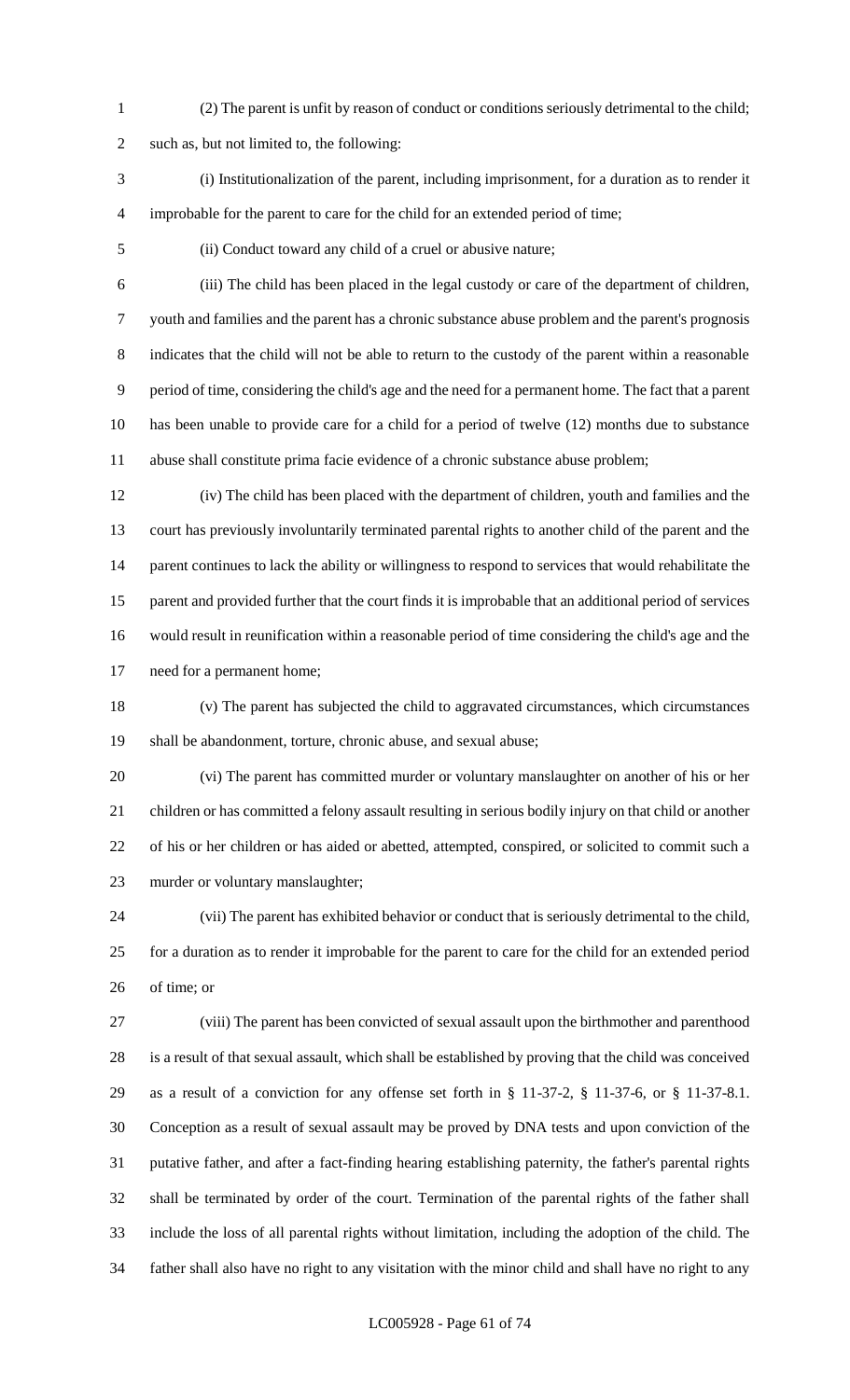inheritance from a child conceived as a result of sexual assault as specified;

 (3) The child has been placed in the legal custody or care of the department of children, youth and families for at least twelve (12) months, and the parents were offered or received services to correct the situation that led to the child being placed; provided, that there is not a substantial probability that the child will be able to return safely to the parents' care within a reasonable period of time considering the child's age and the need for a permanent home; or

 (4) The parent has abandoned or deserted the child. A lack of communication or contact with the child for at least a six-month (6) period shall constitute prima facie evidence of abandonment or desertion. In the event that parents of an infant have had no contact or communication with the infant for a period of six (6) months the department shall file a petition pursuant to this section and the family court shall conduct expedited hearings on the petition.

12 (b)(1) In the event that the petition is filed pursuant to subsection (a)(1), (a)(2)(i), (a)(2)(iii), or (a)(2)(vii) of this section, the court shall find as a fact that, prior to the granting of the petition, such parental conduct or conditions must have occurred or existed notwithstanding the reasonable efforts that shall be made by the agency prior to the filing of the petition to encourage and strengthen the parental relationship so that the child can safely return to the family. In the event that a petition 17 is filed pursuant to subsection (a)(2)(ii), (a)(2)(iv), (a)(2)(v), (a)(2)(vi), or (a)(4) of this section, the department has no obligation to engage in reasonable efforts to preserve and reunify a family.

 (2) Any duty or obligation on the part of a licensed or governmental child placing agency to make reasonable efforts to strengthen the parental relationship shall cease upon the filing of a petition under this section. This provision shall not be construed and is not intended to limit or affect in any way the parents' right to see or visit with the child during the pendency of a petition under this section.

 (3) Upon the filing of a termination of parental rights petition, the agency has an affirmative duty to identify, recruit, process, and approve a qualified family for adoption or other permanent living arrangement for the child.

 (c)(1) In considering the termination of rights as pursuant to subsection (a), the court shall give primary consideration to the physical, psychological, mental, and intellectual needs of the child insofar as that consideration is not inconsistent with other provisions of this chapter.

 (2) The consideration shall include the following: If a child has been placed in foster family care, voluntarily or involuntarily, the court shall determine whether the child has been integrated into the foster family to the extent that the child's familial identity is with the foster family and whether the foster family is able and willing to permanently integrate the child into the foster family; provided, that in considering integrating into a foster family, the court should consider: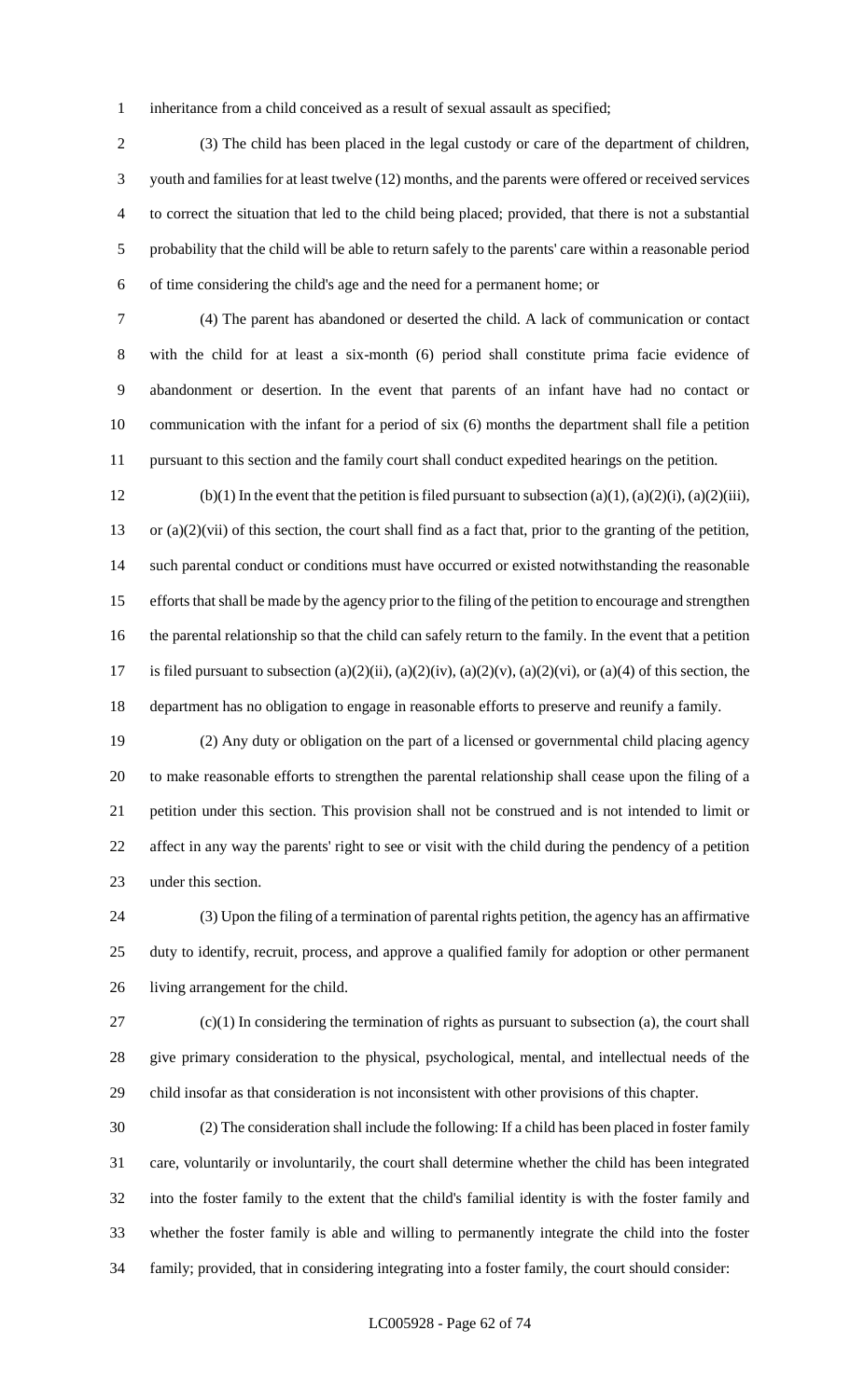(i) The length of time the child has lived in a stable, satisfactory environment and the desirability of maintaining that environment and continuity for the child; and

 (ii) The reasonable preference of the child, if the court determines that the child has sufficient capacity to express a reasonable preference.

 (d) If the court finds that the parental rights of the parent should be terminated as specified in subsection (a), it shall by decree duly entered, appoint some suitable person to give or withhold consent in any subsequent adoption proceedings. In the case of petitions filed by licensed or governmental child placement agencies, the court shall appoint the agency to be the sole party to give or withhold consent to the adoption of the child and further vest the agency with all rights of guardianship over the child.

 (e) Nothing in this section shall be construed to prohibit the introduction of expert testimony with respect to any illness, medical or psychological condition, trauma, incompetency, addiction to drugs, or alcoholism of any parent who has exhibited behavior or conduct that is seriously detrimental to a child, to assist the court in evaluating the reason for the conduct or its probable duration.

 (f) The record of the testimony of the parties adduced in any proceeding terminating 17 parental rights to a child shall be entitled to the confidentiality provided for in § 8-10-21 and more specifically shall not be admissible in any civil, criminal, or other proceeding in any court against a person named a defendant or respondent for any purpose, except in subsequent proceedings involving the same child or proceedings involving the same respondent.

 (g) In the event any child, the parental rights to whom have been finally terminated, has not been placed by the agency in the home of a person or persons with the intention of adopting the child within thirty (30) days from the date of the final termination decree, the family court shall review the status of the child and the agency shall file a report that documents the steps the agency is taking to find an adoptive family or other permanent living arrangement for the child, to place the child with an adoptive family, a fit and willing relative, a legal guardian, or in another planned permanent living arrangement, and to finalize the adoption or legal guardianship. At a minimum, this documentation shall include child specific recruitment efforts, such as the use of state, regional, and national adoption exchanges, including **the** electronic exchange system.

 SECTION 8. Sections 16-98-4 and 16-98-6 of the general laws in chapter 16-98 entitled "Education Access to Advanced Placement Courses for All Students Act" are hereby amended to read as follows:

- **16-98-4. Powers and duties of department.**
- (a) Guidelines. The department shall promulgate rules, regulations, and procedures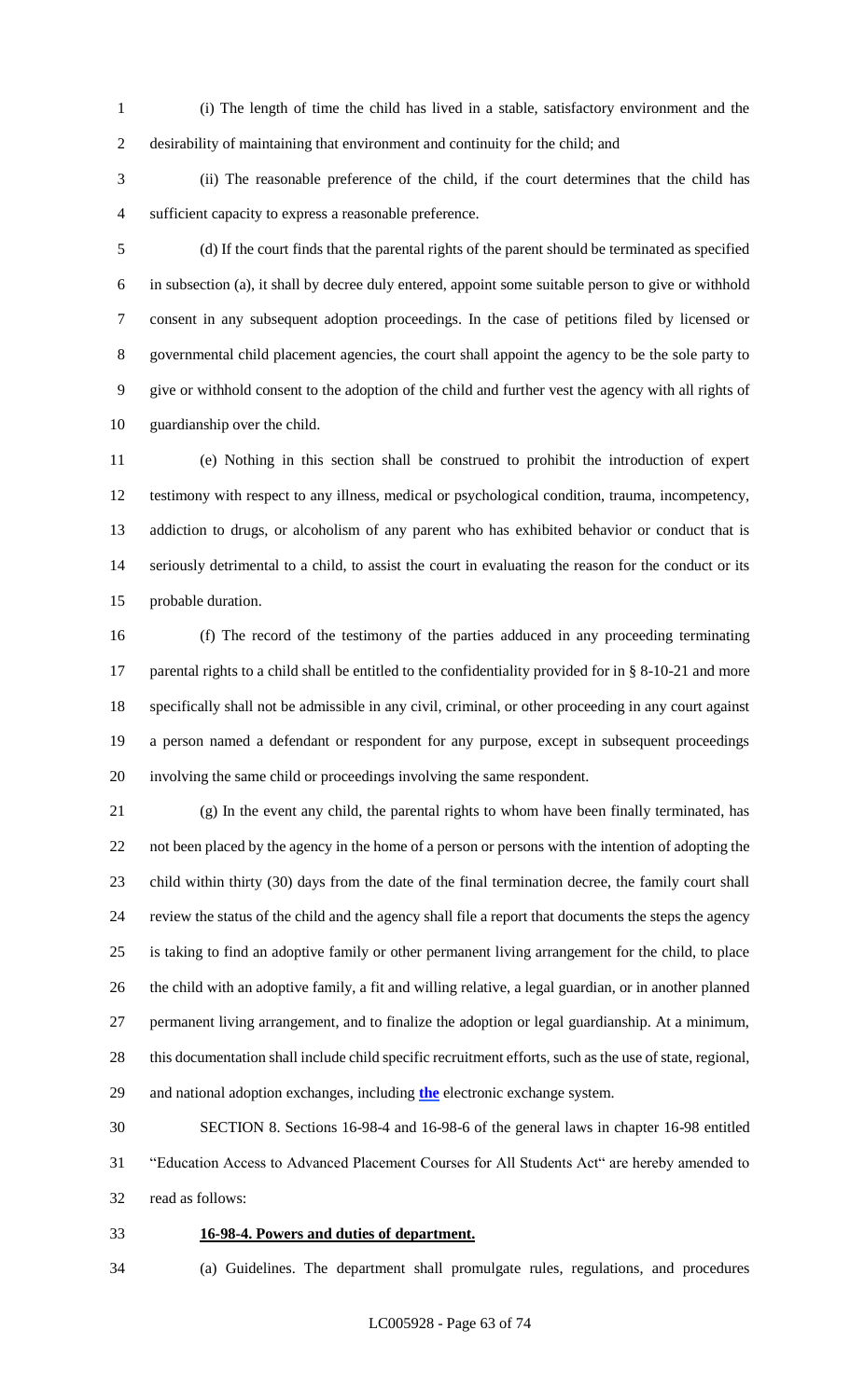necessary for the implementation of this chapter including, but not limited to, the following:

 (1) In consultation with the College Board, certify those teacher-training entities that are qualified to provide training of teachers to teach advanced placement courses in the four (4) core academic areas;

 (2) In certifying teacher-training entities for this program, the department shall ensure that the training times and locations will be geographically accessible for teachers from eligible school entities to attend;

 (3) The department, in consultation with the College Board, shall ensure that training provided by those teacher-training entities must provide teachers of advanced placement courses with the necessary content knowledge and instructional skills to prepare students for success in advanced placement courses and examinations;

 (4) Starting at the end of the first year of the program, and every year thereafter, the department shall issue a report to the general assembly on the advanced placement teacher-training program that shall include, but not be limited to:

 (i) The number of teachers receiving training in advanced placement instructions in school entities, school districts and high schools in each of the four (4) core academic areas.

 (ii) The number of students taking advanced placement courses at school entities in each 18 of the four (4) core academic areas.

 (iii) The number of students scoring a three (3) or more on an advanced placement examination at school entities in each of the four (4) core academic areas.

 (iv) The remaining unmet need for trained teachers in school entities that do not offer advanced placement courses.

 (v) The number of students taking advanced placement courses who do not take the advanced placement examination.

(vi) The number of students below the poverty level who take advanced placement courses.

 (vii) The number of students below the poverty level who take advanced placement courses and do not take the advanced placement examination; and

 (5) In consultation with local education authorities, ensure that the opportunity to participate in the advanced placement program and gain college credit is available to the greatest amount **number** of students as practicable.

 (b) Nothing in this chapter shall prohibit the board of education, through the department, from expanding the program to include other nationally accepted courses of study that provide students an opportunity to gain college credits from classes taken in high school.

**16-98-6. Program funding.**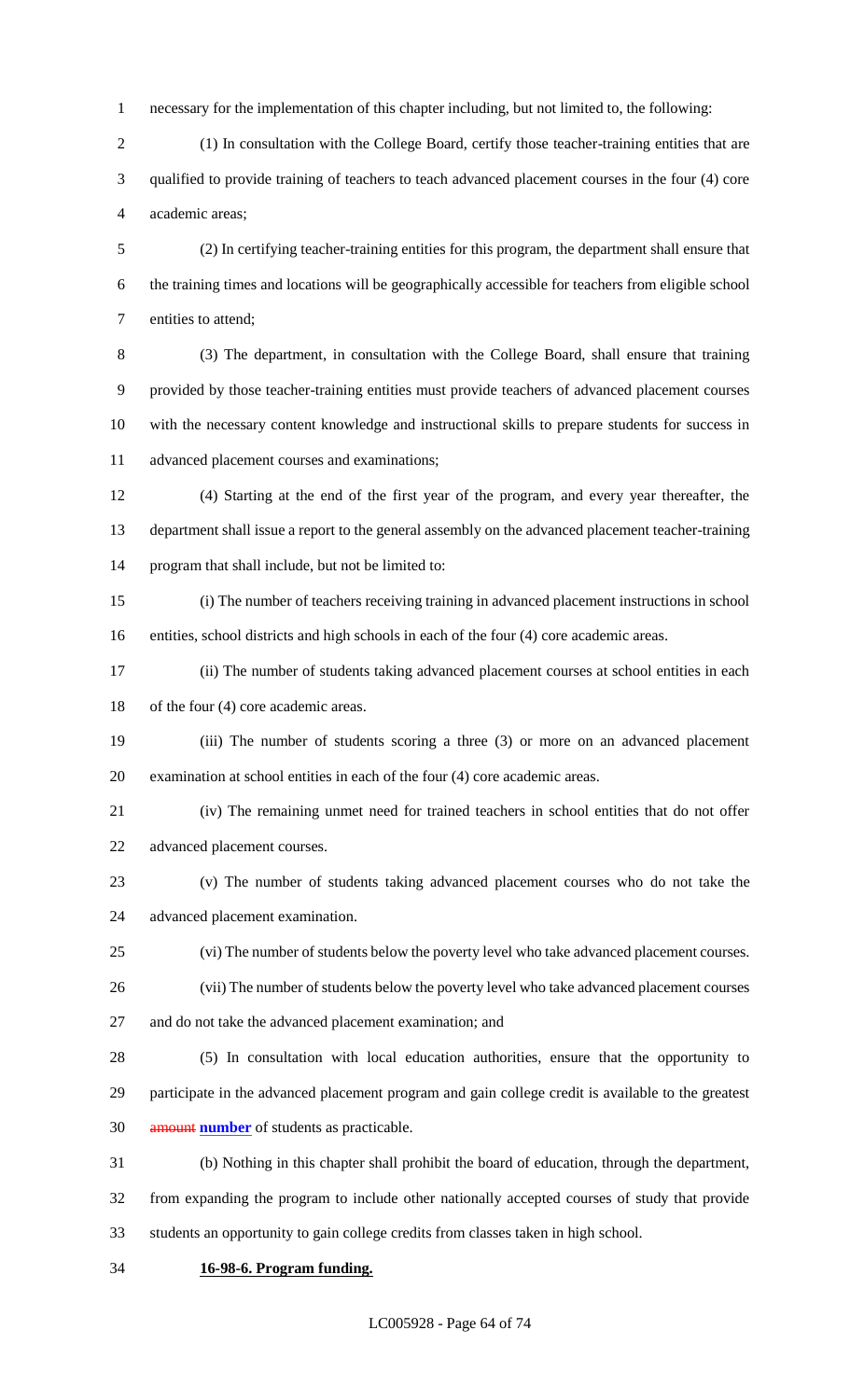(a) Funding shall be for the purpose of providing advanced placement examinations to students at or below the poverty level at no cost to the student.

 (b) Notwithstanding any general law, rule, or regulation to the contrary, the department shall include as part of its annual budget the amount necessary to pay the exam costs for all students below the poverty level who take advanced **placement** courses.

SECTION 9. Section 21-14-12 of the general laws in chapter 21-14 entitled "Shellfish

Packing Houses" is hereby amended to read as follows:

# **21-14-12. Inspection of business premises -- Dockside program established.**

 (a) The director shall make regular inspections of the business premises of licensees and no person shall interfere with or obstruct the entrance of the director to any packing house or structural appurtenance to it, vessel, or vehicle for the purpose of making inspection as to sanitary conditions during reasonable business hours, and no person shall obstruct the conduct of this inspection; provided, that inspections as to sanitary conditions shall be made only by the director or employees of the department. These employees of the department shall not be construed to include agents whom the director may appoint in other departments for the purpose of enforcing other provisions of this chapter; and provided, that nothing in this section shall be construed as having granted to the director or any duly authorized official of the department the right of search and seizure without a warrant.

 (b) The director shall be authorized to establish a dockside program, including the promulgation of any rules and regulations deemed necessary or advisable in connection therewith, pursuant to the relevant provisions of the National Shellfish Sanitation Program (NSSP) Model 22 Ordinance. Promulgating rules and regulations pursuant to the NSSP Model Ordinance shall assure **ensure** that the marine shellfish processers, licensed by the department to land and process surf clams and/or other marine shellfish species acquired in federal waters, are doing so in sanitary fashion that comports with national standards. The rules and regulations shall also be consistent with the landing permit requirements of the department of environmental management in § 20-2.1- 27 7. The dockside program shall not apply to aquaculture processers.

 (c) The licensing fees from the dockside program shall be deposited into the general fund. However, the amount of the revenues collected for the dockside program shall be appropriated to the department of health for its administration of this program. The director shall have the authority to establish the licensing fees and limit the number of licenses issued, at his or her sole discretion. SECTION 10. Section 31-22-11.6.1 of the general laws in chapter 31-22 entitled "Miscellaneous Rules" is hereby amended to read as follows:

#### **31-22-11.6.1. Childcare vehicles and school extracurricular vehicles - COVID-19.**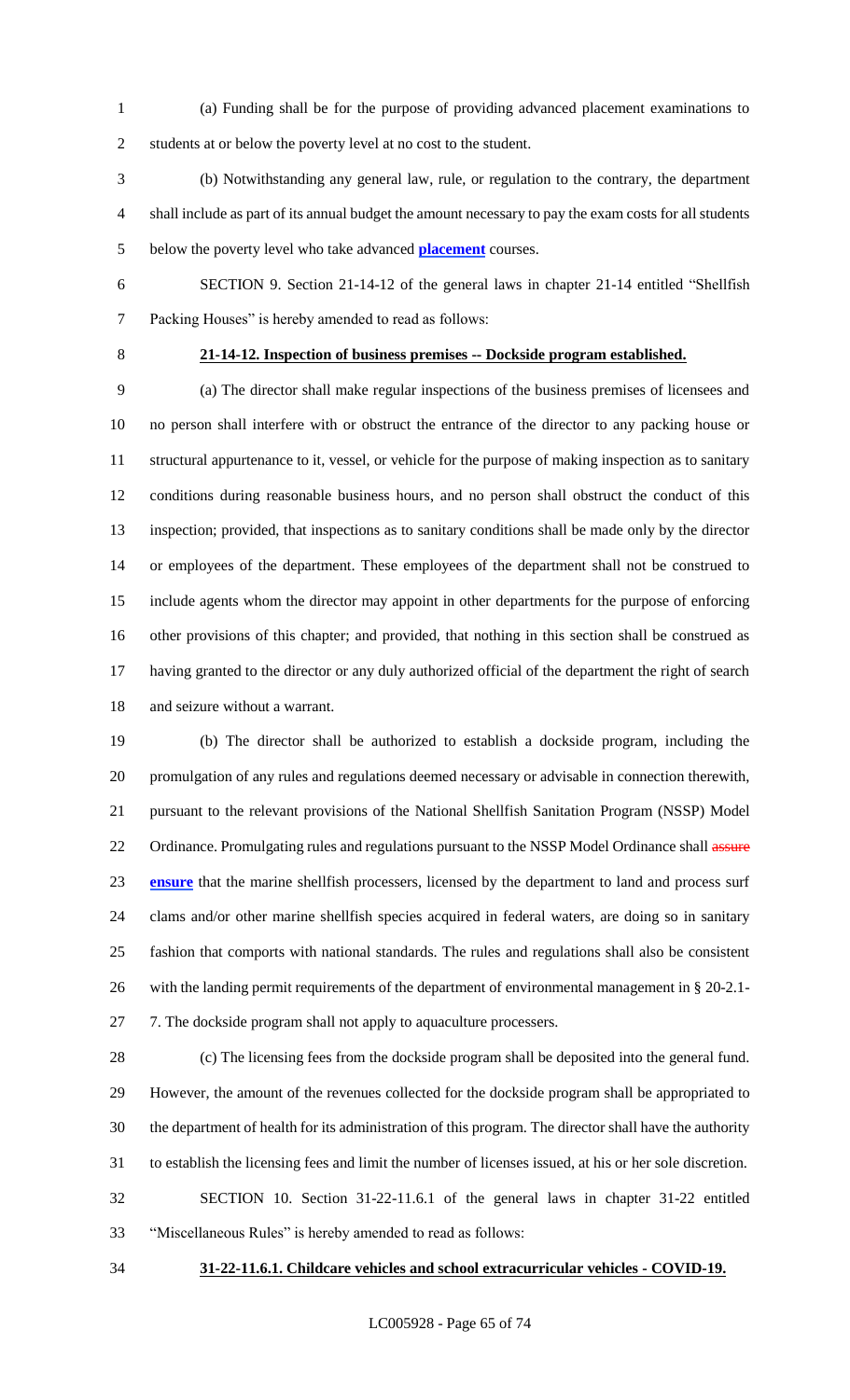(a) Notwithstanding § 31-31-11.6 **31-22-11.6**, or any general law, rule, or regulation to the contrary, effective March 28, 2022, due to the public health crisis caused by COVID-19, the requirement of using designated types of vehicles for specified routes as contained in § 31-22- 4 11.6(a)(2)(i) is hereby suspended, for student transportation providers ("Providers") retained by or via the Rhode Island department of education ("RIDE") to provide student transportation services. For such routes, retained providers may utilize: 7 (1) School buses, as defined in  $\S 31-1-3(aa)$ ; (2) Pupil transportation vehicles, as defined in § 31-22.1-1; (3) School extracurricular vehicles, as defined in § 31-22-11.6(a)(2)(ii); 10 (4) Childcare vehicles, as defined in § 31-22-11.6(a)(2)(iii); and (5) Family childcare home vehicles, as defined in § 31-22- 11.6(a)(2)(iv). (b) Vehicles authorized pursuant to subsection (a) of this section to transport students shall also be in compliance with the applicable laws, rules, and regulations related to student transportation vehicles and shall: (1) Carry a sign on the school bus visible from the front and back of the vehicle containing 16 the lettering required by § 31-20-11; (2) Be equipped with Type I Class A turn signal lamps, which shall have a four way hazard warning signal switch to cause simultaneous flashing of the turn signal lamps which may be activated when the vehicle is approaching a stop to load or discharge school students and when needed as a vehicular traffic hazard warning. Each vehicle shall also be equipped with front and rear alternating flashing school bus red signal lamps, which shall remain flashing when school pupils are entering or leaving the vehicle; and (3) Be equipped with one pair of adequate chock blocks and three (3) flares in compliance with United States Motor Vehicle D.O.T. Safety Standard No. 125. (c) The prohibition against school extracurricular vehicles from having amber or red flashing lights as contained in 280-RICR-30-15-8.5(B)(l) is hereby suspended. (d) Retained providers may utilize student transportation vehicles currently registered in Massachusetts or Connecticut to provide student transportation services in Rhode Island; provided that: (1) Each student transportation vehicle has current, valid Massachusetts or Connecticut registration and inspection stickers; (2) Each student transportation vehicle is covered by an insurance policy meeting the requirements of § 31-22-10.1; (3) The Rhode Island department of education has verified compliance of subsections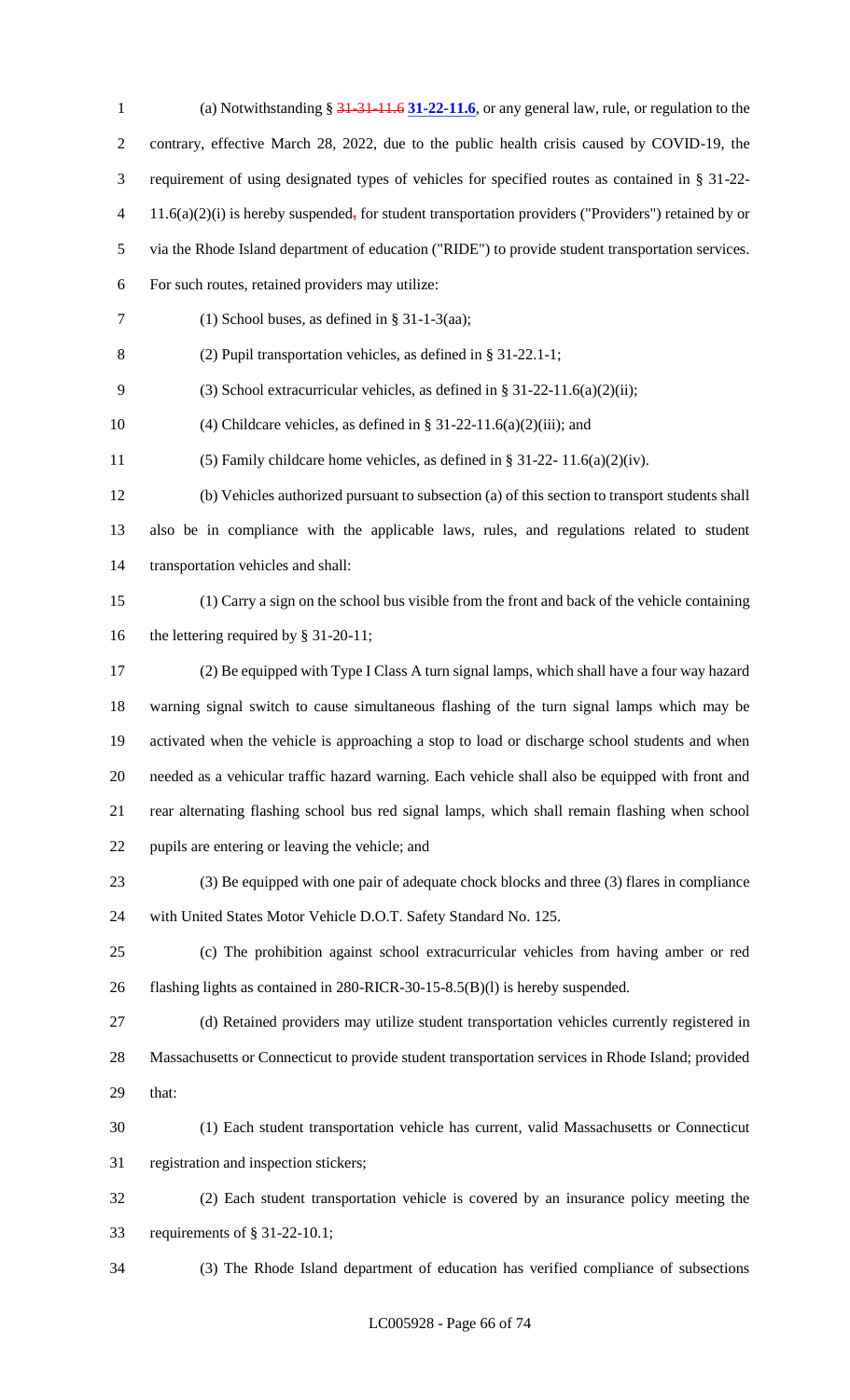1 (d)(1) and (d)(2) of this section; and

| $\mathfrak{2}$           | (4) The retained provider complies with the registration requirement for each student                 |
|--------------------------|-------------------------------------------------------------------------------------------------------|
| 3                        | transportation vehicle pursuant to $\S 31-7-2$ by the sunset date of this section.                    |
| $\overline{\mathcal{A}}$ | (e) The license requirements contained in §§ $31-10-5$ , $31-22.1-3(10)$ , and $31-22$ -              |
| 5                        | 11.6(b)(10) are hereby suspended for drivers currently licensed in Massachusetts or Connecticut to    |
| 6                        | operate student transportation vehicles and employed by retained providers pursuant to subsection     |
| $\tau$                   | (a) of this section and furthermore, the provider driver may operate student transportation           |
| $8\,$                    | vehicles appropriate for their licensure; provided that:                                              |
| 9                        | (1) As applicable, the provider driver possesses a current, valid Massachusetts or                    |
| 10                       | Connecticut commercial driver's license with a "P" and "S" endorsement and a current, valid           |
| 11                       | Massachusetts school bus certificate if licensed in Massachusetts.                                    |
| 12                       | (2) As applicable, the provider driver possesses a current, valid Massachusetts or                    |
| 13                       | Connecticut driver's license that is the equivalent of a Rhode Island license with the appropriate    |
| 14                       | endorsement(s) allowing the transportation of school children.                                        |
| 15                       | (3) RIDE has verified compliance with subsections (e)(1) and (e)(2) of this section.                  |
| 16                       | (4) As applicable, the provider driver obtains a school bus certificate governed by 280-              |
| 17                       | RICR-30-05-2 prior to the sunset of this section.                                                     |
| 18                       | (5) As applicable, the provider driver obtains a pupil transportation certificate governed by         |
| 19                       | 280-RICR-30-05-5 prior to the sunset of this section.                                                 |
| 20                       | (6) The provider driver complies with license requirements under $\S$ 31-10-5, 31-22.1-               |
| 21                       | $3(10)$ , and $31-22-11.6(b)(10)$ prior to the date of sunset of this section.                        |
| 22                       | (f) Unless extended by the general assembly, this section shall sunset upon the conclusion            |
| 23                       | of the 2021-2022 school year.                                                                         |
| 24                       | SECTION 11. Section 31-27-2.8 of the General laws in chapter 31-27 entitled "Motor                    |
| 25                       | Vehicle Offenses" is hereby amended to read as follows:                                               |
| 26                       | 31-27-2.8. Ignition interlock system and/or blood and urine testing imposed as a part                 |
| 27                       | of sentence -- Requirements.                                                                          |
| 28                       | (a) Any person subject to suspension pursuant to $\S$ 31-27-2.1(b)(1) and 31-27-2.1(b)(2)             |
| 29                       | or convicted under the provisions of § 31-27-2(d)(1), § 31-27-2(d)(2), § 31-27-2(d)(3)(i), or § 31-   |
| 30                       | $27-2(d)(3)(ii)$ , or whose violation is sustained under the provisions of §§ 31-27-2.1(b)(1) and 31- |
| 31                       | $27-2.1(b)(2)$ , may be prohibited by the sentencing judge or magistrate from operating a motor       |
| 32                       | vehicle that is not equipped with an ignition interlock system, and/or blood and urine testing by a   |
| 33                       | licensed physician with knowledge and clinical experience in the diagnosis and treatment of drug-     |
| 34                       | related disorders, a licensed or certified psychologist, social worker, or EAP professional with like |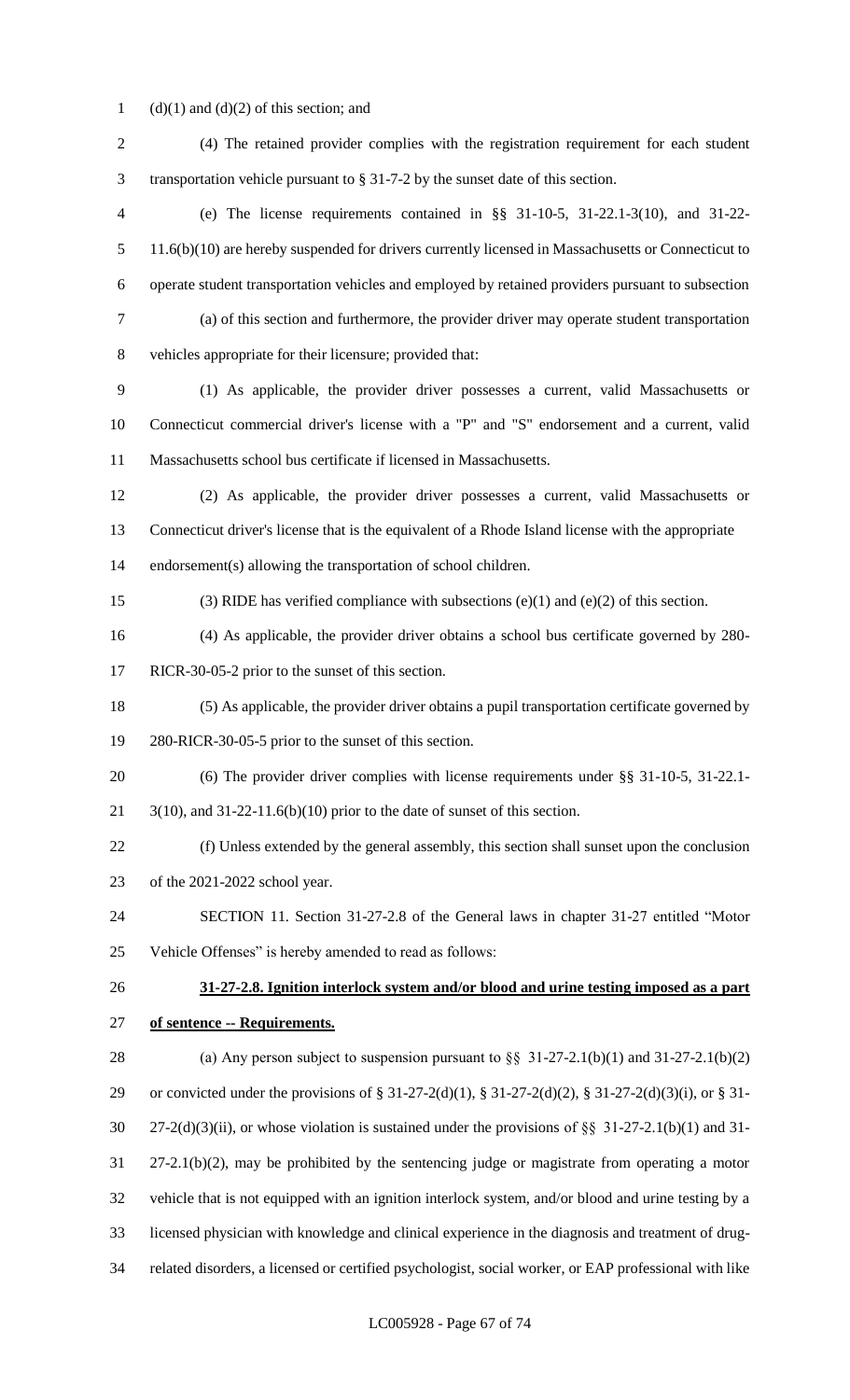knowledge, or a substance abuse counselor certified by the National Association of Alcohol and Drug Abuse Counselors (all of whom shall be licensed in Rhode Island), pursuant to this section.

 (1) Notwithstanding any other sentencing and disposition provisions contained in this chapter, if a Rhode Island traffic tribunal magistrate makes a finding that a motorist was operating a vehicle in the state while under the influence of drugs, toluene, or any controlled substance as evidenced by the presence of controlled substances on or about the person or vehicle, or other reliable indicia or articulable conditions thereof, but not intoxicating liquor based on a preliminary breath test, results from a breathalyzer that indicates no blood alcohol concentration or both, the magistrate may exercise his or her discretion and eliminate the requirement of an ignition interlock system; provided, that blood and/or urine testing is mandated as a condition to operating a motor vehicle as provided in this section.

 (2) Notwithstanding any other sentencing and disposition provisions contained in this chapter, if a Rhode Island traffic tribunal magistrate makes a finding that a motorist was operating a vehicle in the state while under the influence of drugs, toluene, or any controlled substance as evidenced by the presence of controlled substances on or about the person or vehicle, or other reliable indicia or articulable conditions thereof and intoxicating liquor based on a preliminary breath test, results from a breathalyzer that indicates blood alcohol concentration or both, the magistrate may require an ignition interlock system in addition to blood and/or urine testing as a condition to operating a motor vehicle as provided in this section.

 (b) Notwithstanding any other provisions contained in this chapter, any mandatory period of license suspension shall, upon request, be reduced by the imposition of an ignition interlock system and/or blood and urine testing ordered by the court or traffic tribunal as follows:

23 (1) For a violation of  $\S 31-27-2(d)(1)$ , a person shall be subject to a minimum thirty-day (30) license suspension and an imposition of an ignition interlock system and/or blood and urine testing for three (3) months to one year.

26 (2) For a violation of § 31-27-2.1(c)(1), a person shall be subject to a minimum thirty-day (30) license suspension and an imposition of an ignition interlock system and/or blood and urine testing for a period of six (6) months to two (2) years.

29 (3) For a violation of  $\S 31-27-2(d)(2)$ , a person shall be subject to a minimum forty-five- day (45) license suspension and an imposition of an ignition interlock system and/or blood and urine testing for a period of six (6) months to two (2) years.

 (4) For a violation of § 31-27-2.1(c)(2), a person shall be subject to a minimum sixty-day (60) license suspension and an imposition of an ignition interlock system and/or blood and urine testing for a period of one to four (4) years.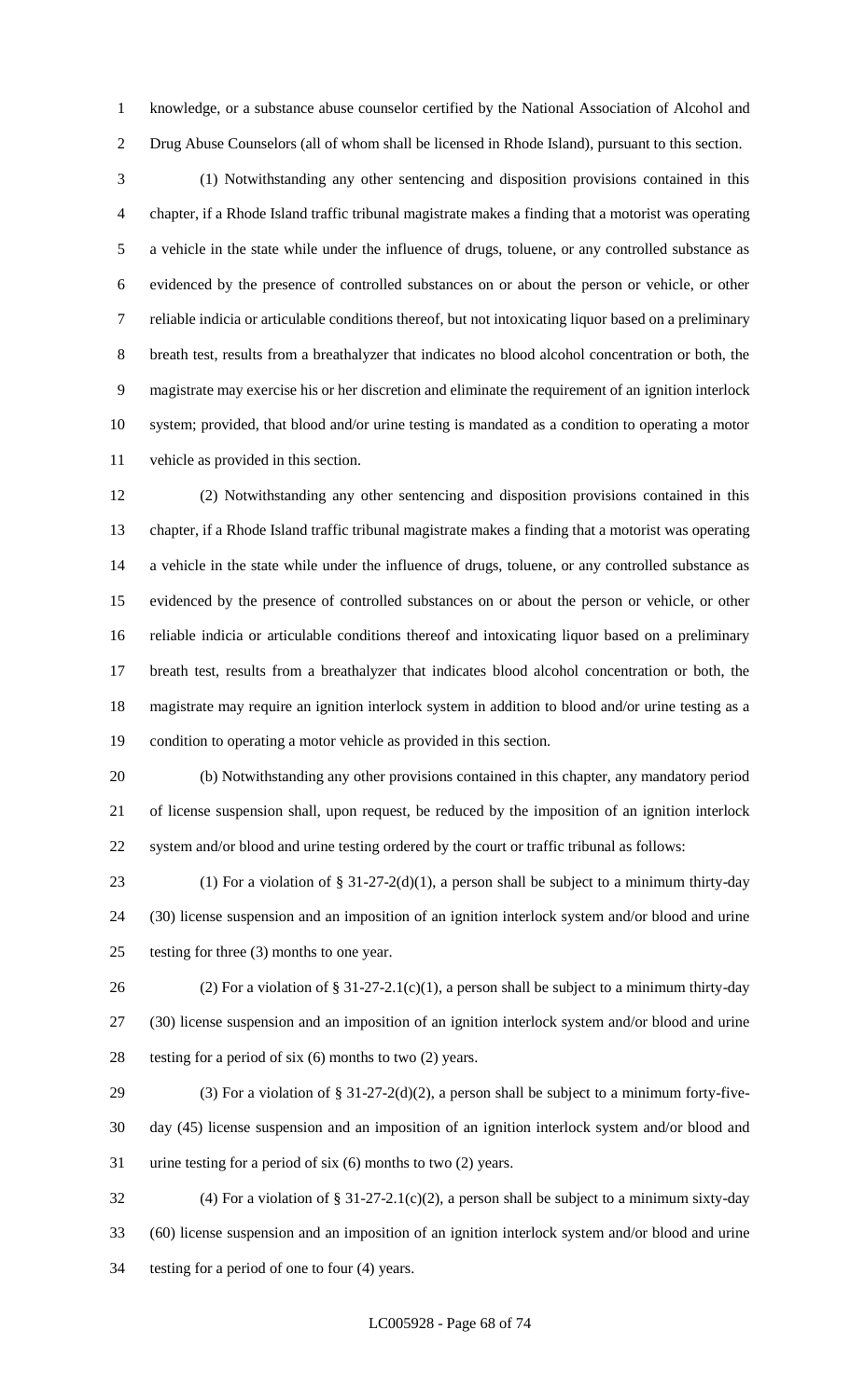- (5) For a violation of § 31-27-2(d)(3), a person shall be subject to a minimum sixty-day (60) license suspension and imposition of an ignition interlock system and/or blood and urine testing for a period of one to four (4) years.
- 4 (6) For a violation of  $\S 31-27-2.1(c)(3)$ , a person shall be subject to a minimum ninety-day (90) license suspension and imposition of an ignition interlock system and/or blood and urine 6 testing for a period of two  $(2)$  to ten  $(10)$  years.
- (7) No license suspension shall be subject to more than a thirty-day (30) license suspension

based solely upon the imposition of an ignition interlock system.

9 (i) If a conviction pursuant to  $§ 31-27-2(d)(1)$  or  $§ 31-27-2.1(c)(1)$  is a first offense, or upon an initial suspension pursuant to § 31-27-2.1(b)(1), where there has been a finding or determination that the motorist was under the influence of intoxicating liquor only, the magistrate shall, upon request, immediately grant a conditional hardship license after a finding of need pursuant to this section and upon proof of the installation of an ignition interlock device.

14 (ii) If a conviction pursuant to  $\S 31-27-2(d)(1)$  or  $\S 31-27-2.1(c)(1)$  is a first offense, or 15 upon an initial suspension pursuant to  $\S$  31-27-2.1(b)(1), where there has been a finding or determination that the motorist was under the influence of drugs, toluene, or a controlled substance, but not intoxicating liquor, the judge or magistrate shall, upon request immediately grant a conditional hardship license after a finding of need pursuant to this section and upon proof of blood and urine testing pursuant to this section.

20 (iii) If a conviction pursuant to §  $31-27-2(d)(1)$  or §  $31-27-2.1(c)(1)$  is a first offense, or 21 upon an initial suspension pursuant to  $\S$  31-27-2.1(b)(1), where there has been a finding or determination that the motorist was under the influence of intoxicating liquor, toluene, a controlled substance, or any combination thereof, the magistrate shall, upon request immediately grant a conditional hardship license after a finding of need pursuant to this section and upon proof of the installation of an ignition interlock device, subject also to the following testing:

 (A) The testing of either blood or urine is being performed by or monitored by a licensed physician with knowledge and clinical experience in the diagnosis and treatment of drug-related disorders, a licensed or certified psychologist, social worker, or EAP professional with like knowledge, or a substance abuse counselor certified by the National Association of Alcohol and Drug Abuse Counselors (all of whom shall be licensed in Rhode Island).

 (B) The motorist is required to pay for the substance abuse professional, any testing, retesting, monitoring, and reporting costs of the blood and urine testing.

 (C) Samples are to be collected, tested and confirmed by a federally certified laboratory by means of gas chromatography/mass spectrometry or technology recognized as being at least as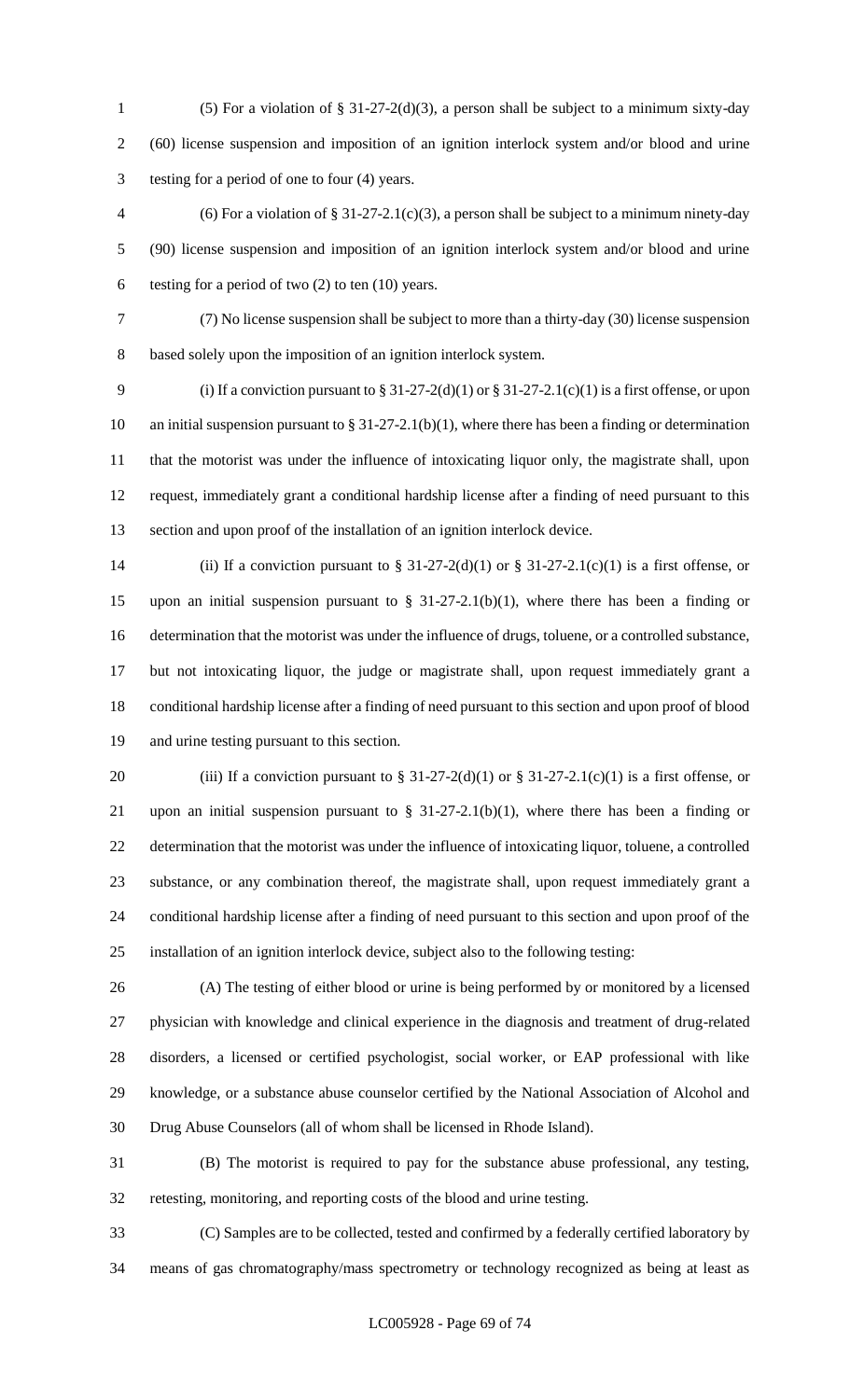scientifically accurate.

 (D) Samples are to be taken weekly for the first sixty (60) days, thereafter in accordance with the recommendation of the substance abuse professional. The samples taken thereafter may be ordered randomly, but must be provided by the motorist within twenty-four (24) hours of the request. The substance abuse professional shall report to the department of the attorney general within twenty-four (24) hours any failure by the motorist to comply with a request for a sample.

 (E) A positive test of urine or blood that evidences any controlled substances shall be reported by the substance abuse professional to the motorist and to the department of the attorney general within twenty-four (24) hours of receipt of the results. The motorist may, at his or her own expense, have an opportunity to have the sample retested or reevaluated by an independent testing facility which shall provide the result directly to the substance abuse professional. The attorney general may request, at any time, a copy of any or all test results from the substance abuse 13 professional, which who shall forward the requested results within forty-eight (48) hours.

 (F) Upon completion of the license suspension, conditional hardship, ignition interlock and substance abuse testing periods, a finalized report shall be presented to the department of motor vehicles prior to any license reinstatement.

 (G) If a judge or magistrate determines that a motorist either failed, without good cause, to comply with a sample request or tested positive for any controlled substance, he or she may exercise his or her discretion and revoke the conditional hardship license, extend the time period for the ignition interlock system and/or substance abuse testing for an additional period of up to twelve (12) months and/or impose an additional loss of license for up to twenty-four (24) months.

 (H) A motorist who has failed, without good cause, to comply with a sample request or tested positive for any controlled substance for a second time within twelve (12) months of the first failure and/or positive test determination shall be guilty of a misdemeanor punishable by up to one year imprisonment, or a fine of up to one thousand dollars (\$1,000), or both.

 (c) However, in any case where a motorist is convicted of an alcohol-related offense pursuant to the provisions of this chapter, the judge or magistrate may exercise his or her discretion in the granting of the hardship license by imposing up to a ninety (90) day loss of license prior to any imposition of the hardship license. The hardship license shall be valid for twelve (12) continuous hours per day for any valid reason approved in advance by the sentencing judge or magistrate, which shall include employment, medical appointments, job training, schooling, or religious purposes. The hardship license shall not be for less than twelve (12) continuous hours per day. A hardship license shall only be granted in conjunction with the installation of an ignition interlock device and/or blood and urine testing. Any conditional driving privileges must be set by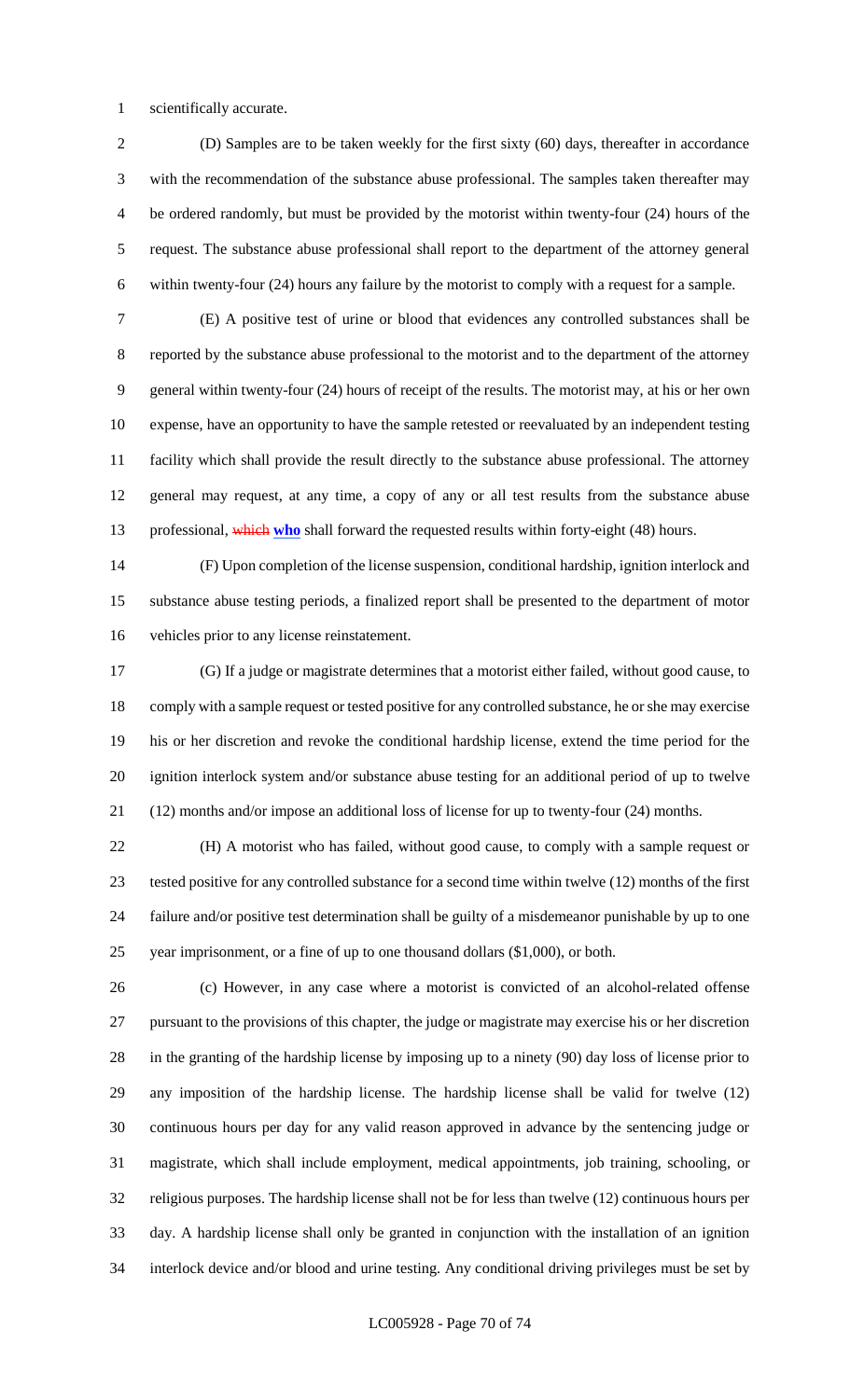the sentencing judge or magistrate after a hearing in which the motorist must provide proof of employment status and hours of employment, or any other legitimate reasons justifying a hardship license. These shall include, but not be limited to, any unemployment training, schooling, medical appointments, therapy treatments, or any other valid requests set forth by sworn affidavit. Once said hardship period has concluded, the motorist must still be subject to the conditions of the ignition interlock system and/or blood and urine testing as set forth under this section for the period of time as directed by the court. Any individual who violates the requirements of this subsection shall be subject to the penalties enumerated in § 31-11-18.1.

 (d) Any person convicted of an offense of driving under the influence of liquor or drugs resulting in death, § 31-27-2.2; driving under the influence of liquor or drugs resulting in serious bodily injury, § 31-27-2.6; driving to endanger resulting in death, § 31-27-1; or driving to endanger resulting in serious bodily injury, § 31-27-1.1; may, in addition to any other penalties provided by law, be prohibited from operating a motor vehicle that is not equipped with an approved ignition 14 interlock system and/or blood and urine testing for one to five (5) years.

 (e) Any person who operates a motor vehicle with a suspended license during the period of suspension, and the reason for the suspension was due to a conviction of driving under the influence of drugs or alcohol or a sustained violation or conviction of refusal to submit to a chemical test, shall be subject to the further use of the ignition interlock system and/or blood and urine testing 19 for a period of six (6) months subsequent to the penalties enumerated in § 31-11-18.1.

 (f) When the court orders the use of an ignition interlock system, the judge or magistrate shall cause an appropriate notation to be made on the person's record that clearly sets forth the requirement for, and the period of the use of, the ignition interlock system.

 (g) In addition to the requirements of subsection (f) of this section, the court or traffic tribunal shall:

 (1) Require proof of the installation of the ignition interlock system and periodic reporting 26 by the person for the purpose of verification of the proper operation of the ignition interlock system; (2) Require the person to have the ignition interlock system monitored for the proper use and accuracy by a person, firm, corporation, or other association to be approved by the division of motor vehicles at least once every six (6) months, or more frequently as the circumstances may require; and

 (3) Require the person to pay the reasonable cost of leasing or buying, monitoring, and maintenance of the ignition interlock system.

 (4) The requirements under subsection (g) of this section shall be the responsibility of the probation department or justice assistance, if the individual is under their control, or the division of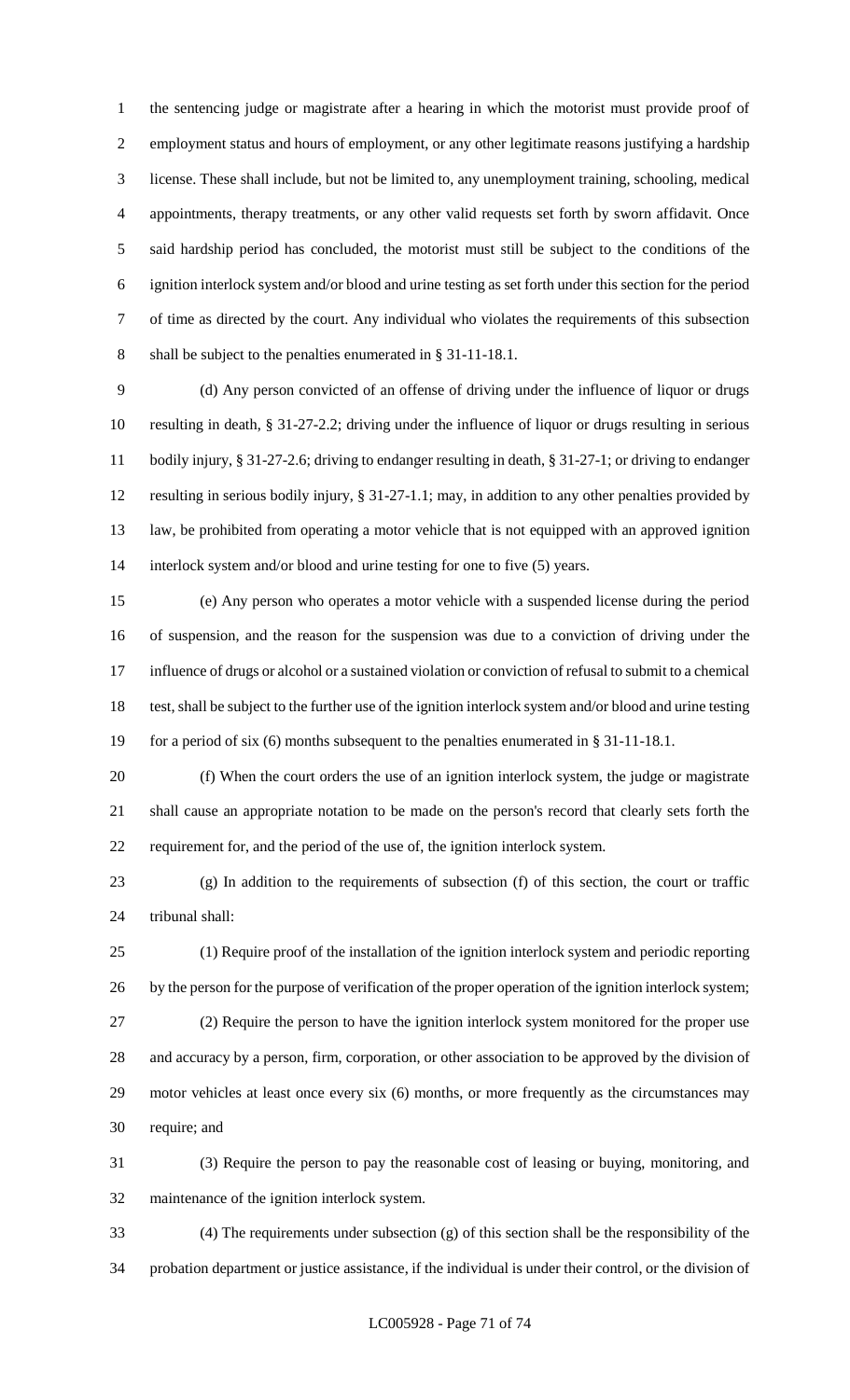motor vehicles if the individual is not monitored as a condition of the individual's plea or finding

of guilt.

 (h) Any person granted a conditional hardship license upon proof of installation of an ignition interlock device, may operate that motor vehicle during the entire twelve-hour (12) period of operation granted by the sentencing judge or magistrate including during the scope of the person's employment and/or any other valid reason approved by the sentencing judge or magistrate. (i) If a person is required, in the course of the person's employment, to operate a motor vehicle owned or provided by the person's employer, the person may operate that motor vehicle in the course of the person's employment without installation of an ignition interlock system if the court makes specific findings expressly permitting the person to operate, in the course of the person's employment, a motor vehicle that is not equipped with an ignition interlock system.

 (j)(1) Any person subject to an ignition interlock order and/or blood and urine testing who violates such order shall be guilty of a misdemeanor punishable by up to one year imprisonment, or a fine of up to one thousand dollars (\$1,000), or both.

 (2) For a second violation within six (6) months from entry of the order, the person violating the order shall be imprisoned for a term of not less than ten (10) days and not more than one year.

 (k) For the purposes of this subsection, a violation of the interlock order, includes, but is not limited to:

 (1) Altering, tampering, or in any way attempting to circumvent the operation of an ignition interlock system that has been installed in the motor vehicle of a person under this section;

(2) Operating a motor vehicle that is not equipped with an ignition interlock system; or

 (3) Soliciting or attempting to have another person start a motor vehicle equipped with an ignition interlock system for the purpose of providing an operable motor vehicle to a person who is prohibited from operating a motor vehicle that is not equipped with an ignition interlock system.

 (l) Any person who attempts to start, or starts, a motor vehicle equipped with an ignition interlock system, tampers with, or in any way attempts to circumvent, the operation of an ignition interlock system that has been installed in the motor vehicle for the purpose of providing an operable motor vehicle to a person who is prohibited from operating a motor vehicle that is not equipped with an ignition interlock system, shall be guilty of a misdemeanor punishable by up to one year imprisonment or a fine of up to one thousand dollars (\$1,000), or both.

 SECTION 12. Section 42-105-11 of the General laws in chapter 42-105 entitled "Newport and Bristol County Convention and Visitors' Bureau" is hereby amended to read as follows:

**42-105-11. Annual report.**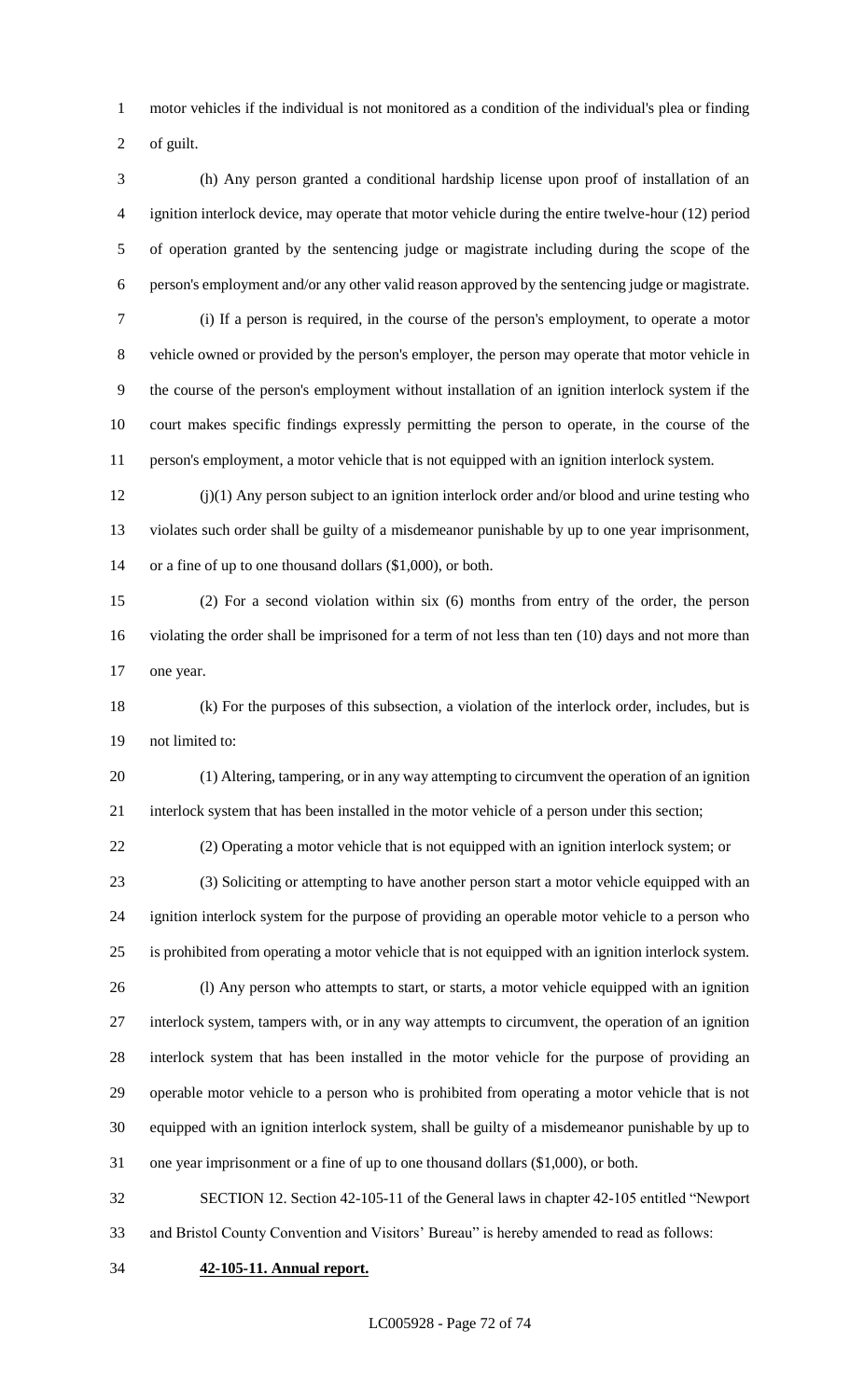Within six (6) months after the close of its fiscal year the bureau shall approve and submit an annual report to the governor, the speaker of the house of representatives, the president of the senate, the secretary of state, and each of the following city and town councils: Jamestown, Middletown, Newport, Portsmouth, Little Compton and Tiverton of its activities during that fiscal year. The report shall provide: an operating statement summarizing meetings or hearings held, meeting minutes if requested, subjects addressed, decisions rendered, rules or regulations promulgated, studies conducted, policies and plans developed, approved, or modified, and programs administered or initiated; a consolidated financial statement of all funds received and expended including the source of the funds, a listing of any staff supported by these finds, and a summary of any clerical administrative or technical support received; a summary of performance during the previous fiscal year including accomplishments, shortcomings and remedies; a synopsis of hearings, complaints, suspensions, or other legal matters related to the bureau; a summary of any training courses held pursuant to this chapter; a briefing on anticipated activities in the upcoming fiscal year; and findings and recommendations for improvements. The report shall be posted electronically on the general assembly and the secretary of state's websites as prescribed in § 42- 20.8-2 **42-20-8.2**. The director of the department of administration shall be responsible for the enforcement of this provision.

 The bureau shall cause an audit of its books and accounts to be made at least once each fiscal year by certified public accountants selected by it and its cost shall be paid by the bureau from funds available to it pursuant to this chapter.

SECTION 13. Sections 1 through 24 of Article I of this act shall take effect on December

31, 2022 and sections 1 through 12 of Article II of this act shall take effect upon passage.

======== LC005928 ========